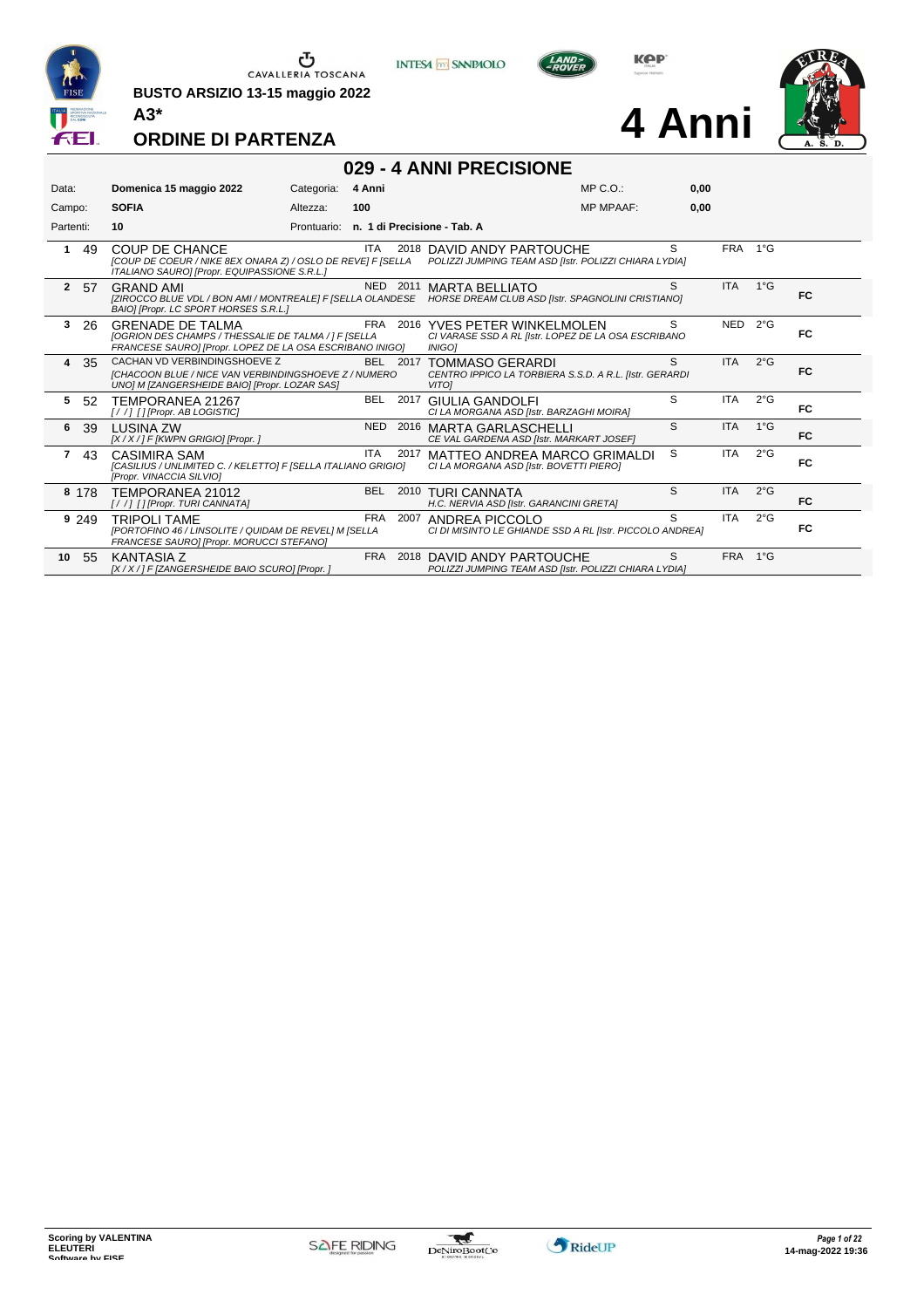

**BUSTO ARSIZIO 13-15 maggio 2022 A3\***





**5 Anni**



**ORDINE DI PARTENZA**

# **030 - 5 ANNI PRECISIONE**

| Data:                                                              | Domenica 15 maggio 2022                                                                                                                        | Categoria:                              | 5 Anni             |      | MP C.O.:                                                                                                                                                | 0,00      |            |               |                                   |
|--------------------------------------------------------------------|------------------------------------------------------------------------------------------------------------------------------------------------|-----------------------------------------|--------------------|------|---------------------------------------------------------------------------------------------------------------------------------------------------------|-----------|------------|---------------|-----------------------------------|
| Campo:                                                             | <b>SOFIA</b>                                                                                                                                   | Altezza:                                | 115                |      | <b>MP MPAAF:</b>                                                                                                                                        | 0,00      |            |               |                                   |
| Partenti:                                                          | 31                                                                                                                                             | Prontuario: n. 1 di Precisione - Tab. A |                    |      |                                                                                                                                                         |           |            |               |                                   |
| -37<br>1                                                           | <b>HIPPYCHIC DE PEHOU</b><br>[ANDIAMO SEMILLY / UPPY BIRTHDAY / HUPPYDAM DES HORTS] F<br>[SELLA FRANCESE BAIO] [Propr. SSD IPPICO BORGARO SRL] |                                         |                    |      | FRA 2017 FEDERICO REGAZZETTI<br>EQUITAZIONE LA COCCARDA SSD A.R.L. [Istr. BONATI DAVIDE]                                                                | S         | ITA        | $2^{\circ}$ G |                                   |
| $\mathbf{2}$<br>- 38                                               | MR OBOLENSKY VG<br>[CORNET OBOLENSKY / DUZELLA / INDOCTRO] M [KWPN BAIO<br>BRUNO] [Propr. HORSESHOP SRL]                                       |                                         |                    |      | NED 2017 MARTINA CAIMI<br>NUOVA ASD C.I. CINQ FO' [Istr. FUMAGALLI MARIA CRISTINA]                                                                      | S         | <b>ITA</b> | $2^{\circ}$ G |                                   |
| 3<br>36                                                            | <b>CALOUBET</b><br>[CORNET OBOLENSKY / BALISSIMA / ] M [OLDENBURG BAIO] [Propr.<br><b>GAUDIANO SPORT HORSES SRLI</b>                           |                                         |                    |      | GER 2017 GIULIA GANDOLFI<br>CI LA MORGANA ASD [Istr. BARZAGHI MOIRA]                                                                                    | S         | <b>ITA</b> | $2^{\circ}$ G |                                   |
| 32<br>4                                                            | LOVE MY LIFE<br>[EDMINTON / FAUVE / ] F [SELLA ITALIANO BAIO] [Propr. COLOMBO<br><b>GIUSEPPE</b>                                               |                                         | ITA                |      | 2017 ROBERTO NOCERINO<br>C.I.LA LURA [Istr. COLOMBO GIUSEPPE]                                                                                           | S         | <b>ITA</b> | $2^{\circ}$ G |                                   |
| 5<br>40                                                            | <b>LITTLE BUZZ</b><br>[BOGOTA' BZ / CERBIATTA DI VAL LITARA / AVENIR] M [SELLA<br>ITALIANO BAIO] [Propr. TRASPORTI DEL BELVEDERE]              |                                         | ITA                |      | 2017 ROBERTA GUENZANI<br>SCUDERIA LE QUERCE [Istr. DANESE LIVIA IMMACOLATA]                                                                             | S         | <b>ITA</b> | $2^{\circ}$ G |                                   |
| 6<br>44                                                            | RAZZARO<br>[AZZARRO VDB Z / ALISTE VAN DEN OVERWEG / INDOCTRO II] M<br>[BEL. WARMBLOEDPAARD BAIO] [Propr. SIMONETTA MARTA]                     |                                         |                    |      | BEL 2017 MARTA SIMONETTA<br>ASIM CLUB LA VISCONTEA AID [Istr. LUPINETTI GIANLUCA]                                                                       | <b>SA</b> | <b>ITA</b> | $1^{\circ}$ G |                                   |
| 7 22                                                               | UPPER TOUCH JT Z<br>[UNTOUCHED / CARTE BLANCHE / CARTHAGO Z] F [ZANGERSHEIDE<br>BAIO] [Propr. LOZAR SAS]                                       |                                         | BEL.               | 2017 | TOMMASO GERARDI<br>CENTRO IPPICO LA TORBIERA S.S.D. A R.L. [Istr. GERARDI<br><b>VITOI</b>                                                               | S         | <b>ITA</b> | $2^{\circ}$ G |                                   |
| 8<br>25                                                            | <b>GONZALO</b><br>[EDMINTON / GIULIA DUVIE / AHORN] M [SELLA ITALIANO SAURO]<br>[Propr. CAIRO ELISA]                                           |                                         | <b>ITA</b>         |      | 2017 NICCOLÓ CONTINO<br>RUBBIANETTA SSD A RL [Istr. CORRAO SALVATORE]                                                                                   | Y(20)     | <b>ITA</b> | $1^{\circ}$ G |                                   |
| 9<br>27                                                            | CARJO VAN KLEIN STATUM Z<br>[COR DE LA BRYERE / CHIN CHIN / ] M [WARMBLUT BAIO] [Propr.<br>PALUMBO SALVATORE]                                  |                                         | NED 2017           |      | <b>JOSEPH FREIGE</b><br>C.I.BRIANTEO ASD [Istr. FREIGE JOSEPH]                                                                                          | S         | <b>ITA</b> | $1^{\circ}G$  |                                   |
| 31<br>10                                                           | <b>DELANEYTI</b><br>[DIACONTINUS / CALLAS / CONTENDRO I] M [HANNOVER GRIGIO]<br>[Propr. RATTI PATRIZIA]                                        |                                         |                    |      | GER 2017 TOMMASO LOMBARDI<br>CLUB IPPICO MONZESE ASD [Istr. CHIORLIN ALESSIA]                                                                           | S         | <b>ITA</b> | 2°G           |                                   |
| 33<br>11                                                           | ROCKABYE VAN HET DISTELHOF<br>[X / X / ] M [SELLA BELGA GRIGIO] [Propr. ]                                                                      |                                         |                    |      | BEL 2017 MARCO CALDERARO<br>C.I.LOMBARDO [Istr. FRIGERIO GIOVANNI]                                                                                      | S         | <b>ITA</b> | $2^{\circ}$ G |                                   |
| 12<br>34                                                           | VISE' DEL BEIRO<br>[ACOBAT II / GRANDIOSA JOY / GRANDEUR] M [SELLA ITALIANO<br>BAIO] [Propr. MALINVERNO MARCO]                                 |                                         | <b>ITA</b>         | 2007 | <b>GIORGIA MALINVERNO</b><br>CI LARIO ASD PER L'EQUIT. [Istr. PEILA MARCO]                                                                              | S         | <b>ITA</b> | $1^{\circ}$ G | FC                                |
| 13<br>41                                                           | <b>BOMBREAKER</b><br>[ELDORADO VAN DE ZESHOEK / BELLE ESPOIR / ] M [SELLA<br>ITALIANO BAIO] [Propr. VIOLA CARLOTTA]                            |                                         | ITA                |      | 2016 FABRIZIO CAPUTO<br>PONTENUOVOHORSES ASD [Istr. ALBANESI BIANCA]                                                                                    | S         | <b>ITA</b> | $2^{\circ}$ G | FC                                |
| 14<br>45                                                           | <b>VALENTINE BLUE</b><br>[MY BLUE PLEASURE D'IVE Z / VENERIQUE / HEARTBREAKER] F<br>[DEUTSCHES REITPFERD GRIGIO] [Propr. CHINI EMANUELA]       |                                         |                    |      | GER 2014 EMANUELA CHINI<br>CI LARIO ASD PER L'EQUIT. [Istr. PEILA MARCO]                                                                                | <b>SA</b> | <b>ITA</b> | $1^{\circ}$ G | FC.                               |
| 15<br>-29                                                          | <b>HALLO SPACEBOY CP</b><br><b>PETRINI PAOLO]</b>                                                                                              |                                         | ITA.               |      | 2017 FEDERICO REGAZZETTI<br>[CANTURO / OLETTE D'AMOUR / ] M [SELLA FRANCESE BAIO] [Propr. EQUITAZIONE LA COCCARDA SSD A.R.L. [Istr. BONATI DAVIDE]      | S         | <b>ITA</b> | $2^{\circ}$ G |                                   |
| 16 139                                                             | TEMPORANEA 21278<br>$[!/]/M$ [][Propr.]                                                                                                        |                                         |                    |      | NED 2011 MATHILDA VIRGINIA ADELE COLOMBC Y (20)<br>C.I.LA LURA [Istr. COLOMBO GIUSEPPE]                                                                 |           | <b>ITA</b> | $2^{\circ}$ G | FC                                |
| 17<br>5                                                            | <b>LONGINDORADO</b><br>[LONGINDORADO / ELVERDI / ] M [KWPN GRIGIO] [Propr. CAMNASIO<br>ANGELO]                                                 |                                         |                    |      | NED 2016 FEDERICA CANEPARI<br>C.I.BRIANTEO ASD [Istr. NICOLOSO PAOLO]                                                                                   | Y(20)     | <b>ITA</b> | $2^{\circ}$ G | FC                                |
| 18<br>10                                                           | QUI VIVE VAN HET BLOEMENHOF<br>[Propr. ASSOLARI CRISTINA]                                                                                      |                                         |                    |      | BEL 2016 ALBERTO MARRAMI VITALI<br>[EMERALD VAN T RUYTERSHOF / UTOPIE 01 03323 / ] M [BWP BAIO] CI SANT'ANTONIO SSD A RL [Istr. MARRAMI VITALI ALBERTO] | S         | <b>ITA</b> | $2^{\circ}$ G | FC                                |
| 51<br>19                                                           | CHICA B<br>[CHICO'S BOY / GLORIA / GLORIEUX] F [OLDENBURG BAIO] [Propr.<br><b>BAI MARIADELAIDE]</b>                                            |                                         | GER 2005           |      | AURORA BRIZIO<br>C.I.BRIANTEO ASD [Istr. NICOLOSO PAOLO]                                                                                                | S         | ITA        | $1^{\circ}$ G | FC                                |
| 20<br>58                                                           | UTAH DE ROY<br>[COME ON / CLG DE BOQUIN / ] M [SELLA FRANCESE GRIGIO] [Propr.<br><b>SPAGNOLINI LUIGII</b>                                      |                                         | FRA 2008           |      | CRISTIANO SPAGNOLINI<br>HORSE DREAM CLUB ASD [Istr. SPAGNOLINI CRISTIANO]                                                                               | S         | <b>ITA</b> | $2^{\circ}$ G | FC                                |
| 21<br>72                                                           | DIE KRONE<br>[CLINTON I / KAISERKRONE / ACORD II] F [HOLSTEINER GRIGIO]<br>[Propr. TORRES BARONA HEILLER ANDRES]                               |                                         | GER 2011           |      | HEILLER ANDRES TORRES BARONA<br>HIDALGO ASD [Istr. PASTORE SABRINA]                                                                                     | S         | COL        | $2^{\circ}$ G | FC                                |
| 22 115                                                             | <b>JOHNSON</b><br>[X / X / ] M [KWPN SAURO] [Propr. ]                                                                                          |                                         |                    |      | NED 2014 FRANCO CAVEGN<br>FISE [Istr.]                                                                                                                  | <b>SA</b> | SUI        | $1^{\circ}G$  | FC                                |
| 23 164                                                             | PORSCHE CARRERA CASTANOO<br>$[X/X]/M$ [BWP BAIO] [Propr.]                                                                                      |                                         | BEL                |      | 2015 YVES PETER WINKELMOLEN<br>CI VARASE SSD A RL [Istr. LOPEZ DE LA OSA ESCRIBANO<br><i><b>INIGO]</b></i>                                              | S         | NED        | $2^{\circ}$ G | FC                                |
| 24 171                                                             | <b>NICHITTA</b><br>[AVENIR / AURORA BUONA / DELFO DE OSSI] F [SELLA ITALIANO<br>BAIO] [Propr. ASSUNTO ROBERTA]                                 |                                         | <b>ITA</b>         | 2006 | ROBERTA ASSUNTO<br>C.I.EDEN [Istr. CUDIA ROBERTO]                                                                                                       | S         | <b>ITA</b> | 2°G           | FC                                |
| 25 187                                                             | JAZEMIEKA VDL<br>[DETROIT VDL / BAZE MIEKA VDL / ] F [AES SAURO] [Propr.<br>CALZOLARI FABIO]                                                   |                                         | NED                | 2014 | <b>GABRIELE SERAFIN</b><br>CERNUSCO RIDING S.S.D. A R.L. [Istr. COLLECCHIA<br>RICCARDO]                                                                 | S         | ITA        | $2^{\circ}$ G | FC                                |
| 26 200                                                             | <b>CHULIA</b><br>[CHAP II / WINSPIEL / DROSSAN] F [OLDENBURG BAIO BRUNO]<br>[Propr. CENTRO IPPICO LA LURA ASD]                                 |                                         | GER 2014           |      | ROBERTO NOCERINO<br>C.I.LA LURA [Istr. COLOMBO GIUSEPPE]                                                                                                | S         | <b>ITA</b> | 2°G           | FC                                |
| 27 223                                                             | VIDOC D'ELLE<br>[DOLLAR DELA PIERRE / IDEE D'ELLE / CABRI D'ELLE] M [SELLA<br>FRANCESE BAIO] [Propr. LA SELLA S.R.L.]                          |                                         | FRA                | 2009 | ERIKA SALA<br>CLUB IPPICO MONZESE ASD [Istr. CHIORLIN ALESSIA]                                                                                          | S         | ITA        | $1^{\circ}$ G | FC                                |
| <b>Scoring by VALENTINA</b><br><b>ELEUTERI</b><br>Coffware by EICE |                                                                                                                                                |                                         | <b>SAFE RIDING</b> |      | RideUP<br><b>DeNiroBootCo</b>                                                                                                                           |           |            |               | Page 2 of 22<br>14-mag-2022 19:36 |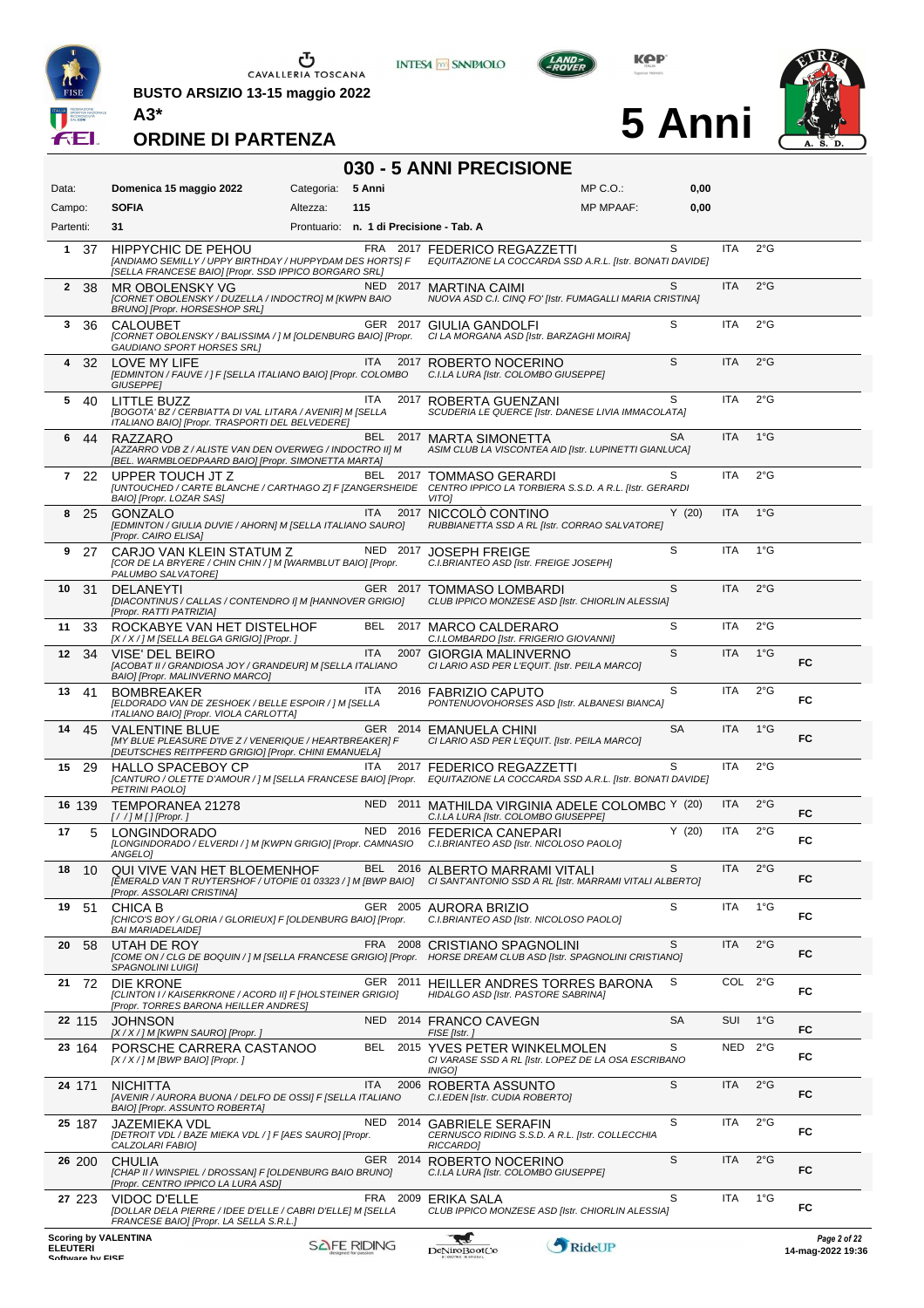

**BUSTO ARSIZIO 13-15 maggio 2022 A3\***





**5 Anni**



| 030 - 5 ANNI PRECISIONE |                                                                                                                                                                                        |             |                             |                                                                           |                  |      |            |               |    |  |  |
|-------------------------|----------------------------------------------------------------------------------------------------------------------------------------------------------------------------------------|-------------|-----------------------------|---------------------------------------------------------------------------|------------------|------|------------|---------------|----|--|--|
| Data:                   | Domenica 15 maggio 2022                                                                                                                                                                | Categoria:  | 5 Anni                      |                                                                           | MP C. O.         | 0,00 |            |               |    |  |  |
| Campo:                  | <b>SOFIA</b>                                                                                                                                                                           | Altezza:    | 115                         |                                                                           | <b>MP MPAAF:</b> | 0,00 |            |               |    |  |  |
| Partenti:               | 31                                                                                                                                                                                     | Prontuario: | n. 1 di Precisione - Tab. A |                                                                           |                  |      |            |               |    |  |  |
| 28 233                  | <b>HAMILTON H</b><br>[WHITAKER / ABALIA / PADINUS] M [KWPN BAIO] [Propr. SENONER<br><b>JULIAI</b>                                                                                      |             | NED.<br>2012                | <b>JULIA SENONER</b><br>CE VAL GARDENA ASD [Istr. MARKART JOSEF]          |                  | S    | <b>ITA</b> | $1^{\circ}$ G | FC |  |  |
| 29<br>-23               | ACES OF COINS<br>[CORNET OBOLENSKY / FINI-TO / ] M [HOLSTEINER BAIO] [Propr.<br>POKER HORSE SRLSI                                                                                      |             | GER<br>-2017                | <b>GIULIA GANDOLFI</b><br>CI LA MORGANA ASD [Istr. BARZAGHI MOIRA]        |                  | S    | <b>ITA</b> | $2^{\circ}$ G |    |  |  |
| 30<br>-24               | CASALAURINA<br>[CASALL / U-FOLIA / CONTENDER] F [HOLSTEINER BAIO SCURO]<br>[Propr. RS TEAM BREEDING]                                                                                   |             | ITA.<br>2017                | MARTINA CAIMI<br>NUOVA ASD C.I. CINQ FO' [Istr. FUMAGALLI MARIA CRISTINA] |                  | S    | <b>ITA</b> | $2^{\circ}$ G |    |  |  |
| 31<br>- 21              | BAYON DI VAL LITARA<br>[DENVER DELLA CACCIA / PEDRA DI VAL LITARA / AVENIR] M [SELLA EQUITAZIONE LA COCCARDA SSD A.R.L. [Istr. BONATI DAVIDE]<br>ITALIANO BAIO] [Propr. HORSE 360 SRL] |             | ITA.                        | 2017 FEDERICO REGAZZETTI                                                  |                  | S    | <b>ITA</b> | $2^{\circ}$ G |    |  |  |



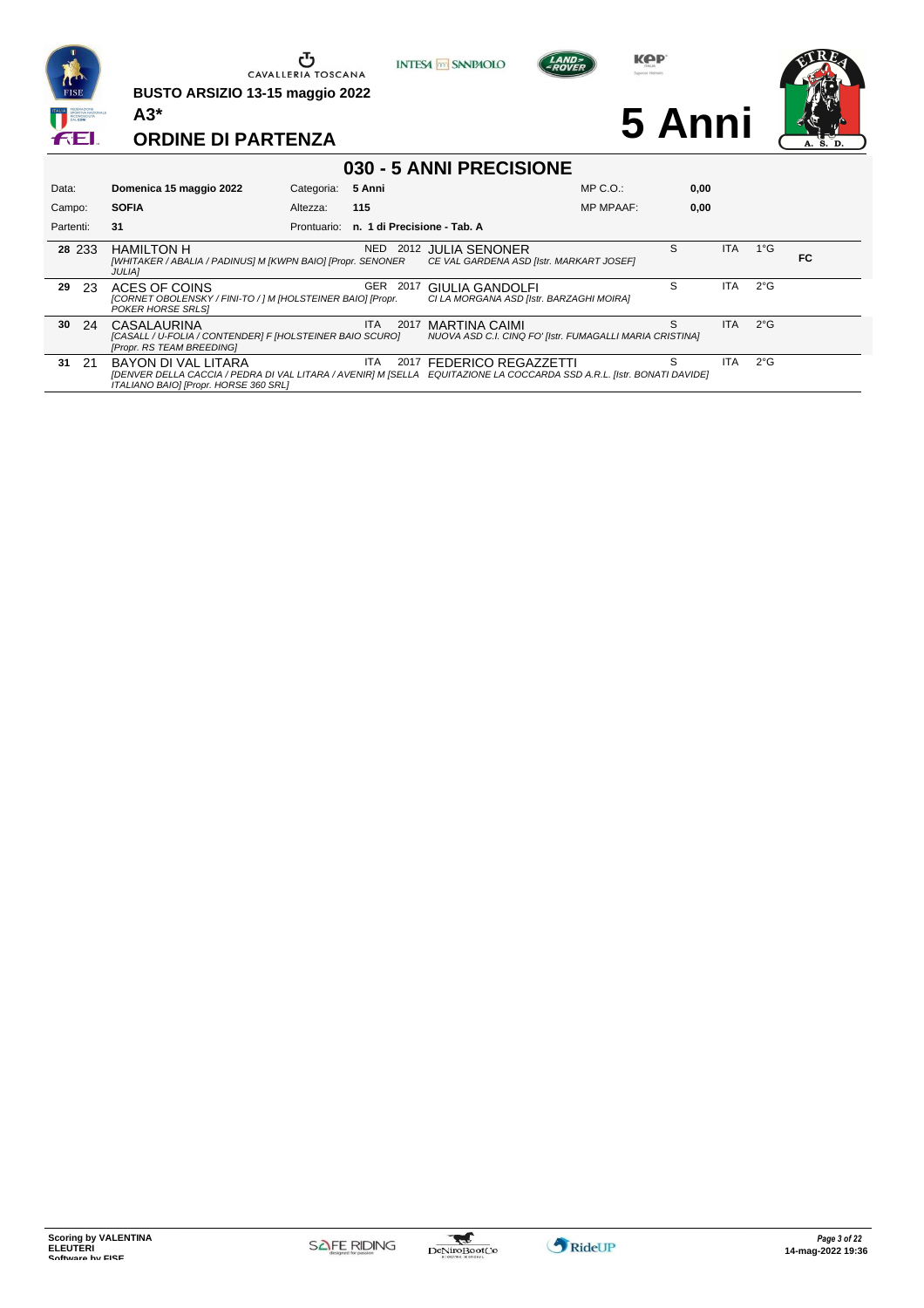

**BUSTO ARSIZIO 13-15 maggio 2022 A3\***





**6 Anni**



|                | 031 - 6 ANNI MISTA OLIO CASA MANCA |                                                                                                                                                                       |                                 |            |      |                                                                                                                                            |                  |           |            |               |     |  |
|----------------|------------------------------------|-----------------------------------------------------------------------------------------------------------------------------------------------------------------------|---------------------------------|------------|------|--------------------------------------------------------------------------------------------------------------------------------------------|------------------|-----------|------------|---------------|-----|--|
| Data:          |                                    | Domenica 15 maggio 2022                                                                                                                                               | Categoria: 6 Anni               |            |      |                                                                                                                                            | $MP C. O.$ :     | 800,00    |            |               |     |  |
| Campo:         |                                    | <b>CLARISSA</b>                                                                                                                                                       | Altezza:                        | 125        |      |                                                                                                                                            | <b>MP MPAAF:</b> | 0,00      |            |               |     |  |
| Partenti:      |                                    | 17                                                                                                                                                                    | Prontuario: n. 7 mista - Tab. A |            |      |                                                                                                                                            |                  |           |            |               |     |  |
|                | 1 15                               | SORENTO VD BEEMDEM Z<br>[Propr. HORSE BOUTIQUE S.R.L.]                                                                                                                |                                 |            |      | BEL 2016 ALESSANDRA VIRONDA<br>[SIR OBOLENSKY Z / CLARISSE / CON AIR] M [ZANGERSHEIDE BAIO] IL MUSTANG SSD A RL [Istr. VIRONDA ALESSANDRA] |                  | <b>SA</b> | <b>ITA</b> | $2^{\circ}$ G |     |  |
|                | 2 16                               | COMETA SWAN<br>[CONTENDRO / CASSIOPEA DELLA CACCIA / CASCARI] F [SELLA<br>ITALIANO BAIO SCUROI [Propr. SOC.AGR.ASTRI SRLS]                                            |                                 | <b>ITA</b> |      | 2016 GIULIANO PACIOTTI<br>CI MONTEORO ASD [Istr. PACIOTTI GIULIANO]                                                                        |                  | S         | <b>ITA</b> | $2^{\circ}$ G |     |  |
|                | 3 245                              | LEXUS<br>[CARRERA VDL / RINA / INDORADO] M [KWPN SAURO] [Propr.<br><b>HORSESHOP SRLI</b>                                                                              |                                 |            |      | NED 2016 MARTINA CAIMI<br>NUOVA ASD C.I. CINQ FO' [Istr. FUMAGALLI MARIA CRISTINA]                                                         |                  | S         | <b>ITA</b> | $2^{\circ}$ G |     |  |
|                | 4 389                              | CHA LA BAMBA PS<br>[X / X / ] F [OLDENBURG SAURO] [Propr. ]                                                                                                           |                                 |            |      | GER 2016 GIULIO CARPIGIANI<br>C.I.LE GINESTRE SSD A RL [Istr. BUSSU ELEONORA]                                                              |                  | S         | <b>ITA</b> | $2^{\circ}$ G |     |  |
| 5              | 1                                  | <b>JACKOB</b><br>[X / X / ] M [SELLA ITALIANO BAIO] [Propr. ]                                                                                                         |                                 | <b>ITA</b> |      | 2016 ALBERTO MARRAMI VITALI<br>CI SANT'ANTONIO SSD A RL [Istr. MARRAMI VITALI ALBERTO]                                                     |                  | S         | <b>ITA</b> | $2^{\circ}$ G |     |  |
| 6              | 2                                  | <b>POLICOR</b><br>[PONTOROMO / CORVINA 5 / ] M [PRODUZIONE COMUNE BAIO]<br>[Propr. PICCOLO ANDREA]                                                                    |                                 | <b>ITA</b> |      | 2016 SERENA ANASTASIA LORENZI<br>CI DI MISINTO LE GHIANDE SSD A RL [Istr. PICCOLO ANDREA]                                                  |                  | Y(21)     | <b>ITA</b> | $2^{\circ}$ G |     |  |
| $\overline{7}$ | 3                                  | ZADRAGO<br><b>OLIVERO MARCOI</b>                                                                                                                                      |                                 |            |      | GER 2016 MARCO OLIVERO<br>[ZIROCCO BLUE / PYRUS / NEWTON] M [HOLSTEINER GRIGIO] [Propr. A.S.D. LA VARLETTA [Istr. GROSSATO MASSIMO]        |                  | Y(20)     | <b>ITA</b> | $1^{\circ}$ G |     |  |
| 8              | 4                                  | <b>GOLDEN DIAMOND</b><br>[DIAMANT DE SEMILLY / HYMNE VAN SPIEVELD / ] M [SELLA<br>FRANCESE BAIO] [Propr. LOPEZ DE LA OSA ESCRIBANO INIGO]                             |                                 |            |      | FRA 2016 YVES PETER WINKELMOLEN<br>CI VARASE SSD A RL [Istr. LOPEZ DE LA OSA ESCRIBANO<br><b>INIGO1</b>                                    |                  | S         | <b>NED</b> | $2^{\circ}$ G |     |  |
| 9              | 7                                  | LERBY B<br>[VERDI / BRIENA-B / PADINUS] M [KWPN BAIO] [Propr. BACCALIN<br>COSTANZA1                                                                                   |                                 | NED 2016   |      | COSTANZA BACCALIN<br>CLUB IPPICO MONZESE ASD [Istr. CHIORLIN ALESSIA]                                                                      |                  | S         | <b>ITA</b> | $2^{\circ}$ G |     |  |
| 10             | 9                                  | <b>LEGEND</b><br>[CASCADELLO / GOXYNULA-N / INDOCTRO] M [KWPN BAIO] [Propr.<br>LOMBARDI GIANPRIMO]                                                                    |                                 | NED 2016   |      | TOMMASO LOMBARDI<br>CLUB IPPICO MONZESE ASD [Istr. CHIORLIN ALESSIA]                                                                       |                  | S         | <b>ITA</b> | $2^{\circ}$ G |     |  |
| 11             | 8                                  | <b>BLUE BALLOON</b><br>[BALOU DU ROUET / LARISSA / LONGCHAMP] M [WESTFALEN BAIO]<br>[Propr. LOZAR SAS]                                                                |                                 | GER 2016   |      | <b>TOMMASO GERARDI</b><br>CENTRO IPPICO LA TORBIERA S.S.D. A R.L. [Istr. GERARDI<br><b>VITO1</b>                                           |                  | S         | <b>ITA</b> | $2^{\circ}$ G |     |  |
| $12 \,$        | 12                                 | ANNYALLA KANSAS<br>[KANNAN / ANNYALLA THREE SEAS / CAVALIER ROYALE] M [IRISH<br>HORSE BAIO] [Propr. TROMBETTA ANDREA]                                                 |                                 | <b>IRL</b> |      | 2016 ANDREA TROMBETTA<br>C.I.LA CICOGNETTA ASD [Istr. TROMBETTA ANDREA]                                                                    |                  | S         | <b>ITA</b> | $2^{\circ}$ G |     |  |
| 13             | 13                                 | LARAMOLGA.J.N.<br>[Propr. AZIENDA AGRICOLA RAZZA TICINO]                                                                                                              |                                 |            |      | NED 2016 ROBERTA GUENZANI<br>[ETOULON VDL / GLORY MOLGA J.N. / INDOCTRO] F [KWPN SAURO] SCUDERIA LE QUERCE [Istr. DANESE LIVIA IMMACOLATA] |                  | S         | <b>ITA</b> | $2^{\circ}$ G |     |  |
| 14             | 11                                 | <b>C-CHARITA PS</b><br>[C-INGMAR / WEDARITY / CHARITY] F [OLDENBURG GRIGIO] [Propr.<br>CIRCOLO IPPICO REGNO VERDE SSD A RLI                                           |                                 |            |      | GER 2015 GIULIA GANDOLFI<br>CI LA MORGANA ASD [Istr. BARZAGHI MOIRA]                                                                       |                  | S         | <b>ITA</b> | $2^{\circ}$ G | FC  |  |
| 15             | 6                                  | FANIMATA<br>$[X/X]/F$ [KWPN BAIO] [Propr.]                                                                                                                            |                                 |            |      | NED 2010 ANDREE VALENTINA LIBERA<br>C.I.LA BETULLA [Istr. LIBERA ANDREE VALENTINA]                                                         |                  | S         | <b>ITA</b> | $1^{\circ}$ G | FC. |  |
| 16             | 18                                 | PEPERITA PATTY<br>[TARTUFON DELLA MONICA / BALTIMORA II / MARINIER] F [SELLA<br>ITALIANO BAIO] [Propr. MELE ALESSANDRA]                                               |                                 | ITA        | 2009 | <b>GUIDO TARANTINI</b><br>C.I.LE GINESTRE SSD A RL [Istr. SCOTTI SARA]                                                                     |                  | S         | ITA        | 2°G           | FC  |  |
|                | 17 140                             | <b>HOOLIGAN CHAVANNAIS</b><br>[BOOSTY CHAVANNAIS / TEQUILLA DES BERGERIES / ] M [CHEVAL AL.CLE. AED [Istr. ZANI PAOLO]<br>DE SPORT BELG BAIO] [Propr. BRIVIO GIORGIA] |                                 |            |      | BEL 2013 GIORGIA BRIVIO                                                                                                                    |                  | Y(19)     | <b>ITA</b> | $2^{\circ}$ G | FC. |  |

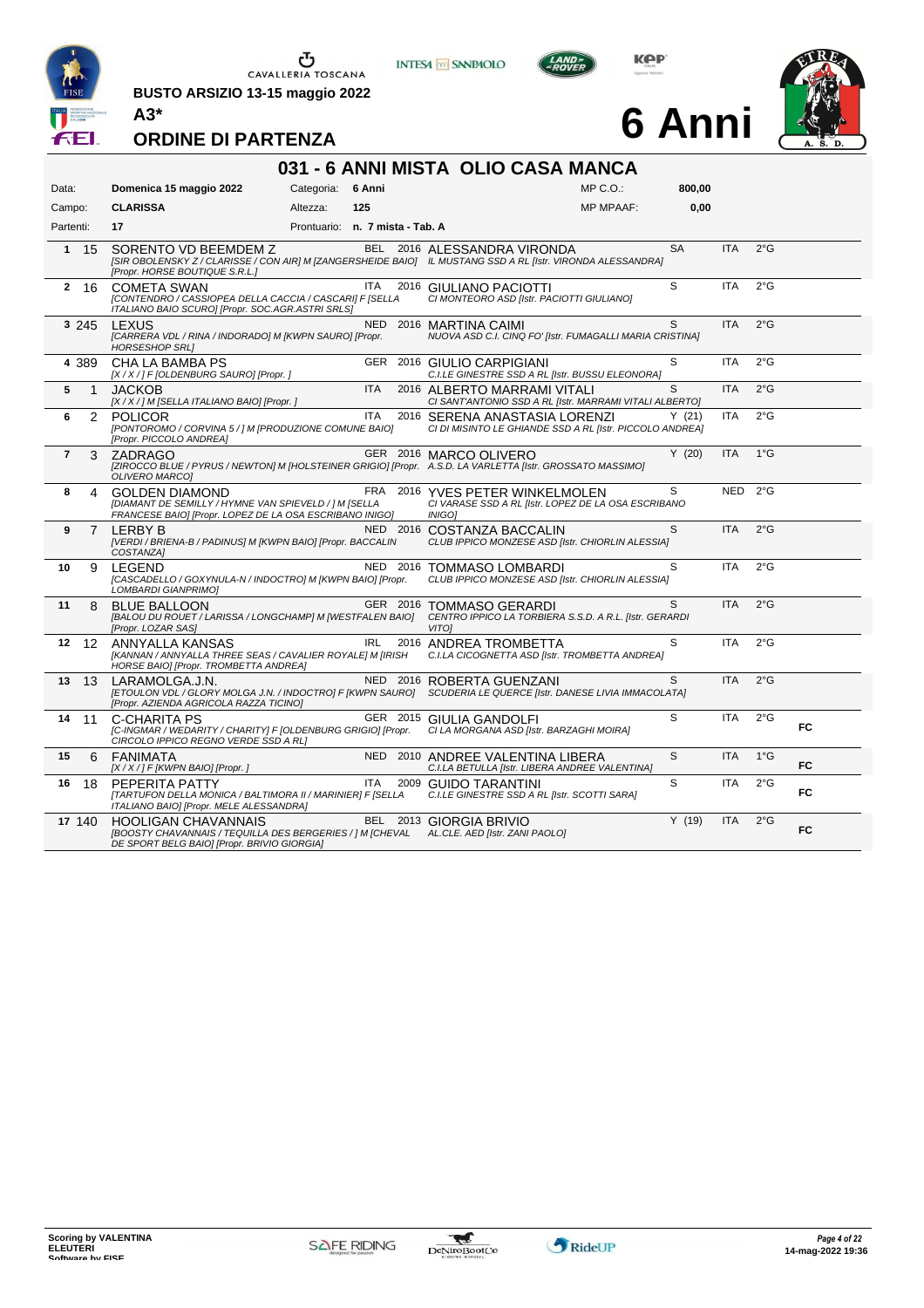

**BUSTO ARSIZIO 13-15 maggio 2022 A3\***



**INTESA M** SANPAOLO



**C120**



|                     | 032 - C120 A 2 MANCHES G.P 1° GR. QUALIFICA X EREA MASTER RIDER I GR.                                                                                                               |                 |            |          |                                                                                                                            |                                  |           |            |               |      |
|---------------------|-------------------------------------------------------------------------------------------------------------------------------------------------------------------------------------|-----------------|------------|----------|----------------------------------------------------------------------------------------------------------------------------|----------------------------------|-----------|------------|---------------|------|
| Data:               | Domenica 15 maggio 2022                                                                                                                                                             | Categoria: C120 |            |          |                                                                                                                            | $MP C. O.$ :<br><b>MP MPAAF:</b> | 1.200,00  |            |               |      |
| Campo:<br>Partenti: | <b>CLARISSA</b><br>50                                                                                                                                                               | Altezza:        | 120        |          | Prontuario: n. 8 a due manches - Tab. A                                                                                    |                                  | 0,00      |            |               |      |
| 177                 | UPSA D'ELB<br>[FRICOTIN / HEDGES DE LOUZES / ALFA VAN DE FLUITHOEK] F<br>[PONY GRIGIO] [Propr. EQUIPASSIONE S.R.L.]                                                                 |                 |            |          | FRA 2008 ARIANNA CAIRO<br>POLIZZI JUMPING TEAM ASD [Istr. POLIZZI CHIARA LYDIA] [Del.<br>POLIZZI CHIARA LYDIA]             |                                  | J(15)     | <b>ITA</b> | $1^{\circ}$ G | Pony |
| 2 1 2 1             | CHINZANO Z<br>[CALVINO Z / CHARONA Z / ] M [ZANGERSHEIDE BAIO SCURO] [Propr. GARZONERA H.YARD ASD [Istr. BRANCA GARGIULO<br>CONSUMATI ROBERTO]                                      |                 |            | BEL 2010 | <b>GIORGIA GNODI</b><br>MARGHERITA] [Del. AMBROSETTI MILENA]                                                               |                                  | J(17)     | <b>ITA</b> | $1^{\circ}$ G |      |
| 3 2 2 4             | <b>GVS FLEXS COUNT</b><br>[FLEX A BILL / COLGAN COUNTESS / KINGS MASTER] M [IRISH<br>HORSE SAURO] [Propr. AGRICOLA LOMBARDA S.R.L.]                                                 |                 | IRL        | 2014     | MARCO PORAZZI<br>ASIM CLUB LA VISCONTEA AID [Istr. LUPINETTI GIANLUCA]                                                     |                                  | SA        | <b>ITA</b> | $1^{\circ}$ G |      |
| 4 247               | NOBILE DEL VERGANTE<br>[CONQUISTADOR / PANTERA DEL VERGANTE / QUINTINO] M [SELLA CI LA STELLA ASD [Istr. MAZZA DIEGO]<br>ITALIANO GRIGIO] [Propr. AZ. AGR. DEL VERGANTE]            |                 | ITA.       |          | 2016 ROBERTO SAIBENE                                                                                                       |                                  | <b>SA</b> | <b>ITA</b> | $1^{\circ}$ G |      |
| 5 242               | <b>FANTASIA DE PROFONDRIEUX</b><br>[CARRE D'AS Z / CYTISSEB DE STE-HERMELLE / QUICK STAR] F<br>[SELLA BELGA GRIGIO] [Propr. FENZI ALESSANDRO]                                       |                 |            |          | BEL 2011 MARGHERITA FENZI<br>C.I.IL QUADRIFOGLIO [Istr. PIROVANO PAOLOMARIA ANTONIO]<br>[Del. PIROVANO PAOLOMARIA ANTONIO] |                                  | J(16)     | <b>ITA</b> | $1^{\circ}$ G |      |
| 6 67                | <b>JACKPOT</b><br>$[X/X$ / ] F [HOLSTEINER BAIO] [Propr. ]                                                                                                                          |                 |            |          | GER 2013 VIKTOR KURGUZOV<br>CI SANT'ANNA ASD [Istr. GRISI FRANCESCA]                                                       |                                  | C(14)     | <b>ITA</b> | $1^{\circ}$ G |      |
| 7<br>98             | HANDSOME<br>[CEDRIC / NIRVANA / WELLINGTON] M [KWPN SAURO] [Propr. TOP<br>HORSES S.R.L.]                                                                                            |                 |            |          | NED 2012 RAMZI BENCHIHAOUI<br>C.I.DI CASTELLAZZO ASD [Istr. BENCHIHAOUI RAMZI]                                             |                                  | S         | <b>TUN</b> | 1°G           |      |
| 8 2 2 7             | JASMIN VAN STROKAPPELLEKEN<br>[CASSIN / QUIBELLE / AZUE DEPAULSTRA] M [BWP BAIO SCURO]<br>[Propr. NOUHI ALEX]                                                                       |                 |            |          | BEL 2009 ALEX NOUHI<br>CI SANT'ANTONIO SSD A RL [Istr. MARRAMI VITALI ALBERTO]                                             |                                  | S         | <b>ITA</b> | $1^{\circ}$ G |      |
| 9 2 3 0             | <b>MINUETTO</b><br>[GOMERI DELLA CACCIA / PREZIOSA DELLA NUOVA / LUCKY BOY] F BEAUTY HORSE ASD DI PROMOZIONE SOCIALE [Istr.<br>[SELLA ITALIANO BAIO] [Propr. BARROVECCHIO ALBERTO]  |                 | ITA        |          | 2014 ALBERTO BARROVECCHIO<br>BARROVECCHIO ALBERTOJ                                                                         |                                  | SА        | <b>ITA</b> | $1^{\circ}$ G |      |
| 10 235              | <b>DEAUVILLE P</b><br>[CANTURANO / OLISKA W / LIBERO H] F [KWPN BAIO] [Propr. GARBIN IL GLICINE ASD [Istr. BETTELLI GABRIEL]<br><b>MARTINAI</b>                                     |                 |            |          | NED 2008 FRANCESCA STANZANI                                                                                                |                                  | <b>SA</b> | <b>ITA</b> | $1^{\circ}$ G |      |
| 11 238              | KATO VAN 'T ZIJP<br>$[X/X$ / ] F [BWP BAIO] [Propr. ]                                                                                                                               |                 | BEL        |          | 2010 EMANUELA CHINI<br>CI LARIO ASD PER L'EQUIT. [Istr. PEILA MARCO]                                                       |                                  | <b>SA</b> | <b>ITA</b> | $1^{\circ}$ G |      |
| 12 304              | DONAN WOW<br>[KANNAN / TOP SPEED G / QUICK STAR] M [SELLA FRANCESE BAIO] SANMARTINO [Istr. LAZZERI LUCA]<br>[Propr. CAGNAZZO VALENTINA]                                             |                 |            |          | FRA 2013 MICHELLE BEZZAN                                                                                                   |                                  | Y(19)     | <b>ITA</b> | $1^{\circ}$ G |      |
| 13 328              | LEE POCCO<br>[LAVALL I / FORTUNA VI / ] M [HOLSTEINER BAIO] [Propr. FRASCAROLI C.I.LA BETULLA [Istr. LIBERA ANDREE VALENTINA]<br>FRANCESCA]                                         |                 |            |          | GER 2006 FRANCESCA FRASCAROLI                                                                                              |                                  | S         | <b>ITA</b> | $1^{\circ}$ G |      |
| 14<br>-99           | ABERLIN<br>[BERLIN / NICKY / JORN] M [KWPN GRIGIO] [Propr. MARIONI BERGOMI C.I.LA BETULLA [Istr. LIBERA ANDREE VALENTINA] [Del. LIBERA<br><b>MONIQUE IRENE SERGINA]</b>             |                 |            |          | NED 2005 LUCREZIA LORENZINI<br><b>ANDREE VALENTINAI</b>                                                                    |                                  | J(15)     | <b>ITA</b> | $1^{\circ}$ G |      |
| 15 373              | JANNAN<br>[X / X / ] M [KWPN BAIO SCURO] [Propr. ]                                                                                                                                  |                 |            |          | NED 2014 MARCELLO IUVARA<br>C.I.LE GINESTRE SSD A RL [Istr. BUSSU ELEONORA]                                                |                                  | S         | <b>ITA</b> | $1^{\circ}$ G |      |
| 16 76               | QUINTANA VII<br>[X / X / ] F [OLDENBURG BAIO] [Propr. ]                                                                                                                             |                 |            |          | GER 2009 DENISE CAVEGN<br>FISE [Istr.]                                                                                     |                                  | SA        | SUI        | $1^{\circ}$ G |      |
| 17 81               | <b>I LOVE YOU 111</b><br>[DER SENAAT 111 / VARIABLE / HEARTBREAKER] F [BWP BAIO] [Propr. IL MUSTANG SSD A RL [Istr. VIRONDA ALESSANDRA]<br><b>HORSE BOUTIQUE S.R.L.1</b>            |                 | BEL        |          | 2008 CAMILLA BORI                                                                                                          |                                  | S         | <b>ITA</b> | $1^{\circ}$ G |      |
| 18 83               | QUEENSBERRY 23<br>[QUINTENDER / CINZIA / CONTINUE] F [HANNOVER BAIO] [Propr.<br><b>DIADEMA SRL]</b>                                                                                 |                 |            |          | GER 2010 VERA SENONER<br>CE VAL GARDENA ASD [Istr. MARKART JOSEF]                                                          |                                  | S         | <b>ITA</b> | $1^{\circ}G$  |      |
| 19<br>90            | ETOILE DU SALBEY<br>[L'ARC DE TRIOMPHE / BOHEME DE SEMILLY / ] F [SELLA FRANCESE C.I.LOMBARDO [Istr. FRIGERIO GIOVANNI]<br>BAIO] [Propr. FALASCHI BENEDETTA SOFIA]                  |                 |            |          | FRA 2014 BENEDETTA SOFIA FALASCHI                                                                                          |                                  | C(14)     | ITA        | $1^{\circ}$ G |      |
| 20 125              | DYNASTIE DE L'ETOILE<br>[NARTAGO / L'ETOILE NORMANDE / ] F [SELLA FRANCESE GRIGIO]<br>[Propr. FF HORSES S.R.L.]                                                                     |                 |            |          | FRA 2013 ALESSANDRA DE CARLUCCI<br>C.I.LOMBARDO [Istr. CASTELLOTTI PAOLA]                                                  |                                  | Y(21)     | <b>ITA</b> | $1^{\circ}$ G |      |
| 21<br>86            | <b>ELLICE</b><br>[BAEDEKER / DINA DOLLY / ROBINE] F [SELLA ITALIANO BAIO] [Propr. CI LA STELLA ASD [Istr. MAZZA DIEGO]<br>AGRICOLA SPLENDOR SS.DI MONTI ANGELA E C. SNC.]           |                 | <b>ITA</b> |          | 2011 ROBERTO SAIBENE                                                                                                       |                                  | SA        | <b>ITA</b> | $1^{\circ}$ G |      |
| 22<br>92            | CANASKA DU PARK<br>[KALASKA DE SEMILLY / GRIOTTE DU PARC / PALESTRO II] M [SELLA CI SANT'ANNA ASD [Istr. GRISI FRANCESCA] [Del. MONETA<br>FRANCESE SAURO] [Propr. KURGUZOV VALERII] |                 |            |          | FRA 2012 EKATERINA KURGUZOVA<br><b>LUCA MARIA]</b>                                                                         |                                  | J(15)     | <b>ITA</b> | $1^{\circ}$ G |      |
| 23 126              | <b>TANGO DE TOURNIOLE</b><br>[MILORD CARTHAGO / MANON BRADOR / USTANG DE MAI] M [SELLA CI SANT'ANNA ASD [Istr. GRISI FRANCESCA]<br>FRANCESE BAIO] [Propr. KURGUZOV VALERII]         |                 | FRA        |          | 2007 VIKTOR KURGUZOV                                                                                                       |                                  | C(14)     | <b>ITA</b> | $1^{\circ}$ G |      |
| 24<br>93            | DRAMBUIE WEST<br>[CERO / SUZIE / MR BLUE] M [SCONOSCIUTA MORELLO] [Propr.<br><b>MERISIO TEAM SRL]</b>                                                                               |                 |            |          | FRA 2013 CAROLINE ABBOU<br>A.S.D. LA VARLETTA [Istr. GROSSATO MASSIMO]                                                     |                                  | S         | <b>FRA</b> | 1°G           |      |
| 25<br>96            | <b>FLUME</b><br>[X / X / ] M [SELLA FRANCESE BAIO] [Propr. ]                                                                                                                        |                 |            |          | SCN 2015 CAROLINA PAGGI<br>SANMARTINO [Istr. LAZZERI LUCA]                                                                 |                                  | C(14)     | <b>ITA</b> | $1^{\circ}G$  |      |
| 26 103              | GIGI VAN DEN KATTEN EECK<br>[I'M SPECIAL DE MUZE / SIEGHILD P / HARDI] F [SELLA BELGA BAIO]<br>[Propr. SALVADORI CHIARA]                                                            |                 |            | BEL 2012 | CHIARA SALVADORI<br>CI SANT'ANTONIO SSD A RL [Istr. MARRAMI VITALI ALBERTO]                                                |                                  | Y(21)     | <b>ITA</b> | $1^{\circ}$ G |      |
| 27 104              | LENTE P<br>[ELVIS TER PUTTE / UMONA / ORAME] F [BEL. WARMBLOEDPAARD<br>MORELLOJ [Propr. BARBINI BIANCA]                                                                             |                 | BEL        | 2011     | ALESSANDRA RUSTIONI<br>CI SANT'ANTONIO SSD A RL [Istr. MARRAMI VITALI ALBERTO]                                             |                                  | Y(21)     | <b>ITA</b> | $1^{\circ}$ G |      |

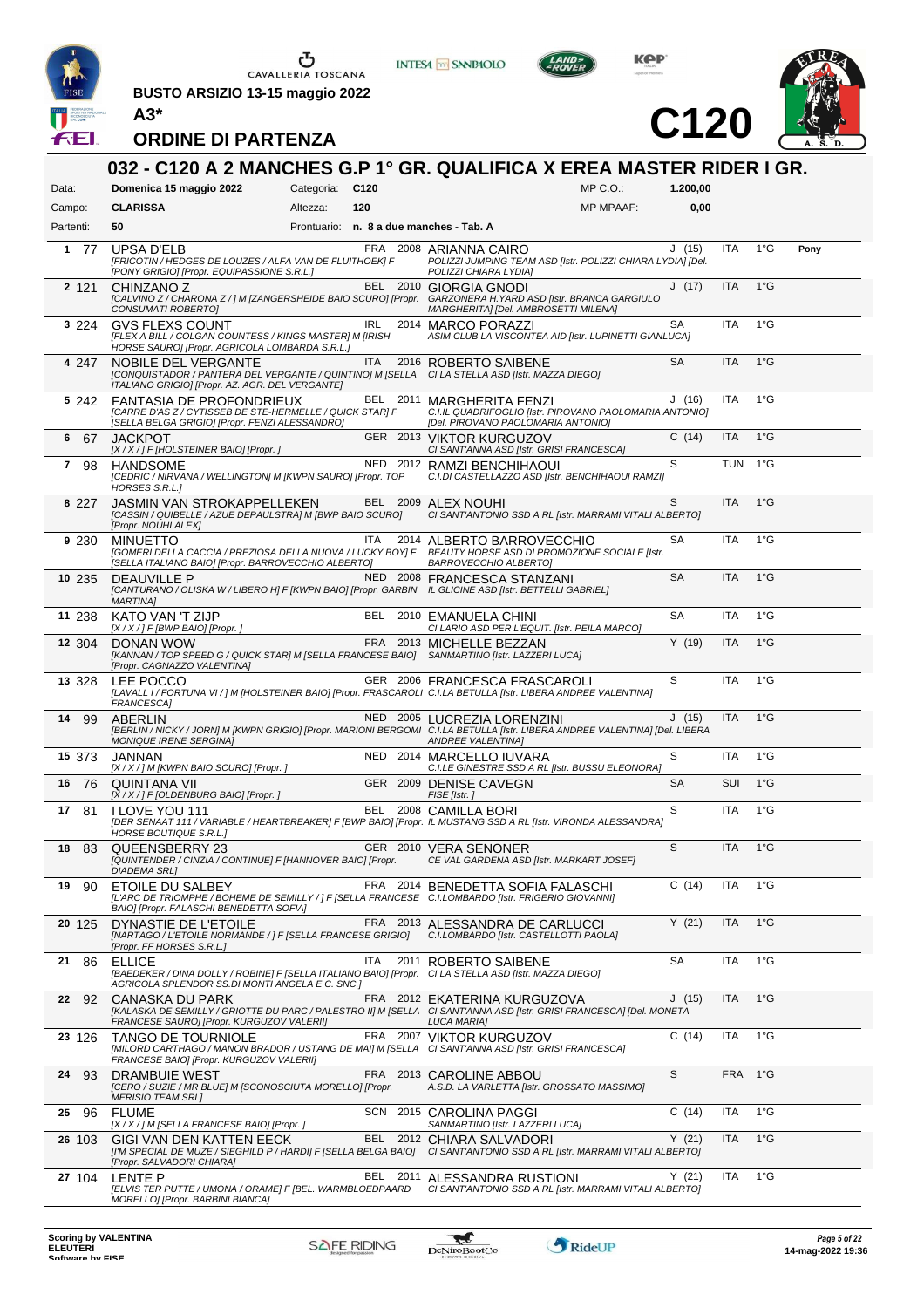

**BUSTO ARSIZIO 13-15 maggio 2022 A3\***



**INTESA M** SANPAOLO



**C120**



|           |                                                                                                                                                                           |                 |            | 032 - C120 A 2 MANCHES G.P 1° GR. QUALIFICA X EREA MASTER RIDER I GR.                                                                                                                            |                  |           |            |               |            |
|-----------|---------------------------------------------------------------------------------------------------------------------------------------------------------------------------|-----------------|------------|--------------------------------------------------------------------------------------------------------------------------------------------------------------------------------------------------|------------------|-----------|------------|---------------|------------|
| Data:     | Domenica 15 maggio 2022                                                                                                                                                   | Categoria: C120 |            |                                                                                                                                                                                                  | $MP C. O.$ :     | 1.200,00  |            |               |            |
| Campo:    | <b>CLARISSA</b>                                                                                                                                                           | Altezza:        | 120        |                                                                                                                                                                                                  | <b>MP MPAAF:</b> | 0,00      |            |               |            |
| Partenti: | 50                                                                                                                                                                        |                 |            | Prontuario: n. 8 a due manches - Tab. A                                                                                                                                                          |                  |           |            |               |            |
| 28 106    | <b>MANDARA</b><br>SILVIA]                                                                                                                                                 |                 |            | POL 2003 FMII IA FROI A<br>[MYWILL / MILESZA / DAMON] F [WIELKOPOLSKJ BAIO] [Propr. LEONE MANNUS CLUB SSD A RL [Istr. CUPOLINO BRUNO] [Del.<br>CAPUTO FABRIZIO]                                  |                  | J(17)     | <b>ITA</b> | $1^{\circ}$ G |            |
| 29<br>94  | AMARA CROZE<br>[DIAMAN DE SEMILLY / MISSY CROZE / ] F [SELLA FRANCESE<br>SAURO] [Propr. FENZI ALESSANDRO]                                                                 |                 |            | FRA 2010 MARGHERITA FENZI<br>C.I.IL QUADRIFOGLIO [Istr. PIROVANO PAOLOMARIA ANTONIO]<br>[Del. PIROVANO PAOLOMARIA ANTONIO]                                                                       |                  | J(16)     | <b>ITA</b> | $1^{\circ}$ G |            |
| 30 111    | <b>CONBLUE</b><br>[CONTHARGOS / CHARENA / CHACCO-BLUE] M [OLDENBURG<br>SAURO] [Propr. COSTA FABIO GIULIO]                                                                 |                 |            | GER 2014 BENEDETTA COSTA<br>CLUB IPPICO MONZESE ASD [Istr. CHIORLIN ALESSIA] [Del.<br>CHIORLIN ALESSIA]                                                                                          |                  | J(17)     | <b>ITA</b> | $1^{\circ}$ G |            |
| 31 116    | <b>MACHU PICCHU D'AMOUR</b><br>[BALOU DU ROUET / BINESS VAN OVERIS / HEARTBREAKER] M<br>[OLDENBURG BAIO] [Propr. EQUESTRIAN PROJECTS S.R.L.]                              |                 |            | GER 2005 MARTA COSTA<br>CLUB IPPICO MONZESE ASD [Istr. CHIORLIN ALESSIA]                                                                                                                         |                  | Y(21)     | <b>ITA</b> | $1^{\circ}$ G |            |
| 32 122    | <b>FURIOSO Z</b><br>[FOR PLEASURE / GOLDENBURG / ] M [ZANGERSHEIDE SAURO]<br>[Propr. ASCIA FEDERICA]                                                                      |                 |            | BEL 2010 FEDERICA ASCIA<br>C.I.LE GINESTRE SSD A RL [Istr. TARANTINI GUIDO] [Del.<br><b>SCOTTI SARAI</b>                                                                                         |                  | J(18)     | <b>ITA</b> | $1^{\circ}$ G |            |
| 33 130    | EXTRA FZ<br>CANTO VITOJ                                                                                                                                                   |                 |            | GER 2012 CARLOTTA LASAGNA<br>[CASALL / REGINA III / CORONADO] F [HOLSTEINER SAURO] [Propr. DI CI LE RONDINI ASD [Istr. DI FRANCO VERONICA]                                                       |                  | Y(21)     | ITA        | $1^{\circ}$ G |            |
| 34 135    | ALEGRO VON ROCHERATH Z<br>[ARKO III / EARTHQUAKE-D / ] M [ZANGERSHEIDE BAIO] [Propr.<br>ASSOCIAZIONE EQUESTRE DILETTANTISTICA EDENI                                       |                 |            | BEL 2014 SOFIA CALVI<br>C.I.EDEN [Istr. CUDIA ROBERTO]                                                                                                                                           |                  | Y(19)     | <b>ITA</b> | $1^{\circ}$ G |            |
| 35 146    | DINKY INKY<br>[KARANDASJ / KORMELINE / BURGGRAAF] F [AES BAIO SCURO]<br>[Propr. MAZZOCCHI MARIA GIOVANNA]                                                                 |                 |            | NED 2005 RAMZI BENCHIHAOUI<br>C.I.DI CASTELLAZZO ASD [Istr. BENCHIHAOUI RAMZI]                                                                                                                   |                  | S         | TUN 1°G    |               |            |
| 36 147    | <b>HALIDY VAN TEXELHOF</b><br>[CATWALK VAN DE HELLE / DAYLIGHT VAN TEXELHOF / TOULON] M A.S.ETREA [Istr. CHECCHI MATTEO]<br>[BWP BAIO] [Propr. ZAMBELLI SAMANTHA]         |                 |            | BEL 2007 SAMANTHA ZAMBELLI                                                                                                                                                                       |                  | Y(21)     | <b>ITA</b> | $1^{\circ}$ G |            |
| 37 170    | LIGHT LOVE<br>[LIGHT ON / LADY / LANDADEL] F [HANNOVER BAIO] [Propr. SALA<br><b>LUIGII</b>                                                                                |                 |            | GER 2011 CAMILLA BORI<br>IL MUSTANG SSD A RL [Istr. VIRONDA ALESSANDRA]                                                                                                                          |                  | S         | <b>ITA</b> | $1^{\circ}$ G |            |
| 38 183    | <b>STAKKEZZA</b><br>JANSSON REISSMULLER HANNA JANINA MARIA]                                                                                                               |                 |            | GER 2012 HANNA JANINA MARIA JANSSON REISSMULLER<br>[STAKKATOL / WENEZZA / CONTINUE] F [OLDENBURG BAIO] [Propr. LA PRATERIA SOCIETA' COOP. SOC. [Istr. JANSSON<br>REISSMULLER HANNA JANINA MARIA] |                  | S         | SWE 1°G    |               |            |
| 39 203    | <b>IMPRESSIVE FLASH C</b><br>[COSUN / NINOSA II / GUIDAM] M [KWPN GRIGIO] [Propr.<br>PERUCCHETTI SABRINA]                                                                 |                 |            | NED 2013 MARIA PEDRONI<br>LA PRATERIA SOCIETA' COOP. SOC. [Istr. JANSSON<br>REISSMULLER HANNA JANINA MARIA]                                                                                      |                  | S         | ITA        | $1^{\circ}$ G |            |
| 40 185    | <b>VOYOU DU LUC</b><br>FRANCESE BAIO] [Propr. RIDERS SRL]                                                                                                                 |                 |            | FRA 2009 VIKTOR KURGUZOV<br>[QUIDAM DE REVEL / HELVETIE DU LUC / DOUBLE ESPOIR] M [SELLA CI SANT'ANNA ASD [Istr. GRISI FRANCESCA]                                                                |                  | C(14)     | <b>ITA</b> | $1^{\circ}$ G |            |
| 41 156    | LARRY B<br>[LARIMAR / IMME I / ALCATRAZ] M [HOLSTEINER BAIO] [Propr.<br>MIRABELLI ELIANA]                                                                                 |                 |            | GER 2011 ELIANA MIRABELLI<br>CERNUSCO RIDING S.S.D. A R.L. [Istr. COLLECCHIA<br><b>RICCARDOI</b>                                                                                                 |                  | S         | <b>ITA</b> | $1^{\circ}$ G |            |
| 42 193    | <b>VIGALIN</b><br>[EUROCOMMERCE BERLIN / GALINE PLATIERE / LAUDANUM] F<br>[SELLA ITALIANO ROANO] [Propr. SALA DANILO]                                                     |                 | ITA.       | 2011 GIULIA GRILLONE<br>CERNUSCO RIDING S.S.D. A R.L. [Istr. COLLECCHIA<br><b>RICCARDOI</b>                                                                                                      |                  | S         | <b>ITA</b> | $1^{\circ}$ G |            |
| 43 207    | <b>TRISTAN BAY</b><br>[COLMAN / MAGGHIE / COME ON] M [SELLA ITALIANO BAIO] [Propr.<br><b>MEDICINA FEDERICA]</b>                                                           |                 | <b>ITA</b> | 2011 FEDERICA MEDICINA<br>CERNUSCO RIDING S.S.D. A R.L. [Istr. COLLECCHIA<br>RICCARDO]                                                                                                           |                  | S         | ITA        | $1^{\circ}$ G |            |
| 44 175    | <b>LUIS DEL VERGANTE</b><br>[XXX / FRANCIS DEL VERGANTE / CONQUISTADOR] M [SELLA<br>ITALIANO BAIO SCURO] [Propr. AZ. AGR. DEL VERGANTE]                                   |                 | ITA.       | 2014 ROBERTO SAIBENE<br>CI LA STELLA ASD [Istr. MAZZA DIEGO]                                                                                                                                     |                  | <b>SA</b> | ITA        | $1^{\circ}$ G |            |
| 45 208    | UTHAT DE LA ROQUE<br>[CAPITAL / KALISTE DE BACON / QUERCUS DU MAURY] M [SELLA<br>FRANCESE GRIGIO] [Propr. TREZZI PAOLO FRANCESCO]                                         |                 | FRA        | 2008 CHIARA ELISABETTA BIELLA<br>C.I.SAN MARCO [Istr. AGOSTINI LORIS GIOVANNI]                                                                                                                   |                  | S         | ITA        | $1^{\circ}$ G |            |
| 46<br>-19 | TEMPORANEA 21019                                                                                                                                                          |                 |            | GER 2015 GIULIA GANDOLFI<br>CI LA MORGANA ASD [Istr. BARZAGHI MOIRA]                                                                                                                             |                  | S         | ITA        | 2°G           | FC         |
| 47<br>74  | <b>BACCARAT</b><br>[COLTAIRE Z / HARPA / PRECIOSO] F [MEZZOSANGUE PORTOGHESE FISE [Istr. ]<br>GRIGIO] [Propr. LO & F HORSES DI INIGO LOPEZ DE LA OSA<br><b>ESCRIBANO]</b> |                 |            | POR 2006 KATARINA REPETTO                                                                                                                                                                        |                  | J(15)     | MON 2°G    |               | FC         |
| 48 157    | GALASSIA DEL BEIRO<br>[Propr. ARIMANE ANNA]                                                                                                                               |                 | <b>ITA</b> | 2015 GIORGIA MILFA<br>[DOUGLAS / UNIVERS / HEARTBREAKER] F [SELLA ITALIANO SAURO] IPPICA VARINA ASD E CULTURALE [Istr. PARIENTE SARA]                                                            |                  | Y(20)     | <b>ITA</b> | $1^{\circ}$ G |            |
| 49 166    | <b>VENISE DES ISLOTS</b>                                                                                                                                                  |                 |            | FRA 2009 ARIANNA CAIRO<br>[BALTHAZAR / ADORA BRUERE / ] F [ GRIGIO] [Propr. CAIRO ARIANNA] POLIZZI JUMPING TEAM ASD [Istr. POLIZZI CHIARA LYDIA] [Del.<br>POLIZZI CHIARA LYDIA]                  |                  | J(15)     | ITA        | $1^{\circ}G$  | Pony       |
| 50 108    | TEMPORANEA 21288<br>[//] M [] [Propr. ]                                                                                                                                   |                 | NED 2011   | LUDOVICA CAMERLENGO<br>JUMPING VILLA SCHEIBLER ASD [Istr. OLGIATI ROSSELLA]<br>[Del. OLGIATI ROSSELLA]                                                                                           |                  | J(15)     | ITA        | $1^{\circ}$ G | Pony<br>FC |



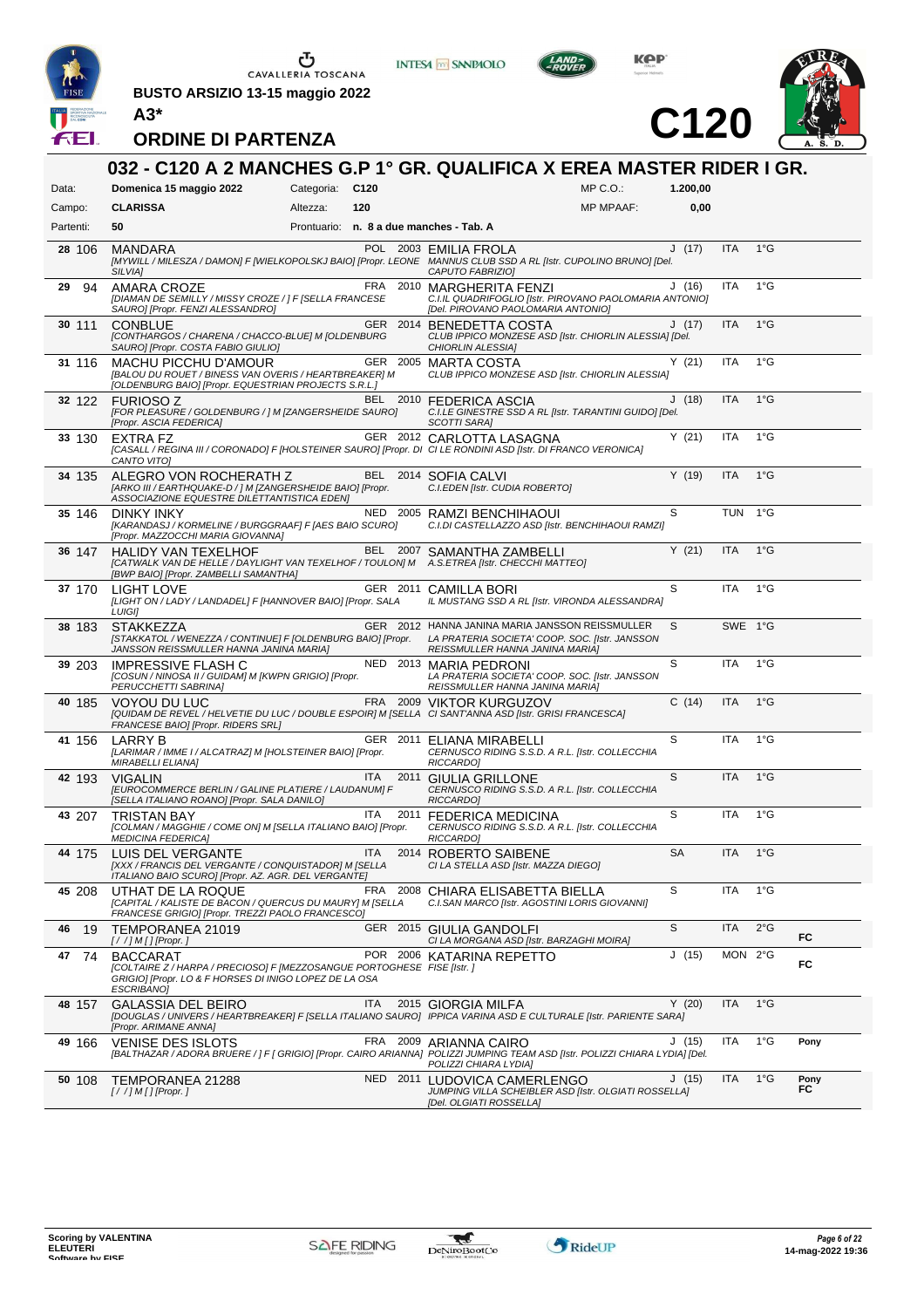

 $\begin{array}{c}\n\bullet \\
\bullet \\
\bullet \\
\bullet\n\end{array}$  CAVALLERIA TOSCANA

**BUSTO ARSIZIO 13-15 maggio 2022**



**INTESA M** SANPAOLO



**C130**



| 033 - C130 A TEMPO RISERVATA II° GR. OLIO CASA MANCA |                                                                                                                                                                                                                           |                                   |            |      |                                                                                                   |              |           |            |                              |  |  |
|------------------------------------------------------|---------------------------------------------------------------------------------------------------------------------------------------------------------------------------------------------------------------------------|-----------------------------------|------------|------|---------------------------------------------------------------------------------------------------|--------------|-----------|------------|------------------------------|--|--|
| Data:                                                | Domenica 15 maggio 2022                                                                                                                                                                                                   | Categoria: C130                   |            |      |                                                                                                   | $MP C. O.$ : | 1.000,00  |            |                              |  |  |
| Campo:                                               | <b>CLARISSA</b>                                                                                                                                                                                                           | Altezza:                          | 130        |      |                                                                                                   | MP MPAAF:    | 0,00      |            |                              |  |  |
| Partenti:                                            | 36                                                                                                                                                                                                                        | Prontuario: n. 3 a tempo - Tab. A |            |      |                                                                                                   |              |           |            |                              |  |  |
| 1 213                                                | <b>ROBIGO</b><br>[HOROWITZ DI SAN PATRIGNANO / MARSIA / RHEINGOLD DE LUYNE] CI SANT'ANTONIO SSD A RL [Istr. MARRAMI VITALI ALBERTO]<br>M [SELLA ITALIANO SAURO] [Propr. SOC. AGR. CHIAPPA A., VITALI A.,<br>E ALESSANDRA] |                                   | ITA        |      | 2010 ALBERTO MARRAMI VITALI                                                                       |              | S         | <b>ITA</b> | $2^{\circ}$ G                |  |  |
| 2 2 1 6                                              | <b>ILLYNOIS DELLA CORTE</b><br>[SPARTACUS / ALBA JULIA / NUMERO UNO] F [SELLA ITALIANO BAIO] NUOVA ASD C.I. CINQ FO' [Istr. FUMAGALLI MARIA CRISTINA]<br>[Propr. RIO 2016 SRL]                                            |                                   |            |      | ITA 2015 MARTINA CAIMI                                                                            |              | S         | <b>ITA</b> | $2^{\circ}$ G                |  |  |
| 3 151                                                | <b>SPLENDID</b><br>[SPENDER S / GBUBERTHA / JOOST] M [SVE GRIGIO] [Propr. NULLI<br>FRANCESCO MARIA]                                                                                                                       |                                   |            |      | SWE 2007 FEDERICA NULLI<br>C.I.LA LURA [Istr. COLOMBO GIUSEPPE]                                   |              | Y(19)     | <b>ITA</b> | $2^{\circ}$ G<br><b>COMP</b> |  |  |
| 4 218                                                | ALL IRISH<br>[KROONGRAAF / AIR CRUISE / CRUISING] M [IRISH HORSE BAIO]<br>[Propr. TROMBETTA ANDREA]                                                                                                                       |                                   | IRL        | 2011 | ANDREA TROMBETTA<br>C.I.LA CICOGNETTA ASD [Istr. TROMBETTA ANDREA]                                |              | S         | <b>ITA</b> | 2°G                          |  |  |
| 5 391                                                | <b>ECLIPSE</b><br>[LUCKY BOY / ALETHA / PHIN PHIN] M [KWPN BAIO] [Propr.<br><b>GUERCIOTTI LAURA]</b>                                                                                                                      |                                   | NED 2009   |      | GIULIO CARPIGIANI<br>C.I.LE GINESTRE SSD A RL [Istr. BUSSU ELEONORA]                              |              | S         | <b>ITA</b> | $2^{\circ}$ G                |  |  |
| 6<br>-80                                             | C'EST LA VIE<br>[NAMELUS R / JOLARIS / NIMMERDOR] F [KWPN BAIO] [Propr.<br>GIARDINI SAN ROCCO SRL]                                                                                                                        |                                   | <b>NED</b> | 2007 | MATTEO ORLANDI<br>C.S. ESERCITO SEZIONE EQUITAZIONE [Istr. BERTOLI ALICE]                         |              | Y(20)     | <b>ITA</b> | $2^{\circ}$ G                |  |  |
| 7 69                                                 | KATHLEEN R.S.<br>[KALASKA DE SEMILLY / W-CASSIA R.S. / CASSINI] F [SELLA ITALIANO CERNUSCO RIDING S.S.D. A R.L. [Istr. COLLECCHIA<br>GRIGIO] [Propr. ROSSINI ELISA]                                                       |                                   | ITA        |      | 2012 GABRIELE SERAFIN<br>RICCARDO]                                                                |              | S         | <b>ITA</b> | $2^{\circ}$ G                |  |  |
| 8 2 2 0                                              | <b>CHEESECAKE</b><br>[KANNAN / CERBIATTA DI VAL LITARA / AVENIR] F [SELLA ITALIANO<br>SAURO BRUCIATO] [Propr. AZ. AGR. DEL RONCHETTO DI GUENZANI<br>ROBERTA]                                                              |                                   | ITA        |      | 2013 ROBERTA GUENZANI<br>SCUDERIA LE QUERCE [Istr. DANESE LIVIA IMMACOLATA]                       |              | S         | <b>ITA</b> | $2^{\circ}$ G                |  |  |
| 9 2 2 5                                              | <b>VERBIANA</b><br>[HATTRICK / FAYR PLAY / AVENIR] F [SELLA ITALIANO BAIO] [Propr.<br>CIRCOLO IPPICO SARDINIA & HORSES ASD]                                                                                               |                                   | ITA        |      | 2014 BARBARA SCARPA<br>C.I.MILANESE [Istr. SCARPA BARBARA]                                        |              | <b>SA</b> | <b>ITA</b> | $2^{\circ}$ G                |  |  |
| 10 231                                               | IZZY VAN'T LOZERHOF<br>[CONTACT VD HEFFINCK / ELECTRA VAN'T LOZERHOF / ACALETTO] PONTENUOVOHORSES ASD [Istr. ALBANESI BIANCA]<br>M [BWP BAIO] [Propr. PONTENUOVOHORSES ASD APS]                                           |                                   |            |      | BEL 2008 FABRIZIO CAPUTO                                                                          |              | S         | <b>ITA</b> | $2^{\circ}$ G                |  |  |
| 87<br>11                                             | AGATA<br>[CASCARI / KISS ME DE SEMILLY / VOLTAIRE] F [SELLA ITALIANO<br>BAIO] [Propr. EQUIN'OZIO SOCIETÀ SEMPLICE AGRICOLA]                                                                                               |                                   | ITA        | 2011 | <b>GIULIA NEIROTTI</b><br>PONTENUOVOHORSES ASD [Istr. ALBANESI BIANCA]                            |              | S         | <b>ITA</b> | $2^{\circ}$ G                |  |  |
| 12 14                                                | AMARETTO IX<br>[X / X / ] M [SCONOSCIUTA SAURO] [Propr. ]                                                                                                                                                                 |                                   |            |      | GER 2015 GIULIO COLOMBO<br>JURIBELLO [Istr. MAZZOLA DENIS]                                        |              | <b>SA</b> | <b>ITA</b> | $2^{\circ}$ G                |  |  |
| 75<br>13                                             | <b>SULTAN DE BEAUFOUR</b><br>[CARDENTO / PIN UP DE BEAUFOUR / FOR PLEASURE] M [SELLA<br>FRANCESE BAIO] [Propr. LO & F HORSES DI INIGO LOPEZ DE LA OSA INIGO]<br>ESCRIBANO]                                                |                                   |            |      | FRA 2006 YVES PETER WINKELMOLEN<br>CI VARASE SSD A RL [Istr. LOPEZ DE LA OSA ESCRIBANO            |              | S         | NED 2°G    |                              |  |  |
| 14 152                                               | <b>ESTONIA DE NEEL</b><br>[URLEVENT DU BARY / ORCADE DE NEEL / ROX DE LA TOUCHE] F<br>[SELLA FRANCESE BAIO] [Propr. GUERRA VIVIANA]                                                                                       |                                   |            |      | FRA 2014 SERENA ANASTASIA LORENZI<br>CI DI MISINTO LE GHIANDE SSD A RL [Istr. PICCOLO ANDREA]     |              | Y(21)     | <b>ITA</b> | $2^{\circ}$ G                |  |  |
| 15<br>- 88                                           | PAULIEN VAN DE WITTEMOERE<br><b>JLAVALLINO TER KLOMP / DWANTA VAN HET SEVENVINDEL /</b><br>CONCRETOJ F [BEL. WARMBLOEDPAARD BAIO] [Propr. CANNATA<br>TURI]                                                                |                                   |            |      | BEL 2015 TURI CANNATA<br>H.C. NERVIA ASD [Istr. GARANCINI GRETA]                                  |              | S         | ITA        | $2^{\circ}$ G                |  |  |
| 95<br>16                                             | DIVA VAN DE MOLENBURG<br>[AZZARO VDB Z / CLEOPATRA / CHARISMA] F [AES BAIO SCURO]<br>[Propr. ZINI ILARIA]                                                                                                                 |                                   |            |      | SCN 2009 ALESSIA MONTELEONE<br>CE VAL GARDENA ASD [Istr. SENONER ALEXIA] [Del. BUSSU<br>ELEONORA] |              | J(18)     | ITA        | $2^{\circ}$ G                |  |  |
| 17 124                                               | <b>VRAI ALIA</b><br>[QUINT (DE) / NOLWEN D' ESTEA / CONCORDE (NL)] M [SELLA<br>FRANCESE BAIO] [Propr. PASTORINO FEDERICA]                                                                                                 |                                   |            |      | FRA 2009 CHIARA OLIVIERO<br>CI SESTESE ASD [Istr. PAGAN GRISO CELESTE]                            |              | Y(19)     | <b>ITA</b> | $2^{\circ}$ G                |  |  |
| 18 127                                               | MOONLIGHT DU COZAR<br>[BUTTON SITTE / SAMONA VAN HET TATERKUILENHOF / REMONDO] C.I.LE GINESTRE SSD A RL [Istr. BUSSU ELEONORA]<br>F [BEL. WARMBLOEDPAARD SAURO] [Propr. DOUBLE C SRL]                                     |                                   |            |      | BEL 2012 CARLO SPAGGIARI                                                                          |              | Y(21)     | <b>ITA</b> | $2^{\circ}$ G                |  |  |
| 19 144                                               | CARAT STE-HERMELLE<br>[CARDENTO / LARA DE SAINTE-HERMELLE (R.O.) / ATILAS D'AUTAN] C.I.IL QUADRIFOGLIO [Istr. BATTAGLINO TERESA LOREDANA]<br>M [SELLA BELGA BAIO] [Propr. PREDA MATTEO]                                   |                                   |            |      | BEL 2008 BEATRICE PREDA                                                                           |              | Y(20)     | <b>ITA</b> | $2^{\circ}$ G                |  |  |
| 20 154                                               | <b>FEVRIER BO REGARD</b><br>[CANTURO / PRIMEE DE SISSE / JARNAC] M [SELLA FRANCESE BAIO] A.S.D. DEL SANTO [Istr. KOHLSCHITTER GIACOMO]<br>[Propr. VIDA SPORT HORSES SRLS]                                                 |                                   |            |      | FRA 2015 ANDRES PENALOSA                                                                          |              | S         | COL 2°G    |                              |  |  |
| 21 168                                               | <b>GREGORIUS C</b><br>[DOUGLAS / UROVETTE H / MANHATTAN] M [KWPN BAIO] [Propr.<br><b>VIRTUANI MARIA ENRICA]</b>                                                                                                           |                                   |            |      | NED 2011 FEDERICO REGAZZETTI<br>EQUITAZIONE LA COCCARDA SSD A.R.L. [Istr. BONATI DAVIDE]          |              | S         | <b>ITA</b> | $2^{\circ}$ G                |  |  |
| 22 196                                               | <b>PRESTIGIOSO</b><br>[KSAR-SITTE / GIOVANE IMPERATRICE / ALLORO] M [SELLA ITALIANO C.I.LE GINESTRE SSD A RL [Istr. TARANTINI GUIDO]<br>SAURO] [Propr. DESSOLIS SALVATORE]                                                |                                   | ITA.       |      | 2008 NICOLO' BORELLI                                                                              |              | S         | <b>ITA</b> | $2^{\circ}$ G                |  |  |
| 23 392                                               | DAMOISEAU D'OR<br>[L'ARC DE TRIOMPHE / NAVAJOS D'OR / ] F [SELLA FRANCESE BAIO] C.I.LE GINESTRE SSD A RL [Istr. BUSSU ELEONORA]<br>[Propr. GLA STABLES TEAM ASD]                                                          |                                   |            |      | FRA 2013 GIULIO CARPIGIANI                                                                        |              | S         | <b>ITA</b> | $2^{\circ}$ G                |  |  |
| 24 169                                               | GUUS<br>[X / X / ] M [KWPN MORELLO CORVINO] [Propr. ]                                                                                                                                                                     |                                   |            |      | NED 2011 MATTEO ORLANDI<br>C.S. ESERCITO SEZIONE EQUITAZIONE [Istr. BERTOLI ALICE]                |              | Y(20)     | <b>ITA</b> | $2^{\circ}$ G                |  |  |
| 25 172                                               | Е.<br>[CORLAND / UDASSARA / EMILION] M [KWPN BAIO] [Propr. AZ. AGR.<br>DEL RONCHETTO DI GUENZANI ROBERTA]                                                                                                                 |                                   |            |      | NED 2009 ROBERTA GUENZANI<br>SCUDERIA LE QUERCE [Istr. DANESE LIVIA IMMACOLATA]                   |              | S         | <b>ITA</b> | $2^{\circ}$ G                |  |  |

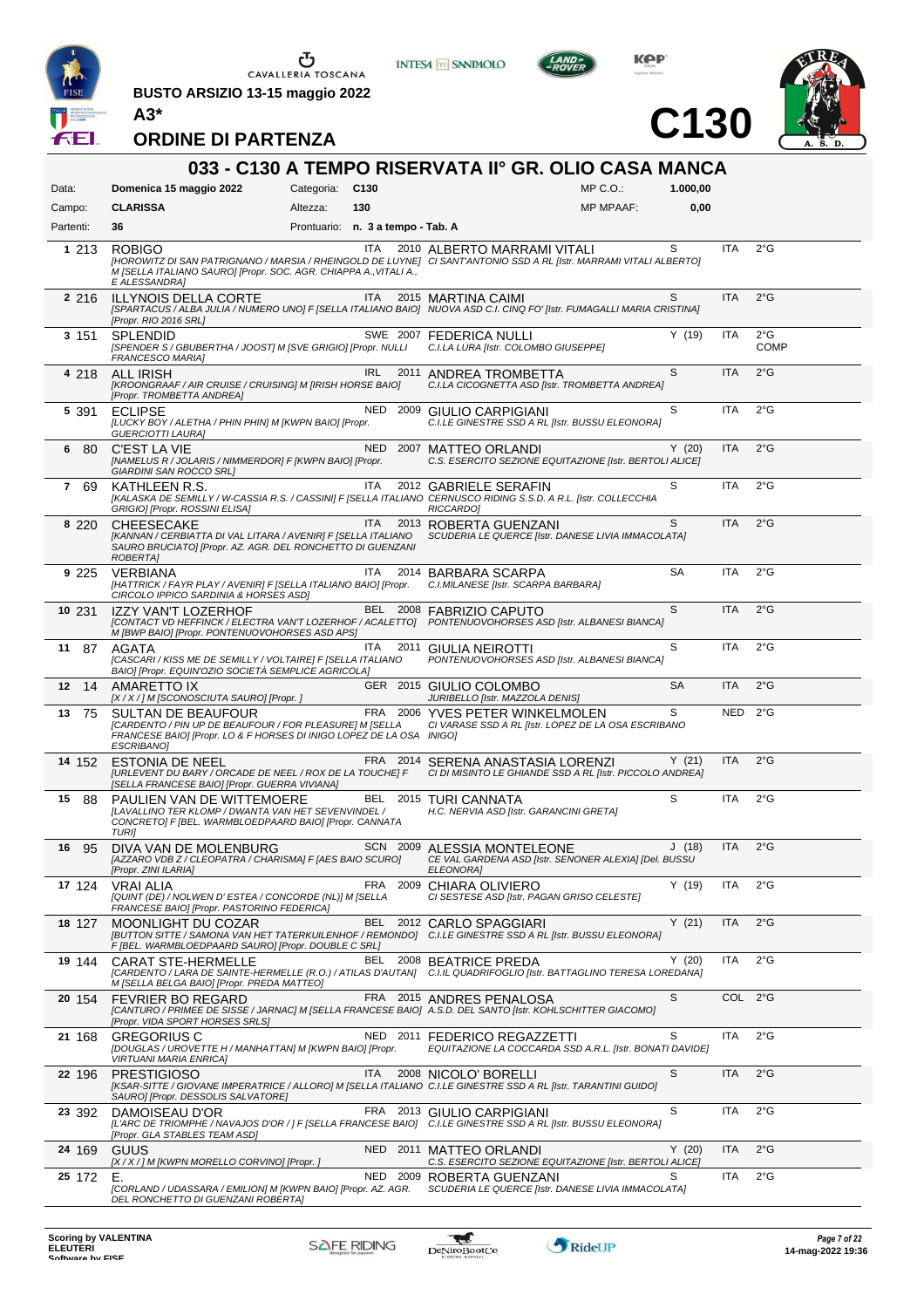

 $\begin{array}{c}\n\bullet \\
\bullet \\
\bullet \\
\bullet\n\end{array}$  CAVALLERIA TOSCANA

**BUSTO ARSIZIO 13-15 maggio 2022**





**C130**



**ORDINE DI PARTENZA**

|           | 033 - C130 A TEMPO RISERVATA II° GR. OLIO CASA MANCA                                                                                                                                                           |                                   |            |  |                                                                                                  |          |            |                       |  |  |  |
|-----------|----------------------------------------------------------------------------------------------------------------------------------------------------------------------------------------------------------------|-----------------------------------|------------|--|--------------------------------------------------------------------------------------------------|----------|------------|-----------------------|--|--|--|
| Data:     | Domenica 15 maggio 2022                                                                                                                                                                                        | Categoria: C130                   |            |  | MP C.O.                                                                                          | 1.000.00 |            |                       |  |  |  |
| Campo:    | <b>CLARISSA</b>                                                                                                                                                                                                | Altezza:                          | 130        |  | <b>MP MPAAF:</b>                                                                                 | 0,00     |            |                       |  |  |  |
| Partenti: | 36                                                                                                                                                                                                             | Prontuario: n. 3 a tempo - Tab. A |            |  |                                                                                                  |          |            |                       |  |  |  |
| 26 205    | CAPTAIN JACK SPARROW VS<br>[CONTENDRO I / LAURA / LAGOHEIDOR G] M [BADW BAIO] [Propr.<br>CALDERARO PAOLOI                                                                                                      |                                   |            |  | GER 2007 MARCO CALDERARO<br>C.I.LOMBARDO [Istr. FRIGERIO GIOVANNI]                               | S        | <b>ITA</b> | $2^{\circ}$ G         |  |  |  |
| 27 210    | FUNNY BOY VAN DE ROSHOEVE<br>[NAGANO / SUNNY DOC / DONBITO VAN DE HELLE] M [BEL.<br>WARMBLOEDPAARD BAIO] [Propr. LANFRANCONI MARTA]                                                                            |                                   | <b>BEL</b> |  | 2005 ELISA CASATI<br>JUMPING VILLA SCHEIBLER ASD [Istr. CROCE ALDO]                              | S        | <b>ITA</b> | $2^{\circ}$ G         |  |  |  |
| 28 176    | <b>DILETTA MIA</b><br>[TANGELO VAN DE ZUUTHOEVE / COMTESSE 113 / CENTURYO] F<br>[SELLA ITALIANO BAIO] [Propr. SOCIETA' AGR. DONJA S.S.]                                                                        |                                   | <b>ITA</b> |  | 2014 GIULIA NEIROTTI<br>PONTENUOVOHORSES ASD [Istr. ALBANESI BIANCA]                             | S        | <b>ITA</b> | 2°G                   |  |  |  |
| 29 158    | C JAMES WS Z<br>[X / X / ] M [ZANGERSHEIDE BAIO] [Propr. ]                                                                                                                                                     |                                   |            |  | NED 2014 FEDERICA NULLI<br>C.I.LA LURA [Istr. COLOMBO GIUSEPPE]                                  | Y(19)    | <b>ITA</b> | $2^{\circ}$ G<br>COMP |  |  |  |
| 30 182    | QUEENY DES MARRONNIERS Z<br>[QLASSIC BOIS MARGOT / URIA ERIA DE LA SALM / ARGENTINIUS] F A.S.ETREA [Istr. CHECCHI MATTEO]<br>[ZANGERSHEIDE SAURO] [Propr. ETREA SPORT HORSES DI<br>CHIAMONE ROSALIA MESSALINA] |                                   |            |  | BEL 2014 ALESSANDRO ORLANDI                                                                      | S        | <b>ITA</b> | $2^{\circ}$ G         |  |  |  |
| 31 153    | PICASSO VAN PRINSEVELD<br>[CONNOR / DIDA / CODEX] M [BWP BAIO] [Propr. LOZAR SAS]                                                                                                                              |                                   | <b>BEL</b> |  | 2015 TOMMASO GERARDI<br>CENTRO IPPICO LA TORBIERA S.S.D. A R.L. [Istr. GERARDI<br><b>VITO1</b>   | S.       | <b>ITA</b> | $2^{\circ}$ G         |  |  |  |
| 32 128    | <b>QUEEN R</b><br>[QUAID / GINGER R / GRAF GRANNUS] F [HANNOVER BAIO] [Propr.<br><b>MARZARI MARZIAI</b>                                                                                                        |                                   |            |  | GER 2012 GABRIELE SERAFIN<br>CERNUSCO RIDING S.S.D. A R.L. [Istr. COLLECCHIA<br><b>RICCARDOI</b> | S        | <b>ITA</b> | 2°G                   |  |  |  |
| 33 189    | <b>CLASSICA</b><br>[CLEARWAY / RIMINI IV / CONTENDER] F [HOLSTEINER GRIGIO]<br>[Propr. ELDERT OVERZEE]                                                                                                         |                                   |            |  | GER 2012 DIEGO CHIATANTE<br>C.I.LA BETULLA [Istr. BRUSCHETTA YLENIA]                             | S        | <b>ITA</b> | $2^{\circ}$ G         |  |  |  |
| 34 194    | <b>IGOR VAN HET LINDEBOS</b><br>[DON QUICHOT / RATINA VAN HET LINDEBOS / PAVAROTTI V/DE<br>HELLE] M [BWP BAIO] [Propr. LOMBARDI TOMMASO]                                                                       |                                   | BEL 2008   |  | <b>TOMMASO LOMBARDI</b><br>CLUB IPPICO MONZESE ASD [Istr. CHIORLIN ALESSIA]                      | S        | <b>ITA</b> | $2^{\circ}$ G         |  |  |  |
| 35 197    | DIVINE DE NAELLE<br>[IDEAL DE LA LOGE / QALINA DES ETIESS / QUICK STAR] F [SELLA<br>FRANCESE BAIO] [Propr. PICCOLO ANDREA]                                                                                     |                                   |            |  | FRA 2013 SERENA ANASTASIA LORENZI<br>CI DI MISINTO LE GHIANDE SSD A RL [Istr. PICCOLO ANDREA]    | Y(21)    | <b>ITA</b> | $2^{\circ}$ G         |  |  |  |
| 36 212    | <b>FIFUR</b><br>[STARTREK / VALENCIA / NOBILITY] F [KWPN BAIO] [Propr.<br><b>EQUIPASSIONE S.R.L.1</b>                                                                                                          |                                   |            |  | NED 2010 CHIARA LYDIA POLIZZI<br>POLIZZI JUMPING TEAM ASD [Istr. POLIZZI CHIARA LYDIA]           | S        | <b>ITA</b> | $2^{\circ}$ G         |  |  |  |

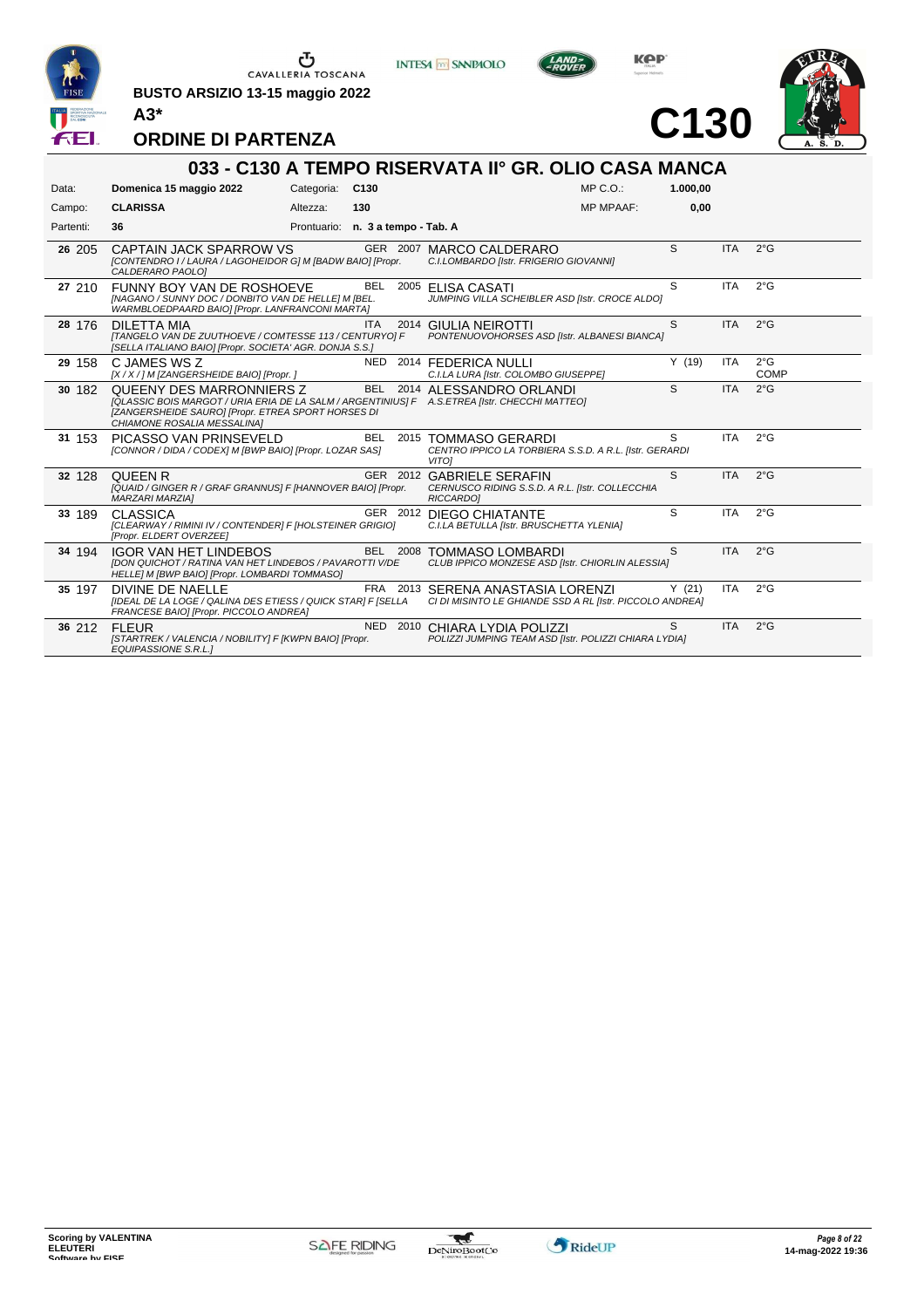

 $\begin{array}{c}\n\bullet \\
\bullet \\
\bullet \\
\bullet\n\end{array}$  CAVALLERIA TOSCANA

**BUSTO ARSIZIO 13-15 maggio 2022**





**C130**



**ORDINE DI PARTENZA**

| 034 - C130 A TEMPO RISERVATA Iº GR. QUALIFICANTE |                                                                                                                                     |                 |                                   |                                                                                                                                                     |          |            |               |  |  |  |  |
|--------------------------------------------------|-------------------------------------------------------------------------------------------------------------------------------------|-----------------|-----------------------------------|-----------------------------------------------------------------------------------------------------------------------------------------------------|----------|------------|---------------|--|--|--|--|
| Data:                                            | Domenica 15 maggio 2022                                                                                                             | Categoria: C130 |                                   | $MP C. O.$ :                                                                                                                                        | 700.00   |            |               |  |  |  |  |
| Campo:                                           | <b>CLARISSA</b>                                                                                                                     | Altezza:        | 130                               | <b>MP MPAAF:</b>                                                                                                                                    | 0.00     |            |               |  |  |  |  |
| Partenti:                                        | 13                                                                                                                                  |                 | Prontuario: n. 3 a tempo - Tab. A |                                                                                                                                                     |          |            |               |  |  |  |  |
| 1 100                                            | AIR PICARDIE<br>[SELLA FRANCESE SAURO] [Propr. RINALDI ROBERTO]                                                                     |                 |                                   | FRA 2010 NICCOLÒ CONTINO<br>[ALCAMERA DE MOYON / LA FILLE DE L'AIR / TROPHEE DU ROZEL] M RUBBIANETTA SSD A RL [Istr. CORRAO SALVATORE]              | Y(20)    | <b>ITA</b> | 1°G           |  |  |  |  |
| 2 2 1 4                                          | ULYSSE DES CHENES<br>BAIO] [Propr. REBORA ELENA]                                                                                    |                 |                                   | FRA 2008 ELENA REBORA<br>[NORTON D'EOLE / ADELINE VAN'T PARADIJS / ] M [SELLA FRANCESE C.I.IL QUADRIFOGLIO [Istr. BATTAGLINO TERESA LOREDANA]       | S        | <b>ITA</b> | $1^{\circ}$ G |  |  |  |  |
| 3 240                                            | <b>LUDINA</b><br>[ZILVERSTAR T / VENICE VAN DE HERMITAGE / DARCO] F [SELLA<br>ITALIANO GRIGIO] [Propr. POZZA ERICA]                 |                 | ITA                               | 2012 ERICA POZZA<br>CERNUSCO RIDING S.S.D. A R.L. [Istr. COLLECCHIA<br><b>RICCARDO1</b>                                                             | S        | <b>ITA</b> | $1^{\circ}$ G |  |  |  |  |
| 4 248                                            | <b>CIALTON</b><br>RODRIGUEZ SERGIO MARIA]                                                                                           |                 | <b>ITA</b>                        | 2013 MARTINA RODRIGUEZ<br>[CARDENTO / ILARY BZ / INDOCTRO] M [SELLA ITALIANO BAIO] [Propr. CI DI MISINTO LE GHIANDE SSD A RL [Istr. PICCOLO ANDREA] | Y(19)    | <b>ITA</b> | $1^{\circ}$ G |  |  |  |  |
| 5 91                                             | <b>CSF NICE GUY</b><br>[ARS VIVENDI / CUMMER CLOVER / CLOVER BILL] M [IRISH HORSE<br>BAIO] [Propr. SIGOLO ERIKA]                    |                 | IRL                               | 2009 MATTIA CRISTIANI<br>PONTENUOVOHORSES ASD [Istr. CAPUTO FABRIZIO]                                                                               | Y(19)    | <b>ITA</b> | $1^{\circ}G$  |  |  |  |  |
| 6 102                                            | CANCASCO Z<br>[X / X / ] M [HOLSTEINER GRIGIO] [Propr. ]                                                                            |                 |                                   | SCN 2011 FREYA BANKS CLARK<br>FISE [Istr.]                                                                                                          | C(14)    | MON 1°G    |               |  |  |  |  |
| 7 117                                            | LUCKY VAN DE START<br><b>GIANLUIGII</b>                                                                                             |                 |                                   | BEL 2011 FEDERICO CARNICELLA<br>[NABAB DE REVE / HADINA / TOULON] M [BWP BAIO] [Propr. VITTORI C.I.LA LURA [Istr. CRAMAROSSA ALESSANDRA]            | $J(18+)$ | <b>ITA</b> | $1^{\circ}$ G |  |  |  |  |
| 8 150                                            | <b>OLMAIA</b><br>[VERDI / LUCE VITE / DOHITZUN GUERNICA] F [SELLA ITALIANO<br>BAIOI [Propr. AZ. AGR. RAZZA TICINO DI MOGLIA ANDREA] |                 | <b>ITA</b>                        | 2009 FRANCESCA MOGLIA<br>SCUDERIA LE QUERCE [Istr. PRADA ELISABETTA]                                                                                | $J(18+)$ | <b>ITA</b> | $1^{\circ}$ G |  |  |  |  |
| 9 179                                            | <b>JONAS KM</b><br>JJOLY ST.HUBERT / HELEAKALA / CARTHAGO] M [WARMBLUT<br>GRIGIO] [Propr. RIDERS S.R.L.]                            |                 | SUI                               | 2010 FRANCESCA GRISI<br>CI SANT'ANNA ASD [Istr. MONETA LUCA MARIA]                                                                                  | S        | <b>ITA</b> | $1^{\circ}G$  |  |  |  |  |
| 10 180                                           | <b>HOLIDAY</b><br>BAIO MARRONE] [Propr. CENTRO IPPICO LA LURA ASD]                                                                  |                 |                                   | NED 2012 MATHILDA VIRGINIA ADELE COLOMBC Y (20)<br>[ELDORADO VAN DE ZESHOEK / BRESCIA / P VANCOUVER] F [KWPN C.I.LA LURA [Istr. COLOMBO GIUSEPPE]   |          | <b>ITA</b> | $2^{\circ}$ G |  |  |  |  |
| 11 202                                           | TUATHA<br>[KSAR-SITTE / DERY / INDOCTRO] F [SELLA ITALIANO BAIO] [Propr.<br>TOALDO VALENTINA]                                       |                 | <b>ITA</b>                        | 2012 CARLOTTA BERGONZI<br>GIC JUMPING TEAM SSD [Istr. GALLI MASSIMO]                                                                                | S        | <b>ITA</b> | $1^{\circ}G$  |  |  |  |  |
| 12 209                                           | PAZZA IDEA<br>[SIR OTTO-S / NIRVANA / AMI GOLD II] F [SELLA ITALIANO SAURO]<br>[Propr. MORONE MARIA GUIA]                           |                 | <b>ITA</b>                        | 2006 ANITA MERONI<br>VIRTUS EQUI ASD [Istr. SALA ANTONIO]                                                                                           | S        | <b>ITA</b> | $1^{\circ}G$  |  |  |  |  |
| 13 142                                           | <b>NIKLAS</b><br>BAIO SCURO] [Propr. SOC.AGR.AGRI HORSES S.S]                                                                       |                 |                                   | GER 2012 CAROLA CONTINO<br>[TOULOUSE / ALOE / LANDWIND II B] M [BAYERISCHES WARMBLUT RUBBIANETTA SSD A RL [Istr. CORRAO SALVATORE]                  | S        | <b>ITA</b> | $1^{\circ}G$  |  |  |  |  |

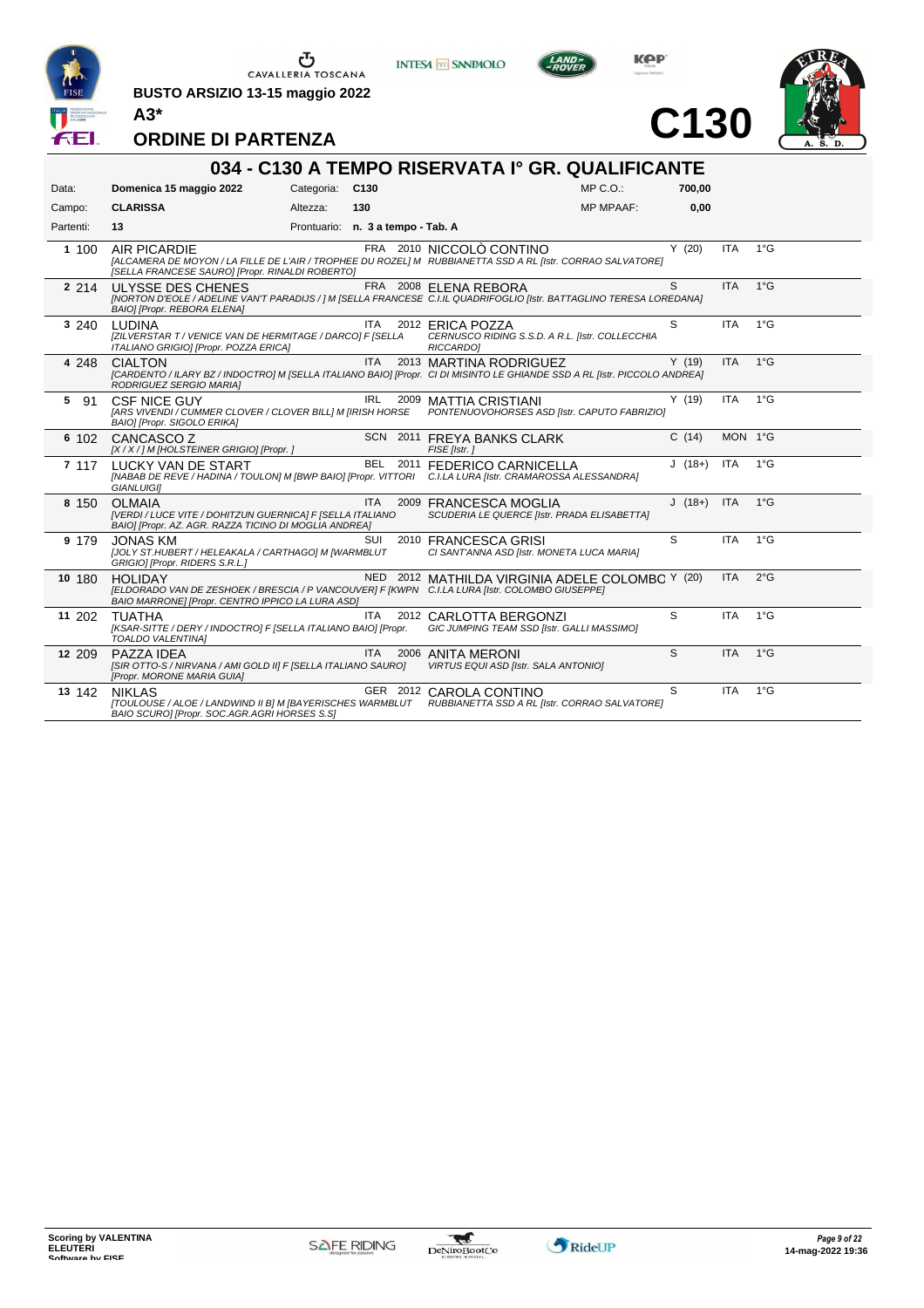

CAVALLERIA TOSCANA

**BUSTO ARSIZIO 13-15 maggio 2022**



KOP

**C140**



**ORDINE DI PARTENZA**

#### **035 - C140 GRAN PREMIO 2° GR.** Data: **Domenica 15 maggio 2022** Categoria: C140 Prontuario: **n. 8 a due manches - Tab. A** Campo: **CLARISSA** Partenti: **20** Altezza: **140**  $MP \cap \bigcap$ MP MPAAF: **4.000,00 0,00** 1 390 IACO BLUE NED 2014 GIULIO CARPIGIANI *[X / X / ] M [SCONOSCIUTA BAIO] [Propr. ] C.I.LE GINESTRE SSD A RL [Istr. BUSSU ELEONORA]* S ITA 2°G **2** 348 CALGARY NED 2007<br>  $[X/X]/M$ [KWPN SAURO] [Propr.] *[X / X / ] M [KWPN SAURO] [Propr. ] C.I.LE GINESTRE SSD A RL [Istr. TARANTINI GUIDO]*  $S$  ITA  $2^{\circ}G$ **3** 109 ALADIN DU GAST FRA 2010 TOMMASO GERARDI *[OGANO SITTE / LAAM DU GAST / QUIDAM DE REVEL] M [SELLA FRANCESE SAURO] [Propr. CLARIT HOLDING SRL] CENTRO IPPICO LA TORBIERA S.S.D. A R.L. [Istr. GERARDI VITO]* S ITA 2°G **4** 232 SCAR ITA 2008 DARIO MINUTOLI *[SILVIO I / SIRIA DI VILLAGANA / ACORADO] M [SELLA ITALIANO BAIO] [Propr. PLACIDI MARIO] CIRCOLO IPPICO CAPANNELLE S.S.D.R.L. [Istr. MINUTOLI DARIO]* SA ITA 2°G **5** 237 MARACANA' ITA 2014 ALDO CROCE *[LUCKY DU REVERDY / DISCOVERY / PRONTO] M [SELLA ITALIANO BAIO] [Propr. OLGIATI ROSSELLA] JUMPING VILLA SCHEIBLER ASD [Istr. CROCE ALDO]* S ITA 2°G **6** 239 JESTINOV NED 2014 GUIDO TARANTINI *[CARRERA VDL / FESTINOV / ] F [KWPN BAIO] [Propr. SCOTTI SARA] C.I.LE GINESTRE SSD A RL [Istr. SCOTTI SARA]*  $S$  ITA  $2^{\circ}G$ 1 62 SIMEON DE L'HERBAGE FRA 2006 SYRIA MARA STELLA CARNIO JUNEARE CONFINENTISTAL DE L'HERBAGE FRANCESE BAJOI IPropr. 1 ASD SCUDERIA MUNEL IIstr. PINO GIOVANBATTISTAI IDel *CINICON DE ETIENCINOE<br>[PAPILLON ROUGE / CALVARO / ] M [SELLA FRANCESE BAIO] [Propr. ] PINO GIOVANBATTISTA]* J (17) ITA 2°G **8** 79 TOSCA DI MONTEFIRIDOLFI ITA 2009 FEDERICO REGAZZETTI *[EMILION / VANITA / DARCO] F [SELLA ITALIANO BAIO] [Propr. REGAZZETTI FEDERICO] EQUITAZIONE LA COCCARDA SSD A.R.L. [Istr. BONATI DAVIDE]* S ITA 2°G **9** 110 CHACCO GRANDE PS **GER 2013 ANDRES PENALOSA** *[CHACCO-BLUE / SARINA / BALOUBET DU ROUET] M [OLDENBURG BAIO] [Propr. VIDA SPORT HORSES SRLS] A.S.D. DEL SANTO [Istr. KOHLSCHITTER GIACOMO]* S COL 2°G **10** 129 UPPER JUNIOR DU TUMULUS Z BEL 2014 MATTEO CHECCHI *[UDANCER HERO / PINGLY / LORENZO] M [ZANGERSHEIDE BAIO] [Propr. ETREA SPORT HORSES DI CHIAMONE ROSALIA MESSALINA] A.S.ETREA [Istr. CHECCHI MATTEO]* S ITA 2°G **11** 141 THIJS NED 2008 CAMILLA SPAGGIARI *[X / X / ] M [AES SAURO] [Propr. ] C.I.LE GINESTRE SSD A RL [Istr. BUSSU ELEONORA] [Del. BUSSU ELEONORA]* J (18) ITA 2°G **12** 149 TALETTO GER 2009 GIULIA MAGGIULLI *[TOULON / FINE / CALETTO I] M [HOLSTEINER BAIO] [Propr. TENUTA C HORSE CLUB VILLA AIRAGHI ASD [Istr. BUSSO GIULIA] & C]* S ITA 2°G **13** 160 J B VAN DE DOORNHAAG BEL 2009 MILLA LOU JANY POLIZZI *[KASHMIR VAN SCHUTTERSHOF / NIKKY / LYS DE DARMEN] M [SELLA BELGA SAURO] [Propr. BALCONI MAURIZIO] POLIZZI JUMPING TEAM ASD [Istr. POLIZZI GERARD]* Y (19) ITA 2°G **14** 161 GOLDEN GIRL 174 GER 2014 HEILLER ANDRES TORRES BARONA *[LEOVISTO / UP TO DATE X / COME ON] F [HOLSTEINER GRIGIO] [Propr. ORREGO DUGUE JUAN JOSE] HIDALGO ASD [Istr. PASTORE SABRINA]*  $S$  COL  $2^{\circ}G$ **15** 163 CALMERE **SWE 2009 KATARINA REPETTO** SWE 2009 **KATARINA REPETTO** *[X / X / ] M [SWEDISH WARMBLOOD A. BAIO] [Propr. ] FISE [Istr. ]* J (15) MON 2°G **16** 186 INSPIRATION NED 2013 CARLO SPAGGIARI<br>
X/X/JM[KWPN BAIO][Propr.] C.I.LE GINESTRE SSD A R *[X / X / ] M [KWPN BAIO] [Propr. ] C.I.LE GINESTRE SSD A RL [Istr. BUSSU ELEONORA]*  $Y$  (21) ITA  $2^{\circ}G$ **17** 189 CLASSICA GER 2012 DIEGO CHIATANTE *[CLEARWAY / RIMINI IV / CONTENDER] F [HOLSTEINER GRIGIO] [Propr. ELDERT OVERZEE] C.I.LA BETULLA [Istr. BRUSCHETTA YLENIA]*  $S$  ITA  $2^{\circ}G$ **18** 215 CAMPARI GER 2012 GIULIO CARPIGIANI *[X / X / ] M [HOLSTEINER BAIO] [Propr. ] C.I.LE GINESTRE SSD A RL [Istr. BUSSU ELEONORA]* S ITA 2°G **19** 372 SO OSILESU ITA 2011 NICOLO' BORELLI *C.I.LE GINESTRE SSD A RL [Istr. TARANTINI GUIDO] [KSAR SITTE / CURIEUSE ORTOS / PIRADIN] M [SELLA ITALIANO GRIGIO] [Propr. SAVIO DANIELA]*  $S$  ITA  $2^{\circ}G$ **20** 198 DIBLUECA VH BEECKHOF Z BEL 2013 TOMMASO GERARDI *[DI CASI O.H. / IT'S A BLUE / ] M [ZANGERSHEIDE GRIGIO] [Propr. PLAN H HOLDING S.R.L.] CENTRO IPPICO LA TORBIERA S.S.D. A R.L. [Istr. GERARDI VITO]*  $S$  ITA  $2^{\circ}G$



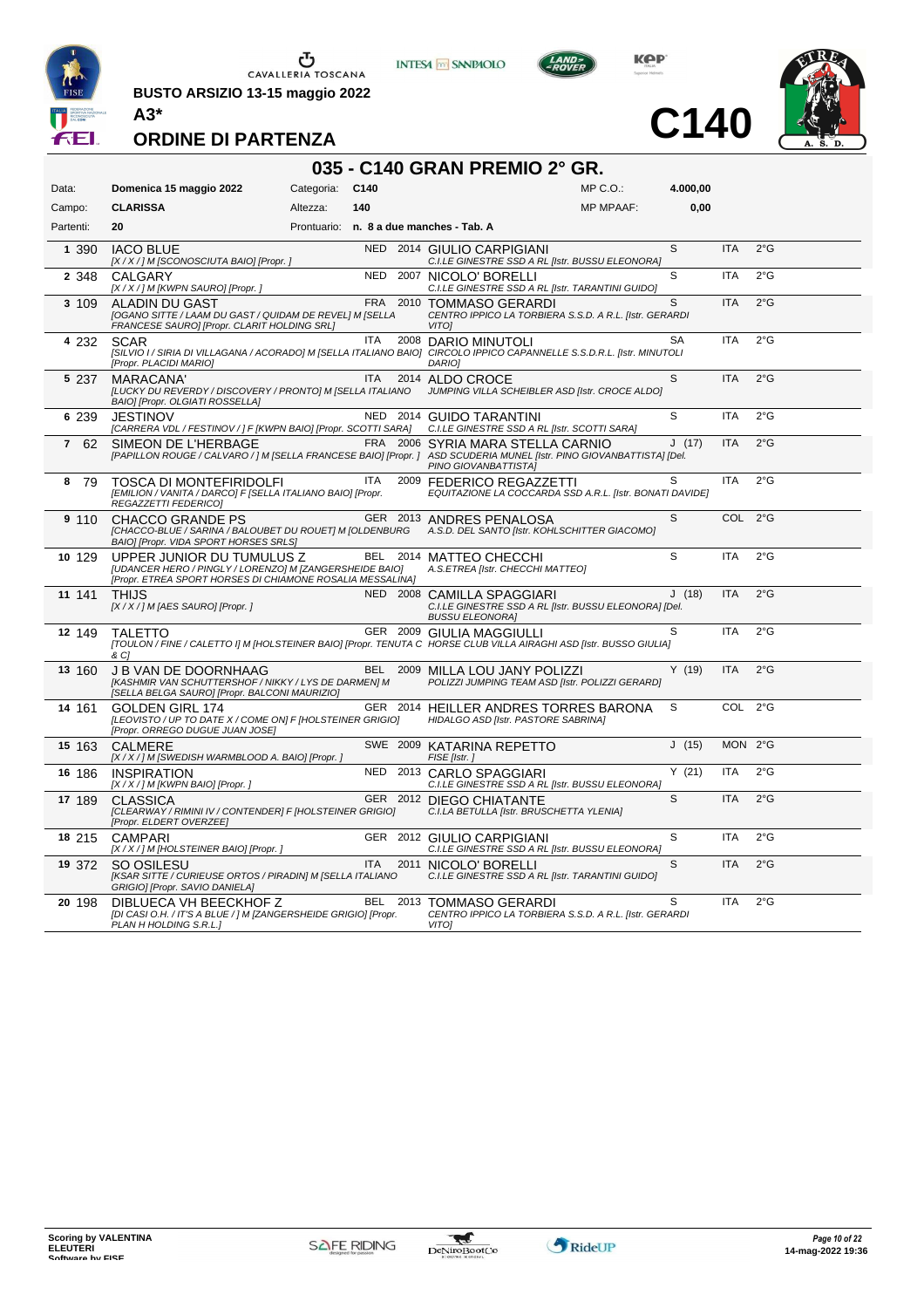

 $\begin{array}{c}\n\bullet \\
\bullet \\
\bullet \\
\bullet\n\end{array}$  CAVALLERIA TOSCANA

**BUSTO ARSIZIO 13-15 maggio 2022**



**INTESA M** SANPAOLO



**C115**



| 036 - C115 A FASI |                                                                                                                                                                           |            |                  |      |                                                                                                                            |              |          |            |               |  |  |  |
|-------------------|---------------------------------------------------------------------------------------------------------------------------------------------------------------------------|------------|------------------|------|----------------------------------------------------------------------------------------------------------------------------|--------------|----------|------------|---------------|--|--|--|
| Data:             | Domenica 15 maggio 2022                                                                                                                                                   | Categoria: | C <sub>115</sub> |      |                                                                                                                            | $MP C. O.$ : | 500,00   |            |               |  |  |  |
| Campo:            | <b>CLARISSA</b>                                                                                                                                                           | Altezza:   | 115              |      |                                                                                                                            | MP MPAAF:    | 0,00     |            |               |  |  |  |
| Partenti:         | 38                                                                                                                                                                        |            |                  |      | Prontuario: n. 19.2 speciale a fasi consecutive - Tab. A                                                                   |              |          |            |               |  |  |  |
| 1 2 2 2           | PENELOPE DI BOSCOCHIARO<br>[NABAB DE REVE / DENISE DI BOSCOCHIARO / ] F [SELLA ITALIANO C.I.LA CICOGNETTA ASD [Istr. TROMBETTA ANDREA]<br>BAIO] [Propr. MARTINALLI ELENA] |            | <b>ITA</b>       |      | 2012 ELENA MARTINALLI                                                                                                      |              | S        | <b>ITA</b> | $1^{\circ}$ G |  |  |  |
| 2 2 9 8           | <b>IDEM DELLA MONICA</b><br>[VERDI / CORRADA DELLA MONICA / CORRADO II] M [SELLA<br>ITALIANO GRIGIO] [Propr. SOCIETA' AGRICOLA DELLA MONICA S.R.L.]                       |            | <b>ITA</b>       |      | 2015 GIORGIA SCOLARO<br>SANMARTINO [Istr. LAZZERI LUCA]                                                                    |              | J(15)    | <b>ITA</b> | Brev.         |  |  |  |
| 3 3 1 5           | KILLAHARA WILLIAM<br>[CASTLECOMER Q / OULART REBEL SKY / REBEL MOUNTAIN] M<br>[IRISH HORSE ROANO] [Propr. VILLA LUCREZIA]                                                 |            | <b>IRL</b>       |      | 2013 LORENZO VILLA<br>C.I.MILANESE [Istr. SCARPA MARCO] [Del. SCARPA MARCO]                                                |              | J(18)    | <b>ITA</b> | Brev.         |  |  |  |
| 4 73              | <b>DISTHEEN</b><br>[UTOPIE / TILEXTA / VOLTAIRE] M [KWPN BAIO] [Propr. PANICUCCI<br>SANDRA1                                                                               |            |                  |      | NED 2008 ELISABETTA SALICE<br>NRCP [Istr. BETTELLA GINO] [Del. BETTELLA GINO]                                              |              | C(14)    | ITA        | $1^{\circ}$ G |  |  |  |
| 5 316             | QUINTO Z<br>[QUITE CAPITOL / CONTENDRA / CONTENDER] M [ZANGERSHEIDE<br>BAIO] [Propr. SGUAZZIN CAMILLA]                                                                    |            | BEL              |      | 2009 CAMILLA SGUAZZIN<br>CI LA MORGANA ASD [Istr. BOVETTI PIERO] [Del. GRIMALDI<br><b>MATTEO ANDREA MARCO]</b>             |              | J(17)    | <b>ITA</b> | Brev.         |  |  |  |
| 6 317             | <b>FARO DE L'ISLE</b><br>[QUANTUM / FLORE DE LAUNY / ] M [SELLA FRANCESE BAIO<br>CHIARO] [Propr. GAION MARTA]                                                             |            | FRA              |      | 2015 MARTA GAION<br>POLIZZI JUMPING TEAM ASD [Istr. POLIZZI CHIARA LYDIA] [Del.<br>POLIZZI CHIARA LYDIA]                   |              | J(17)    | ITA        | Brev.         |  |  |  |
| 7 3 2 1           | <b>SHANBEL</b><br>[LANDCAPITOL / FAYETTE / FREIHERR] F [SELLA ITALIANO BAIO]<br>[Propr. CAVENAGHI FRANCESCA]                                                              |            | <b>ITA</b>       |      | 2006 FRANCESCA CAVENAGHI<br>JUMPING VILLA SCHEIBLER ASD [Istr. CROCE ALDO]                                                 |              | S        | <b>ITA</b> | Brev.         |  |  |  |
| 8 322             | <b>BEAUTY BROWN DEKER</b><br>[BAEDEKER / FABBIELLA / PIRADIN] F [SELLA ITALIANO BAIO] [Propr.<br><b>VENANZI LUIGINO]</b>                                                  |            | ITA.             |      | 2013 MILENA LAURA FRACCHIONI<br>S.I.DELLA TREBBIA ASD [Istr. SBARAGLIA GIOVANNI] [Del.<br>SBARAGLIA GIOVANNII              |              | J(18)    | ITA        | Brev.         |  |  |  |
| 9 323             | <b>CRISTAL FLY</b><br>[CRISTALLO II / LUDMILA / AVENIR] M [SELLA ITALIANO BAIO] [Propr.<br>SOC. AGRICOLA CORREDDU GIOVANNI BATTISTA E PECCHIO<br><b>ESMERALDA S.S.1</b>   |            | ITA              |      | 2015 GIORGIA CUCCIRELLI<br>GIC JUMPING TEAM SSD [Istr. GALLI MASSIMO]                                                      |              | Y(20)    | <b>ITA</b> | Brev.         |  |  |  |
| 10 327            | SAFFO BAIA<br>[CONTE DELLA CACCIA / PREZIOSA DELLA NUOVA / LUCY BOY] F<br>[SELLA ITALIANO BAIO] [Propr. LODIGIANI EMILIO ALFREDO]                                         |            | ITA.             | 2009 | INGRID CORDI<br>BEAUTY HORSE ASD DI PROMOZIONE SOCIALE [Istr.<br>BARROVECCHIO ALBERTO]                                     |              | S        | <b>ITA</b> | Brev.         |  |  |  |
| 11 335            | BEASLEY G.<br>[QUASIMODO Z / MERCI / ] M [KWPN BAIO] [Propr. REIMAN OLGA]                                                                                                 |            |                  |      | NED 2006 CAMILLA BORI<br>IL MUSTANG SSD A RL [Istr. VIRONDA ALESSANDRA]                                                    |              | S        | <b>ITA</b> | $1^{\circ}$ G |  |  |  |
| 12 53             | <b>BREZZA</b><br>[CANTO / VICTORY / PACIFIC] F [SELLA ITALIANO BAIO] [Propr.<br>CANOPOLI GAVINO]                                                                          |            | <b>ITA</b>       |      | 2015 ANNA ROCCHI<br>C.I.DE LA MONDA [Istr. BORRA ELEONORA VITTORIA]                                                        |              | S        | ITA        | $1^{\circ}G$  |  |  |  |
| 13 114            | <b>CABRIA</b><br>[ACOBAT I / DURGOLESA / EQUUS MON AMOUR] F [SELLA ITALIANO C.I.LA BETULLA [Istr. LIBERA ANDREE VALENTINA]<br>GRIGIO] [Propr. SUZZI LORENZO]              |            | ITA.             |      | 2007 MATILDE ANNA CURTIS                                                                                                   |              | Y(20)    | <b>ITA</b> | $1^{\circ}$ G |  |  |  |
| 14 119            | <b>ZEUS SIZE</b><br>[KING SIZE / GESSICA GRIGIA / PIRADIN] M [ANGLO ARABO GRIGIO] C.I.EDEN [Istr. CUDIA ROBERTO]<br>[Propr. ASS. EQ. DIL. EDEN]                           |            | ITA              |      | 2015 GIULIA CARDONA                                                                                                        |              | Y(20)    | <b>ITA</b> | $1^{\circ}G$  |  |  |  |
| 15 123            | CANDORA DU CITY HORSE<br>[RADCO D'HOUTVELD / JADE / -] M [SELLA BELGA SAURO] [Propr.<br>GRUBAS PAOLA MARIA GIOVANNA]                                                      |            |                  |      | BEL 2008 GIULIA CARLOTTA GRASSO<br>C.I.LOMBARDO [Istr. FRIGERIO GIOVANNI]                                                  |              | S        | <b>ITA</b> | $1^{\circ}$ G |  |  |  |
| 16 131            | J-ELDORADO-G<br>[CICERO VAN PAEMEL Z / QUEEN Z / ] M [BWP SAURO] [Propr. LEONE C.I.LOMBARDO [Istr. CASTELLOTTI PAOLA]<br><b>MONICA GREGORIAI</b>                          |            |                  |      | BEL 2004 CAMILLA CROSETTO                                                                                                  |              | Y(20)    | <b>ITA</b> | $1^{\circ}G$  |  |  |  |
| 17 192            | CAIMAN DU SEY<br>[ROCK'N ROLL SEMILLY / OLYMPE DE CAVERIE / SOCRATE DE<br>CHIVRE] M [SELLA FRANCESE BAIO] [Propr. SORMANI SAMANTHA<br>ELENA]                              |            |                  |      | FRA 2012 SAMANTHA ELENA SORMANI<br>C.I.LOMBARDO [Istr. CASTELLOTTI PAOLA]                                                  |              | Y(21)    | <b>ITA</b> | $1^{\circ}$ G |  |  |  |
| 18 132            | <b>ANEMONE</b><br>[ATHLETICO I / U2 / LESTER] M [SELLA ITALIANO BAIO] [Propr. AZ.<br>AGR. BARONCHELLI LUIGI NATALE]                                                       |            | ITA              |      | 2010 CLARETTA PORTU<br>LE SCUDERIE DI MUSTONATE E.C.ASD [Istr. SOLDI ESTER]                                                |              | $J(18+)$ | <b>ITA</b> | $1^{\circ}G$  |  |  |  |
| 19 137            | ACTION Q<br>[ACTION BREAKER / WALLORA M / QUICK STAR] M [WESTFALEN<br>BAIO] [Propr. PORRO FEDERICO]                                                                       |            |                  |      | GER 2013 FEDERICO PORRO<br>ASD TORRE DEI GELSI [Istr. BANFI CECILIA]                                                       |              | S        | <b>ITA</b> | $1^{\circ}$ G |  |  |  |
| 20 143            | <b>CRUSTY CLOWN</b><br>[ACOLORD / CATHERINE D / DOLIN] M [SELLA ITALIANO BAIO] [Propr. C.I.LOMBARDO [Istr. FRIGERIO GIOVANNI]<br>ROSSONI GIOVANNI]                        |            | <b>ITA</b>       |      | 2010 CARLOTTA MOCARELLI                                                                                                    |              | Y(19)    | ITA        | $1^{\circ}$ G |  |  |  |
| 21 148            | <b>HASLEMERE JOEY</b><br>[SUNNY BOY / HASLEMERE SABINA / HIGH ROLLER] M [IRISH HORSE C.I.EDEN [Istr. CUDIA ROBERTO]<br>GRIGIO] [Propr. BARONI STEFANIA]                   |            | <b>IRL</b>       |      | 2008 ELENA SOFIA CARMINUCCI                                                                                                |              | Y(21)    | ITA        | $1^{\circ}$ G |  |  |  |
| 22 167            | QUICK ROO Z (SWB)<br>[QUICK LAURO Z / OGENIE / ] F [SWEDISH WARMBLOOD A. BAIO]<br>[Propr. REDINI ALLA MANO A.S.D.]                                                        |            |                  |      | SWE 2006 VIRGINIA HANEN DELLA CROCE<br>C.I.DI CASTELLAZZO ASD [Istr. BENCHIHAOUI RAMZI] [Del.<br><b>BENCHIHAOUI RAMZI]</b> |              | J(16)    | ITA        | $1^{\circ}$ G |  |  |  |
| 23 184            | <b>MOMOTTI</b><br>[KSAR-SITTE / OVAR / CLAVELITO] M [SELLA ITALIANO BAIO] [Propr.<br>ASD "QUESSA"]                                                                        |            | <b>ITA</b>       |      | 2005 GIULIA GIUSTI<br>CI SANTA TERESA ASD [Istr. OLDANI STEFANIA]                                                          |              | S        | ITA        | $1^{\circ}$ G |  |  |  |
| 24 195            | KINAH VAN DE NACHTEGAAL<br>[CONTE BELLINI / HANOI VAN DE NACHTEGAAL / LORD Z] F [BEL.<br>WARMBLOEDPAARD BAIO] [Propr. SELLA CARLOTTA]                                     |            |                  |      | BEL 2010 CARLOTTA SELLA<br>CI SESTESE ASD [Istr. PAGAN GRISO CELESTE]                                                      |              | S        | ITA        | $1^{\circ}$ G |  |  |  |
| 25 204            | <b>GLAMOUR BOY TER MEERSEN Z</b><br>[GLASGOW W VH MERELSNEST / HAPPY HERO / NONSTOP] M<br>[ZANGERSHEIDE BAIO SCURO] [Propr. MANZONI FRANCO]                               |            | BEL 2011         |      | ALESSIA MANZONI<br>C.I.SAN MARCO [Istr. AGOSTINI LORIS GIOVANNI]                                                           |              | S        | <b>ITA</b> | $1^{\circ}G$  |  |  |  |

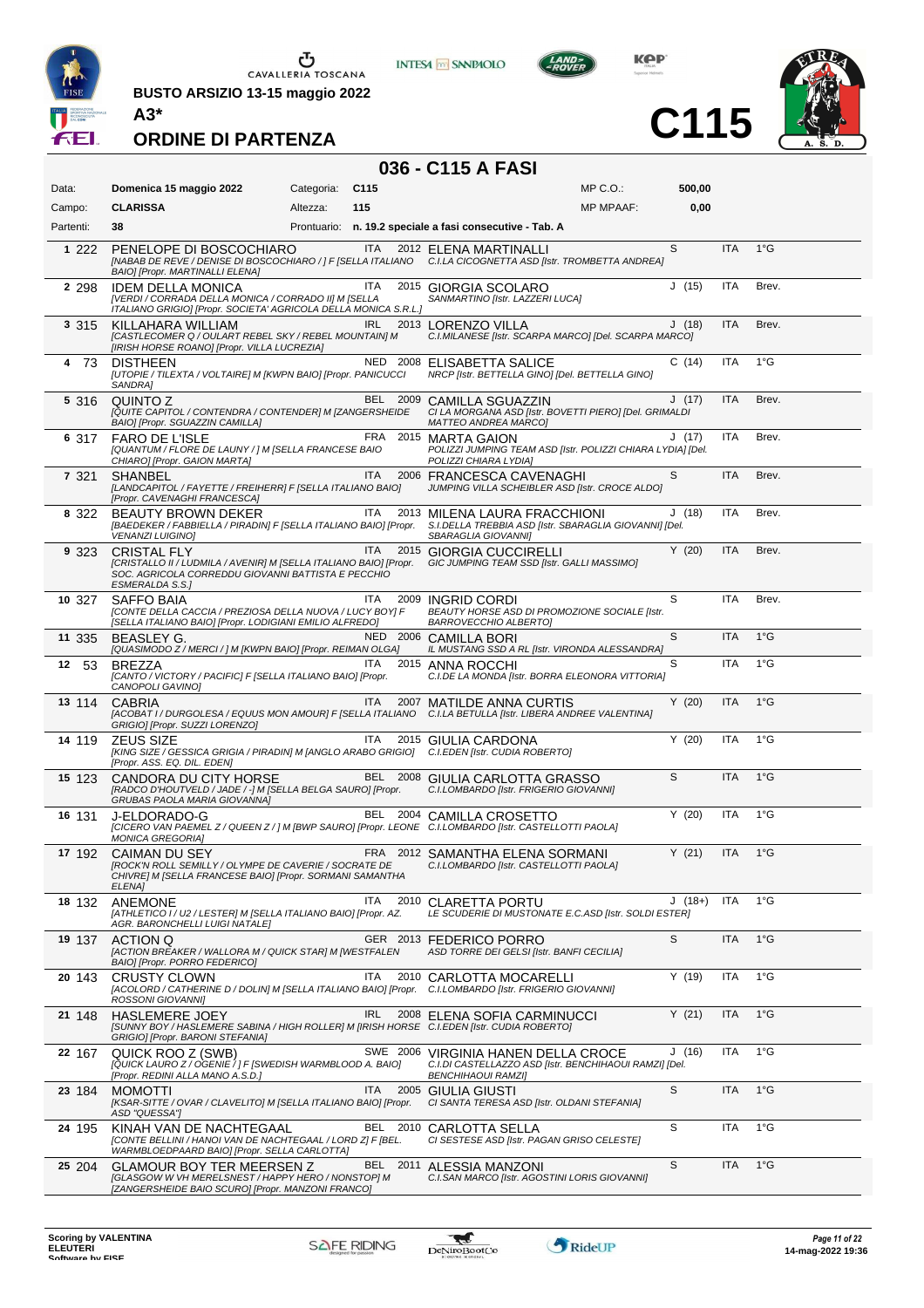

**BUSTO ARSIZIO 13-15 maggio 2022 A3\***



**KOP** 

**C115**



**ORDINE DI PARTENZA**

# **036 - C115 A FASI**

| Data:     | Domenica 15 maggio 2022                                                                                                                                                                | Categoria: | C115       |          |                                                                                                                   | $MP C. O.$ :     | 500,00    |            |               |      |
|-----------|----------------------------------------------------------------------------------------------------------------------------------------------------------------------------------------|------------|------------|----------|-------------------------------------------------------------------------------------------------------------------|------------------|-----------|------------|---------------|------|
| Campo:    | <b>CLARISSA</b>                                                                                                                                                                        | Altezza:   | 115        |          |                                                                                                                   | <b>MP MPAAF:</b> | 0,00      |            |               |      |
| Partenti: | 38                                                                                                                                                                                     |            |            |          | Prontuario: n. 19.2 speciale a fasi consecutive - Tab. A                                                          |                  |           |            |               |      |
| 26 206    | <b>KALAHARI</b><br>[ESKUDO / KOBRA / ] F [SELLA POLONIA BAIO] [Propr. LUPI TIMINI<br><b>MARTINAI</b>                                                                                   |            |            |          | POL 2008 MARTINA LUPI TIMINI<br>LA PRATERIA SOCIETA' COOP. SOC. [Istr. JANSSON<br>REISSMULLER HANNA JANINA MARIA] |                  | S         | <b>ITA</b> | $1^{\circ}$ G |      |
| 27 221    | <b>ULSTER BERENGER</b><br>[QUITE / MUSCADE BERENGER / ] M [TROTTEUR FRANCAIS BAIO]<br>[Propr. MAZZEO RINALDI PATRIZIA]                                                                 |            |            |          | FRA 2008 PIETRO GRILLO<br>CENTRO IPPICO LA TORBIERA S.S.D. A R.L. [Istr. NICOLODI<br>STEFANOI                     |                  | <b>SA</b> | <b>ITA</b> | $1^{\circ}$ G |      |
| 28 162    | <b>GRANDIOOS VAN HET LINDEHOF</b><br>[X / X / ] M [BWP MORELLO CORVINO] [Propr. ]                                                                                                      |            | BEL        |          | 2006 ELISABETTA SALICE<br>NRCP [Istr. BETTELLA GINO] [Del. BETTELLA GINO]                                         |                  | C(14)     | <b>ITA</b> | $1^{\circ}$ G |      |
| 29 236    | <b>EXOCET</b><br>[X / X / ] M [SELLA FRANCESE BAIO] [Propr. ]                                                                                                                          |            | FRA        |          | 2014 PATRIZIA GARBATI<br>CI SANT'ANTONIO SSD A RL [Istr. MARRAMI VITALI ALBERTO]                                  |                  | <b>SA</b> | <b>ITA</b> | $1^{\circ}$ G |      |
| 30 241    | <b>NECOLTA</b><br>[OTILL / NECORDIA / CORDIAL] F [SELLA POLONIA SAURO] [Propr.<br><b>NICELLI NADIAI</b>                                                                                |            |            |          | POL 2010 STELLA RESCALI<br>S.I.DELLA TREBBIA ASD [Istr. SBARAGLIA GIOVANNI] [Del.<br>SBARAGLIA GIOVANNII          |                  | J(16)     | <b>ITA</b> | Brev.         |      |
| 31 243    | <b>IKEY SR Z</b><br><b>IICEMAN DE MUZE / RENAISSANCE VII / CALIDO II M</b><br>[ZANGERSHEIDE BAIO SCURO] [Propr. HORSE BOUTIQUE S.R.L.]                                                 |            |            |          | BEL 2016 CAMILLA MORO<br>IL MUSTANG SSD A RL [Istr. VIRONDA ALESSANDRA] [Del.<br><b>VIRONDA ALESSANDRA1</b>       |                  | J(17)     | <b>ITA</b> | $1^{\circ}$ G |      |
| 32 244    | <b>THUNDER WHISTLE</b><br>[CASANOVA / CHACCA QUICK / CHACCO BLUE] M [OLDENBURG<br>BAIO] [Propr. TROMBETTA BRUNA]                                                                       |            |            | GER 2016 | <b>BRUNA TROMBETTA</b><br>C.I.LA CICOGNETTA ASD [Istr. TROMBETTA ANDREA]                                          |                  | S         | <b>ITA</b> | $1^{\circ}$ G |      |
| 33 246    | <b>NIFTTA</b><br>[TEMPTATION VAN HERIKHAVE / LA FAVORITE D'ALADIN Z / ALADIN Z] ASD SCUDERIA MUNEL [Istr. NEBULONI ALESSIA]<br>F [SELLA ITALIANO BAIO SCURO] [Propr. VALISI VALENTINO] |            | <b>ITA</b> |          | 2016 ROBERTO CARNIO                                                                                               |                  | <b>SA</b> | <b>ITA</b> | $1^{\circ}$ G |      |
| 34 250    | <b>CHIARISSIMA</b><br>ILOHENGRIN DI VILLA EMILIA / VASE VAN HET PANGAARDENHOF /<br>CEVIN] F [SELLA ITALIANO BAIO] [Propr. AZ. AGR. TENUTA DELLE<br>LUVI DI FRANZONI ANNA MARIA]        |            | ITA.       |          | 2014 GIORGIA SCOLARO<br>SANMARTINO [Istr. LAZZERI LUCA]                                                           |                  | J(15)     | <b>ITA</b> | Brev.         |      |
| 35 280    | DERBY DU BOULEAUX<br>[VIGO CECE / MILADY ROYAL / ] M [SELLA FRANCESE SAURO] [Propr. C.I.LOMBARDO [Istr. FRIGERIO GIOVANNI] [Del. FRIGERIO<br><b>GASLINI ROBERTOI</b>                   |            |            |          | FRA 2013 STELLA GASLINI<br><b>GIOVANNII</b>                                                                       |                  | J(16)     | <b>ITA</b> | Brev.         |      |
| 36 285    | <b>HANKY PANKY</b><br>[MR. BLUE / WENCKE / INDOCTRO] F [KWPN GRIGIO] [Propr. CATELLA C.I.MILANESE [Istr. SCARPA MARCO]<br>SOFIA]                                                       |            |            |          | NED 2012 SOFIA CATELLA                                                                                            |                  | $J(18+)$  | <b>ITA</b> | Brev.         |      |
| 37 295    | ORSON DU REVERDY<br>[ALLEGRETO / ESCALIBUR / QREDO DE PAULSTRA] M [SELLA<br>FRANCESE BAIO] [Propr. SALVO ANTONIO]                                                                      |            |            |          | FRA 2002 MARTINA RIVA<br>S.I.DELLA TREBBIA ASD [Istr. SBARAGLIA GIOVANNI] [Del.<br>SBARAGLIA GIOVANNI]            |                  | J(16)     | <b>ITA</b> | Brev.         |      |
| 38 343    | <b>VIKING DE VANCE</b><br>[X / X / ] M [ SAURO] [Propr. ]                                                                                                                              |            | FRA        |          | 2009 CAROLINA MARIA BERGAMI<br>S.I.DELLA TREBBIA ASD [Istr. SBARAGLIA RAFFAELLA] [Del.<br>SBARAGLIA GIOVANNII     |                  | C(13)     | <b>ITA</b> | Brev.         | Pony |

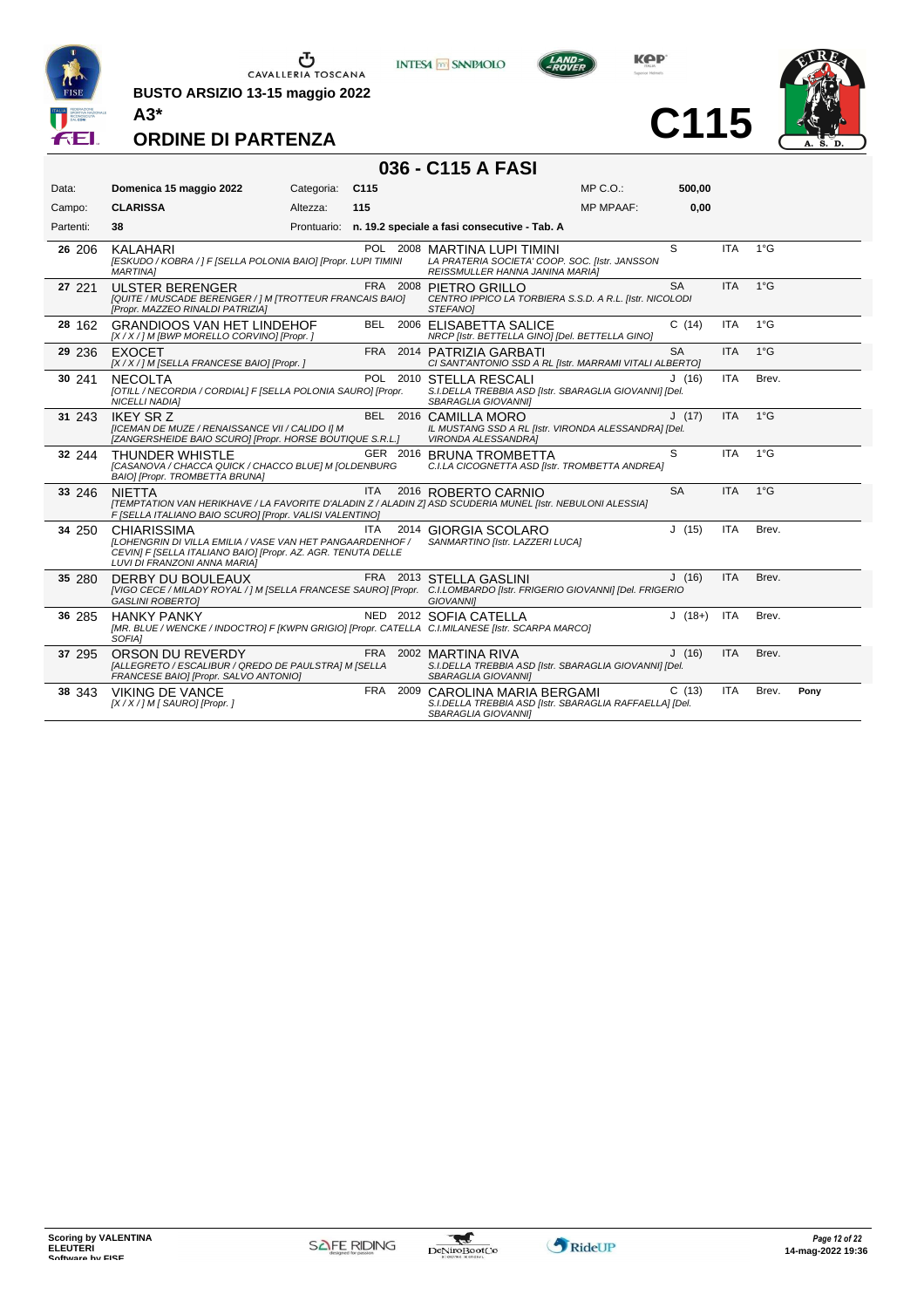

**BUSTO ARSIZIO 13-15 maggio 2022 A3\***



**INTESA M** SANPAOLO

**KOP** 

**B110**



| 037 - B110 A TEMPO |                                                                                                                                                                                          |                                   |                    |                                                                                                                                 |                  |       |            |       |  |  |  |  |
|--------------------|------------------------------------------------------------------------------------------------------------------------------------------------------------------------------------------|-----------------------------------|--------------------|---------------------------------------------------------------------------------------------------------------------------------|------------------|-------|------------|-------|--|--|--|--|
| Data:              | Domenica 15 maggio 2022                                                                                                                                                                  | Categoria:<br><b>B110</b>         |                    |                                                                                                                                 | $MP C. O.$ :     | 0,00  |            |       |  |  |  |  |
| Campo:             | <b>SOFIA</b>                                                                                                                                                                             | Altezza:<br>110                   |                    |                                                                                                                                 | <b>MP MPAAF:</b> | 0,00  |            |       |  |  |  |  |
| Partenti:          | 31                                                                                                                                                                                       | Prontuario: n. 3 a tempo - Tab. A |                    |                                                                                                                                 |                  |       |            |       |  |  |  |  |
| 1 3 1 4            | BABY BOOM BOOM<br>[STARON / COLONIA DELLE ROANE / MARINIER] F [SELLA ITALIANO C.I.LA CICOGNETTA ASD [Istr. TROMBETTA ANDREA]<br>BAIO] [Propr. TROMBETTA GIUSEPPE & C. SAS]               |                                   | <b>ITA</b>         | 2010 THEA BROGGI                                                                                                                |                  | Y(20) | <b>ITA</b> | Brev. |  |  |  |  |
| 2 3 2 0            | <b>BILL WILL</b><br>[GOODWILL / RIANTE VAN DE MIDDELSTEDE / AZUR DEPAULSTRA] M C.I.LA CICOGNETTA ASD [Istr. TROMBETTA ANDREA]<br>[SELLA ITALIANO BAIO SCURO] [Propr. SAVOLDI PIERANGELO] |                                   | ITA                | 2009 ISABELLA FICHTNER                                                                                                          |                  | S     | <b>ITA</b> | Brev. |  |  |  |  |
| 3 3 2 6            | <b>FAVONIA</b><br>[FILIPIN / JALNA D'ALEMY / AZUR DE NOUVOLIEU] F [SELLA ITALIANO C.I.LA CICOGNETTA ASD [Istr. TROMBETTA ANDREA]<br>SAURO] [Propr. BUIZZA OSCAR]                         |                                   | <b>ITA</b>         | 2013 GIULIA TETTAMANTI                                                                                                          |                  | S     | <b>ITA</b> | Brev. |  |  |  |  |
| 4 155              | <b>MERCI BEAUCOUP</b><br>[CARDENTO / VOTE FOR ME / CARETINO] F [KWPN GRIGIO] [Propr.<br>PERTICONE CONCETTA]                                                                              |                                   |                    | NED 2017 ALICE RUNDO<br>C.I.DI CASTELLAZZO ASD [Istr. BENCHIHAOUI RAMZI] [Del.<br>LAGOMARSINO PATRIZIA]                         |                  | C(13) | <b>ITA</b> | Brev. |  |  |  |  |
| 5 3 2 4            | <b>FI-POLYT</b><br>[NAGANO / ILOCIA / MELCHIOR] M [BWP SAURO] [Propr. STELLINI<br><b>CLAUDIA1</b>                                                                                        |                                   |                    | BEL 2005 SONIA CIANCIULLI<br>C.I.MILANESE [Istr. SCARPA BARBARA]                                                                |                  | S     | <b>ITA</b> | Brev. |  |  |  |  |
| 6 337              | NEVADA Z<br>[NAMELUS R / JOLIEN / AHORN Z] M [ZANGERSHEIDE BAIO] [Propr.<br>MACCARONE ANTONIO]                                                                                           |                                   |                    | BEL 2009 BEATRICE BAVILA<br>CENTRO IPPICO LA TORBIERA S.S.D. A R.L. [Istr. GERARDI<br>VITO]                                     |                  | J(16) | <b>ITA</b> | Brev. |  |  |  |  |
| 7 3 4 4            | DORENA O.A.<br>[ATLANTIC / KORENA / AHORN] F [KWPN BAIO] [Propr. ZERBONIA<br><b>SERENA1</b>                                                                                              |                                   |                    | NED 2008 DAVIDE ANZALONE<br>MANNUS CLUB SSD A RL [Istr. CUPOLINO BRUNO] [Del.<br>CAPUTO FABRIZIOI                               |                  | J(15) | <b>ITA</b> | Brev. |  |  |  |  |
| 8 2 5 3            | LADYKILLER VD BREEMEERSEN<br>[BREEMEERSEN ADORADO / HOT & SPICY / ] M [BEL.<br>WARMBLOEDPAARD GRIGIO] [Propr. INGEGNOLI VITTORIA]                                                        |                                   |                    | BEL 2011 VITTORIA INGEGNOLI<br>CI SANT'ANNA ASD [Istr. GRISI FRANCESCA]                                                         |                  | C(13) | <b>ITA</b> | Brev. |  |  |  |  |
| 9 256              | <b>JASMINE</b><br>[-/-/] F [SCONOSCIUTA GRIGIO] [Propr. PASINI GIULIA]                                                                                                                   |                                   | ITA                | 2009 GIULIA PASINI<br>C.I.LOMBARDO [Istr. CASTELLOTTI PAOLA]                                                                    |                  | C(13) | <b>ITA</b> | Brev. |  |  |  |  |
| 10 258             | <b>BLUE</b><br>[CADENCE VAN'T GELUTT / UGLA MAYBE BLUE D'04 / CONCORDE] F<br>[AES BAIO] [Propr. MARIGO GIAMMARCO]                                                                        |                                   |                    | GBR 2006 AMBRA LEAH NELE STETZELBERG<br>C.I.LA BETULLA [Istr. LIBERA ANDREE VALENTINA] [Del. LIBERA<br><b>ANDREE VALENTINA1</b> |                  | C(14) | GER Brev.  |       |  |  |  |  |
| 11 259             | <b>WIZARD</b><br>[-/-/] M [IRISH HORSE BAIO SCURO] [Propr. MYTHORSES SRL]                                                                                                                |                                   | <b>IRL</b><br>2009 | <b>MARGHERITA MICHELOTTI</b><br>PONTENUOVOHORSES ASD [Istr. CAPUTO FABRIZIO] [Del.<br>CAPUTO FABRIZIO]                          |                  | J(15) | <b>ITA</b> | Brev. |  |  |  |  |
| 12 260             | DONA DEA<br>[BALLAST / DESDEMONA / DIKTANT-5] F [SLOVENSKA TOPLOKRVNA<br>BAIO] [Propr. CIR ASD]                                                                                          |                                   | SLO 2007           | <b>MARIA SAVIGLIANO</b><br>MANNUS CLUB SSD A RL [Istr. CUPOLINO BRUNO] [Del.<br>CAPUTO FABRIZIO]                                |                  | J(16) | <b>ITA</b> | Brev. |  |  |  |  |
| 13 261             | <b>SIBBIA</b><br>[SILVANER DC / FIBBIA DEL TERRICCIO / RISKETOU] F [SELLA<br>ITALIANO BAIO] [Propr. CORONA ALICE]                                                                        |                                   | <b>ITA</b><br>2010 | <b>GABRIELE LIBONI</b><br>C.I.SAN MARCO [Istr. AGOSTINI LORIS GIOVANNI] [Del.<br>AGOSTINI LORIS GIOVANNI]                       |                  | C(14) | <b>ITA</b> | Brev. |  |  |  |  |
| 14 263             | FABER<br>[DE21000018105 / MAUREEN V / COLWAY BOLD] M [KWPN BAIO]<br>[Propr. PIGHI FRANCESCO]                                                                                             |                                   | NED 2010           | GIULIA MELONI<br>GIC JUMPING TEAM SSD [Istr. GALLI MASSIMO] [Del. GALLI<br>MASSIMO1                                             |                  | J(15) | <b>ITA</b> | Brev. |  |  |  |  |
| 15 266             | <b>EMILY DEL VERGANTE</b><br>[CONQUISTADOR / LUCIFER / BURGGRAAF] F [SELLA ITALIANO<br>GRIGIO] [Propr. AZ. AGR. DEL VERGANTE]                                                            |                                   | ITA<br>2010        | MARTINA BARBERA<br>ASD CARGANDINO [Istr. MONARI PAOLO] [Del. PACIOTTI<br><b>GIULIANO1</b>                                       |                  | J(15) | <b>ITA</b> | Brev. |  |  |  |  |
| 16 267             | VALENCIA 99<br>[VULKANO / COULEUR RUBINIA / ] F [WESTFALEN SAURO] [Propr.<br>COLOMBO GIORGIA LUCIA]                                                                                      |                                   |                    | GER 2010 ANNA FORTUNA<br>C.I.LA BETULLA [Istr. LIBERA ANDREE VALENTINA] [Del. LIBERA<br><b>ANDREE VALENTINAI</b>                |                  | J(16) | ITA        | Brev. |  |  |  |  |
| 17 272             | <b>CELOU-VITA PS</b><br>[CENTADEL / DOLCE VITA / BALOUBET DU ROUET] F [MECKLENBURG C.I.LA BETULLA [Istr. LIBERA ANDREE VALENTINA]<br>SAURO] [Propr. GIRARDI MARGHERITA]                  |                                   |                    | GER 2013 MARGHERITA GIRARDI                                                                                                     |                  | Y(21) | <b>ITA</b> | Brev. |  |  |  |  |
| 18 282             | QUAIFAR DELLA CACCIA<br>[QUITE CAPITOL / BALADIA / ACADIUS] M [SELLA ITALIANO GRIGIO]<br>[Propr. BUONANOCE VINCENZO]                                                                     |                                   | ITA                | 2006 SOFIA PENNA<br>C.I.DI CASTELLAZZO ASD [Istr. BENCHIHAOUI RAMZI] [Del.<br>LAGOMARSINO PATRIZIA]                             |                  | J(16) | <b>ITA</b> | Brev. |  |  |  |  |
| 19 284             | CAREZZA<br>[COLLIN L / NADJA / NORTON L] F [WESTFALEN BAIO] [Propr.<br><b>SCHIARITI FRANCESCOI</b>                                                                                       |                                   |                    | GER 2004 GINEVRA FATUCCI<br>C.I.EDEN [Istr. CUDIA ROBERTO]                                                                      |                  | S     | <b>ITA</b> | Brev. |  |  |  |  |
| 20 287             | <b>MIRA</b><br>$[X/X]/F$ [BWP BAIO] [Propr.]                                                                                                                                             |                                   |                    | BEL 2012 AMELIA BANKS CLARK<br>FISE [Istr.]                                                                                     |                  | C(12) | MON Brev.  |       |  |  |  |  |
| 21 288             | <b>CONTEX</b><br>[CONTENDER / GREEN VELVET / LORD] M [HOLSTEINER BAIO] [Propr. CIRCOLO IPPICO CAPANNELLE S.S.D.R.L. [Istr. MINUTOLI<br><b>BAGUSAT BERND HARALDI</b>                      |                                   |                    | GER 2005 LAVINIA SALA<br>DARIO] [Del. MINUTOLI DARIO]                                                                           |                  | J(15) | <b>ITA</b> | Brev. |  |  |  |  |
| 22 289             | ACORDERO<br>[ACORD II / MONNTENARA / CARETINO] M [HOLSTEINER BAIO] [Propr. NRCP [Istr. BETTELLA GINO] [Del. BETTELLA GINO]<br><b>MARZARI ALVISE]</b>                                     |                                   |                    | GER 2003 MARIACHIARA TERREVAZZI                                                                                                 |                  | J(18) | <b>ITA</b> | Brev. |  |  |  |  |
| 23 290             | <b>FREJA GREY</b><br>[CRISTO / ENCHE LG / TONNERE DU VALLON] F [SELLA ITALIANO<br>GRIGIO] [Propr. BETTELLA MARIO]                                                                        |                                   | ITA.               | 2010 GIORGIA CARVELLI<br>NRCP [Istr. BETTELLA GINO] [Del. BETTELLA GINO]                                                        |                  | C(14) | ITA        | Brev. |  |  |  |  |
| 24 306             | HELMI<br>[LEMATO / JULI PET / JUPILOT] F [SELLA ITALIANO BAIO SCURO]<br>[Propr. J.P. HORSES S.R.L.]                                                                                      |                                   | ITA                | 2009 MANUEL BUZZI<br>HORSE DREAM CLUB ASD [Istr. SPAGNOLINI CRISTIANO] [Del.<br>SPAGNOLINI CRISTIANO]                           |                  | C(14) | ITA        | Brev. |  |  |  |  |
| 25 310             | EDOUARD DU RERE<br>[CON AIR / ILEA DE LA FOLIE / ] M [SELLA FRANCESE BAIO] [Propr. MG C.I.LOMBARDO [Istr. FRIGERIO GIOVANNI] [Del. FRIGERIO<br>EQUISPORT]                                |                                   |                    | FRA 2014 INES MARIA GRAZIA MAGGIPINTO<br><b>GIOVANNII</b>                                                                       |                  | J(17) | ITA        | Brev. |  |  |  |  |
| 26 312             | <b>SACURA</b><br>[LUSTLING M / BIBBI / ] F [SELLA ITALIANO BAIO] [Propr. IMBROGNO<br><b>GIULIAI</b>                                                                                      |                                   | <b>ITA</b>         | 2008 LAVINIA ARTURI<br>C.I.IL QUADRIFOGLIO [Istr. BATTAGLINO TERESA LOREDANA]                                                   |                  | Y(20) | ITA        | Brev. |  |  |  |  |

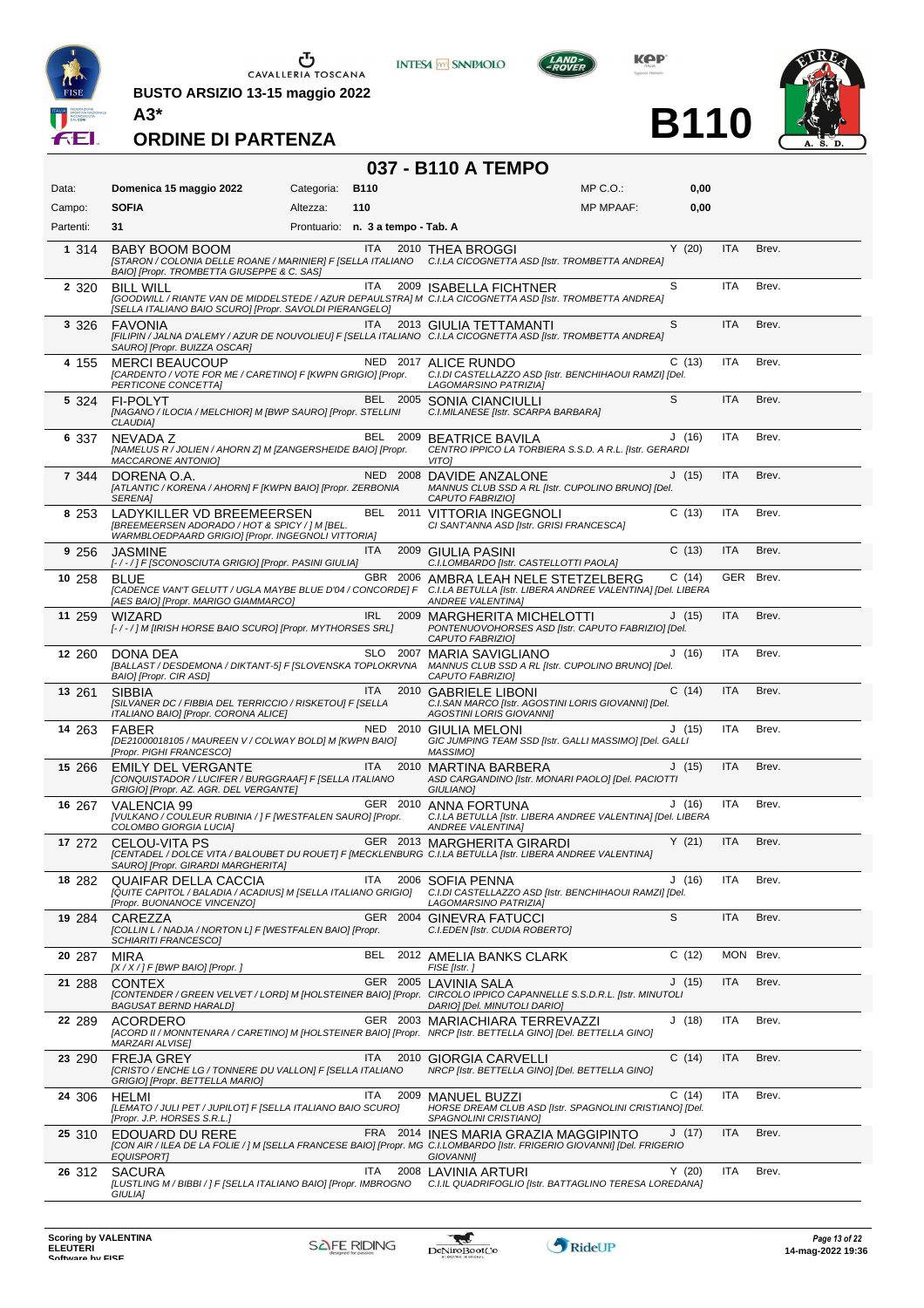

**BUSTO ARSIZIO 13-15 maggio 2022 A3\***



**KOP** 

**B110**



**ORDINE DI PARTENZA**

#### **037 - B110 A TEMPO**

| Data:     | Domenica 15 maggio 2022                                                                                                                                         | Categoria:  | <b>B110</b>           | $MP C. O.$ :                                                                                        | 0,00  |      |               |     |
|-----------|-----------------------------------------------------------------------------------------------------------------------------------------------------------------|-------------|-----------------------|-----------------------------------------------------------------------------------------------------|-------|------|---------------|-----|
| Campo:    | <b>SOFIA</b>                                                                                                                                                    | Altezza:    | 110                   | <b>MP MPAAF:</b>                                                                                    | 0,00  |      |               |     |
| Partenti: | 31                                                                                                                                                              | Prontuario: | n. 3 a tempo - Tab. A |                                                                                                     |       |      |               |     |
| 27 275    | SIBERIE DIMAWI<br>[FLUSH / FELINE / ] F [SELLA FRANCESE GRIGIO] [Propr. PERTICONE<br>CONCETTAI                                                                  |             | <b>FRA</b>            | 2006 ALICE RUNDO<br>C.I.DI CASTELLAZZO ASD [Istr. BENCHIHAOUI RAMZI] [Del.<br>LAGOMARSINO PATRIZIA] | C(13) | ITA. | Brev.         |     |
| 28 113    | <b>CANDITA</b><br>[CANDITO / CURLEY SUE / CALYPSO II] F [SELLA ITALIANO BAIO]<br>[Propr. CENTRO EQUESTRE NATURALE PAGLIARO ASD]                                 |             | ITA.                  | 2015 CARLOTTA CAIRO<br>C.I.DE LA MONDA [Istr. ROCCHI ANNA] [Del. BORRA ELEONORA<br><b>VITTORIAI</b> | J(18) | ITA  | $1^{\circ}$ G | FC  |
| 29 134    | <b>JUSTICE</b><br>[ODERMUS R / SAROLTA / STAUFFENBERG] F [UNGHERESE GRIGIO<br>SCURO] [Propr. PICCOLO ANDREA]                                                    |             | HUN 2013              | SOFIA BARBIERI<br>CERNUSCO RIDING S.S.D. A R.L. [Istr. COLLECCHIA<br><b>RICCARDOI</b>               | Y(19) | ITA. | $1^{\circ}$ G | FC. |
| 30 136    | KORES VAN TER NOTELAERE<br>[NONSTOP / OLYMPIA VAN TER NOTELAERE / VOLTAIRE 356] M [BWP C.I.EDEN [Istr. CUDIA ROBERTO]<br>BAIO] [Propr. CIRCOLO IPPICO RIMINESE] |             | BEL.<br>2010          | NADIA LAURA GIANNINOTO                                                                              | S     | ITA. | $1^{\circ}$ G | FC. |
| 31 145    | <b>GRANDSONNEVANCK V</b><br>[CRESPO / THISSONNEVANCK / INDORADO] F [KWPN BAIO SCURO]<br>[Propr. BARBATO MARTINA]                                                |             | <b>NED</b><br>2011    | <b>MARTINA BARBATO</b><br>SCUDERIA LE QUERCE [Istr. PRADA ELISABETTA]                               | Y(20) | ITA  | $1^{\circ}$ G | FC. |

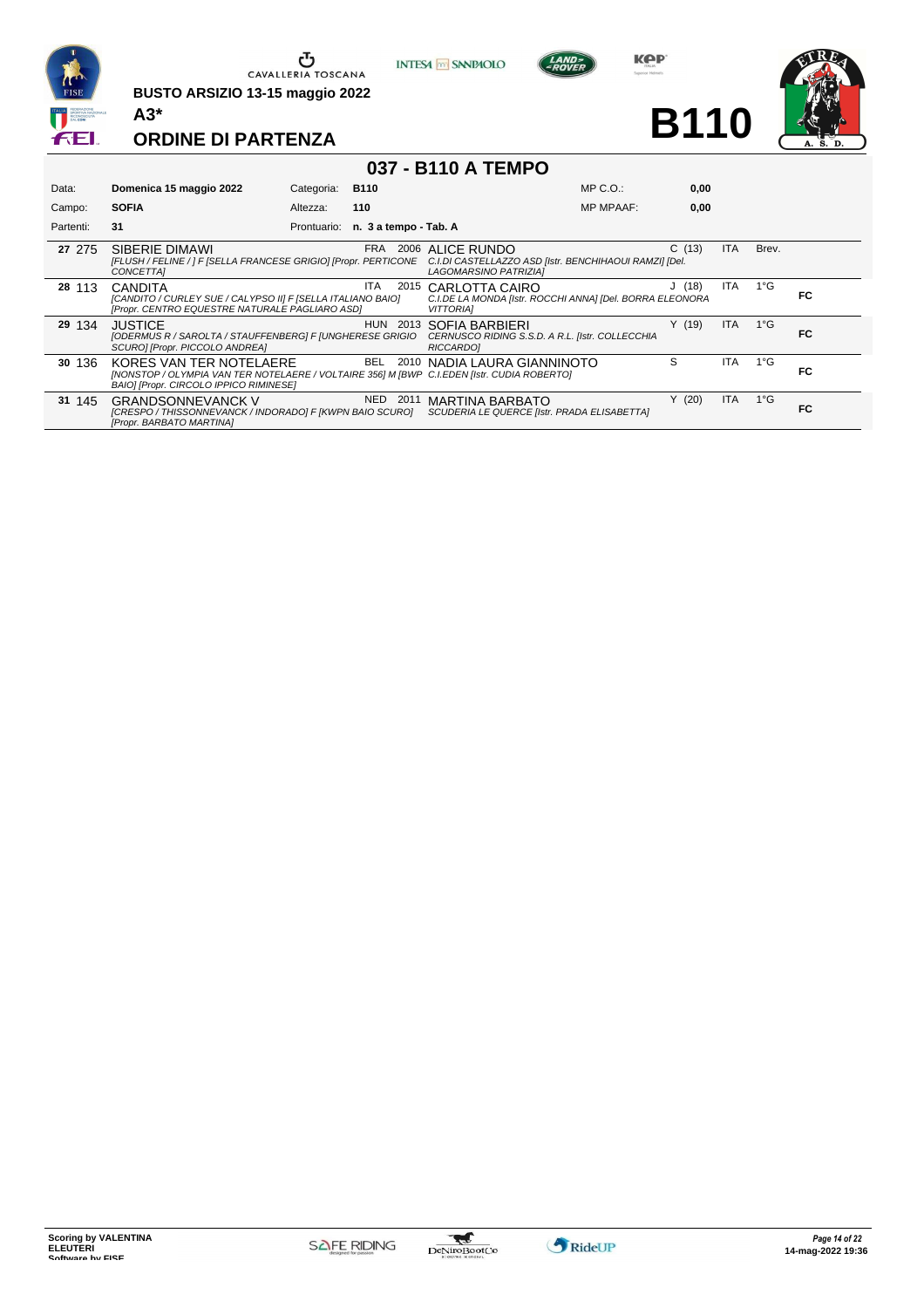

 $\begin{array}{c}\n\bullet \\
\bullet \\
\bullet \\
\bullet\n\end{array}$  CAVALLERIA TOSCANA

**BUSTO ARSIZIO 13-15 maggio 2022**



**KOP** 

**B100**



**ORDINE DI PARTENZA**

#### **038 - B100 A TEMPO**

| Data:     | Domenica 15 maggio 2022                                                                                                           | Categoria:                        | <b>B100</b> |          | $MP C. O.$ :                                                                                                                                                                                                                | 0,00  |            |       |      |
|-----------|-----------------------------------------------------------------------------------------------------------------------------------|-----------------------------------|-------------|----------|-----------------------------------------------------------------------------------------------------------------------------------------------------------------------------------------------------------------------------|-------|------------|-------|------|
| Campo:    | <b>SOFIA</b>                                                                                                                      | Altezza:                          | 100         |          | <b>MP MPAAF:</b>                                                                                                                                                                                                            | 0,00  |            |       |      |
| Partenti: | 33                                                                                                                                | Prontuario: n. 3 a tempo - Tab. A |             |          |                                                                                                                                                                                                                             |       |            |       |      |
| 1 346     | <b>TANA DE TUSHITA</b><br>[X / X / ] F [SELLA FRANCESE SAURO BRUCIATO] [Propr. ]                                                  |                                   |             |          | SCN 2007 VIRGINIA FRAGASSO<br>SANMARTINO [Istr. LAZZERI LUCA] [Del. LAZZERI LUCA]                                                                                                                                           | G(11) | <b>ITA</b> | Brev. | Pony |
| 2 1 3 8   | <b>VERY GOOD LE TI' WAN</b><br>[X / X / ] M [SELLA FRANCESE SAURO] [Propr. ]                                                      |                                   |             |          | FRA 2009 MARTINA ZONE<br>SANMARTINO [Istr. LAZZERI LUCA] [Del. LAZZERI LUCA]                                                                                                                                                | G(11) | <b>ITA</b> | Brev. | Pony |
| 3 270     | MY JOEY<br>[-/-/] M [SCONOSCIUTA PEZZATO BAIO] [Propr. TRAVAINI EMMA]                                                             |                                   | <b>IRL</b>  |          | 2011 EMMA TRAVAINI<br>ASIM CLUB LA VISCONTEA AID [Istr. LUPINETTI GIANLUCA]<br>[Del. LUPINETTI GIANLUCA]                                                                                                                    | J(16) | <b>ITA</b> | Brev. | Pony |
| 4 155     | <b>MERCI BEAUCOUP</b><br>[CARDENTO / VOTE FOR ME / CARETINO] F [KWPN GRIGIO] [Propr.<br>PERTICONE CONCETTA]                       |                                   |             |          | NED 2017 ALICE RUNDO<br>C.I.DI CASTELLAZZO ASD [Istr. BENCHIHAOUI RAMZI] [Del.<br>LAGOMARSINO PATRIZIA]                                                                                                                     | C(13) | <b>ITA</b> | Brev. |      |
| 5 2 5 4   | ORCHIDELA<br>[WADI KID M / GAGLIARDINA / ALLORO] F [SELLA ITALIANO BAIO<br>SCURO] [Propr. RAFFEINER BERND]                        |                                   | ITA.        |          | 2007 ANNA SICLE'<br>C.I.DI CASTELLAZZO ASD [Istr. LAGOMARSINO PATRIZIA] [Del.<br><b>BENCHIHAOUI RAMZI]</b>                                                                                                                  | J(15) | <b>ITA</b> | Brev. |      |
| 6 3 2 5   | <b>CARPIANO</b><br>BAIO] [Propr. ZAMBONI LAURA]                                                                                   |                                   | ITA.        |          | 2014 LAURA ZAMBONI<br>[CRISTALLO II / CORNFLAKES 2 / CON CAPITOL] M [SELLA ITALIANO ASD TORRE DEI GELSI [Istr. BANFI CECILIA]                                                                                               | Y(21) | <b>ITA</b> | Brev. |      |
| 7 3 3 6   | <b>MIGHTY</b><br>[JACKPOT KERELLEC / S.M. MORGANA / WINDSOR] M [SELLA<br>ITALIANO SAURO] [Propr. AZ. AGR. ALLEV. GRIMALDI MATTEO] |                                   | ITA.        |          | 2013 LARA CERULLO<br>CI LA MORGANA ASD [Istr. BOVETTI PIERO] [Del. GRIMALDI<br><b>MATTEO ANDREA MARCO]</b>                                                                                                                  | J(16) | <b>ITA</b> | Brev. |      |
| 8 217     | <b>ALBICOCCA</b><br>[HATTRICK / IDEA BAIA / CONCORDE] F [SELLA ITALIANO SAURO<br>BRUCIATO] [Propr. CAVALHEIRO NICOLLE]            |                                   | ITA.        |          | S<br>2011 NICOLLE CAVALHEIRO<br>CI SANT'ANTONIO SSD A RL [Istr. MARRAMI VITALI ALBERTO]                                                                                                                                     |       | <b>ITA</b> | Brev. |      |
| 9 3 3 7   | <b>NEVADA Z</b><br>[NAMELUS R / JOLIEN / AHORN Z] M [ZANGERSHEIDE BAIO] [Propr.<br>MACCARONE ANTONIO]                             |                                   |             |          | BEL 2009 BEATRICE BAVILA<br>CENTRO IPPICO LA TORBIERA S.S.D. A R.L. [Istr. GERARDI<br><b>VITO1</b>                                                                                                                          | J(16) | ITA        | Brev. |      |
| 10 338    | INDIGO VAN HET GROESHOF<br>D'ARIEL] M [BWP SAURO] [Propr. DOMENEGHINI DAVIDE]                                                     |                                   |             |          | BEL 2008 ANASTASIA GASPARI<br>[POMMEAU DU HEUP / FARHADIBA VAN HET GROESHOF / MUSCARIS C.I.DE LA MONDA [Istr. ROCCHI ANNA] [Del. ROCCHI ANNA]                                                                               | C(14) | <b>ITA</b> | Brev. |      |
| 11 340    | <b>ZELINA</b><br>[TEMPELIER / THIRZA / HEINEKE] F [KWPN SAURO] [Propr. FATUCCI<br>GINEVRA]                                        |                                   |             |          | NED 2004 BEATRICE VITA<br>C.I.EDEN [Istr. CUDIA ROBERTO]                                                                                                                                                                    | J(17) | ITA        | Brev. |      |
| 12 341    | <b>GALANT</b><br>[CARETINO / LIRICA DI VILLAGANA / GRANDEUR (II)] M [SELLA<br>ITALIANO BAIO] [Propr. HORSESHOP SRL]               |                                   | ITA         |          | 2006 CAROLA TERZI<br>NRCP [Istr. BETTELLA GINO] [Del. BETTELLA GINO]                                                                                                                                                        | C(12) | <b>ITA</b> | Brev. |      |
| 13 342    | DINA D<br>[WHITAKER / URIETTE / OKLUND] F [KWPN BAIO] [Propr.<br>ASSOCIAZIONE IPPICA SCUDERIA MANOLOJ                             |                                   |             |          | NED 2008 GIORGIA TONNA<br>CI MONTEORO ASD [Istr. PACIOTTI GIULIANO] [Del. PACIOTTI<br>GIULIANO]                                                                                                                             | J(16) | <b>ITA</b> | Brev. |      |
| 14 345    | URSIN<br>[NIJINSKI / ISABELLA / DARNELS] M [KWPN BAIO] [Propr. ANTONINI<br>FRANCESCA]                                             |                                   |             | NED 2001 | <b>MATILDE MOTTANA</b><br>C.I.LA LURA [Istr. CRAMAROSSA ALESSANDRA] [Del.<br>CRAMAROSSA ALESSANDRA]                                                                                                                         | J(15) | <b>ITA</b> | Brev. |      |
| 15 257    | CASALLINA<br>[CANDYMAN / CUBA LIBRE / LIFE IS LIFE] F [SELLA TEDESCA BAIO]<br>[Propr. OLTOLINA VITTORIA]                          |                                   |             | GER 2012 | VITTORIA OLTOLINA<br>ASD TORRE DEI GELSI [Istr. BANFI CECILIA] [Del. BANFI<br><b>CECILIA]</b>                                                                                                                               | J(16) | <b>ITA</b> | Brev. |      |
| 16 265    | ASSO D'ACCEGLIO<br>[CASSINI II / JALAPA DE VOLSIN / VOLTAIRE] M [SELLA ITALIANO<br>SAURO] [Propr. ALBERTARIO CLAUDIO PAOLO]       |                                   | <b>ITA</b>  | 2007     | <b>GAIA ALBERTARIO</b><br>ASD TORRE DEI GELSI [Istr. GIORGI LUCIA] [Del. GIORGI<br>LUCIA]                                                                                                                                   | J(15) | <b>ITA</b> | Brev. |      |
| 17 271    | CARLO VAN DE MERRIEHOEVE<br>[BWP GRIGIO] [Propr. PEDRONI MARIA]                                                                   |                                   |             |          | BEL 2002 MARCO CORRADINI<br>[CANADIAN RIVER / HERMINE VAN DE ZAVEL / FLEURI DU MANOIR] M LA PRATERIA SOCIETA' COOP. SOC. [Istr. JANSSON<br>REISSMULLER HANNA JANINA MARIA] [Del. JANSSON<br>REISSMULLER HANNA JANINA MARIA] | J(15) | <b>ITA</b> | Brev. |      |
|           | 18 277 ACTION PLEASURE KATTEVENNE<br>[ACTION BREAKER / NO DOUBT / FOR PLEASURE] M<br>[ZANGERSHEIDE BAIO] [Propr. BUSCA SARA]      |                                   |             |          | BEL 2012 SARA BUSCA<br>S<br>C.I.LOMBARDO [Istr. CASTELLOTTI PAOLA]                                                                                                                                                          |       | <b>ITA</b> | Brev. |      |
| 19 281    | <b>HEY JOE EBH</b><br>[VANCOUVER / BURBERRY / HEARTBREAKER] M [NEDERLANDS<br>RIJPAAR. BAIO] [Propr. BERTI EMANUELA]               |                                   |             |          | NED 2012 SOFIA DEGAUDENZI<br>HORSE DREAM CLUB ASD [Istr. SPAGNOLINI CRISTIANO] [Del.<br>SPAGNOLINI CRISTIANOJ                                                                                                               | J(17) | ITA        | Brev. |      |
| 20 283    | <b>BALDOR</b><br>[BALDINI / JAHARI / ACOBAT II] M [SELLA ITALIANO BAIO] [Propr.<br><b>JELMINI CRISTINA]</b>                       |                                   | ITA         |          | S<br>2009 CRISTINA JELMINI<br>C.I.LA BETULLA [Istr. LIBERA ANDREE VALENTINA]                                                                                                                                                |       | <b>ITA</b> | Brev. |      |
| 21 282    | QUAIFAR DELLA CACCIA<br>[QUITE CAPITOL / BALADIA / ACADIUS] M [SELLA ITALIANO GRIGIO]<br>[Propr. BUONANOCE VINCENZO]              |                                   | ITA.        |          | 2006 SOFIA PENNA<br>C.I.DI CASTELLAZZO ASD [Istr. BENCHIHAOUI RAMZI] [Del.<br>LAGOMARSINO PATRIZIA]                                                                                                                         | J(16) | ITA        | Brev. |      |
| 22 291    | <b>MEZIO</b><br>[GOODWILL / ALSA / ] M [SELLA ITALIANO BAIO] [Propr. FRULLA<br><b>CLAUDIO1</b>                                    |                                   | <b>ITA</b>  |          | 2012 LORENZO PENNA<br>C.I.DI CASTELLAZZO ASD [Istr. BENCHIHAOUI RAMZI] [Del.<br>LAGOMARSINO PATRIZIA]                                                                                                                       | C(13) | <b>ITA</b> | Brev. |      |
| 23 297    | <b>SECANO</b><br>[SECANO / LA LUNA / LAGOHEIDOR G] M [OLDENBURG GRIGIO]<br>[Propr. FERRARI CAMILLA]                               |                                   |             |          | GER 2008 SARA RUNDO<br>C.I.DI CASTELLAZZO ASD [Istr. BENCHIHAOUI RAMZI] [Del.<br>LAGOMARSINO PATRIZIA]                                                                                                                      | C(14) | ITA        | Brev. |      |
| 24 301    | <b>CARILLON NIEUWMOED</b><br>[VAINQUEUR / MOSCA / ] M [KWPN BAIO] [Propr. MANCINI LILIANA]                                        |                                   |             |          | NED 2007 GIULIA FONTANA<br>C.I.DI CASTELLAZZO ASD [Istr. BENCHIHAOUI RAMZI] [Del.<br><b>BENCHIHAOUI RAMZI]</b>                                                                                                              | J(17) | ITA        | Brev. |      |
| 25 275    | SIBERIE DIMAWI<br>CONCETTA]                                                                                                       |                                   |             |          | FRA 2006 ALICE RUNDO<br>[FLUSH / FELINE / ] F [SELLA FRANCESE GRIGIO] [Propr. PERTICONE C.I.DI CASTELLAZZO ASD [Istr. BENCHIHAOUI RAMZI] [Del.<br>LAGOMARSINO PATRIZIA]                                                     | C(13) | ITA        | Brev. |      |
| 26 292    | DUMBLE D' AUR AA<br>[X / X / ] M [ANGLO ARABO FRANCESE SAURO] [Propr. ]                                                           |                                   |             |          | FRA 2013 CARLA SAHIN<br>CI SANT'ANTONIO SSD A RL [Istr. MARRAMI VITALI ALBERTO]<br>[Del. MARRAMI VITALI ALBERTO]                                                                                                            | C(13) | ITA        | Brev. |      |

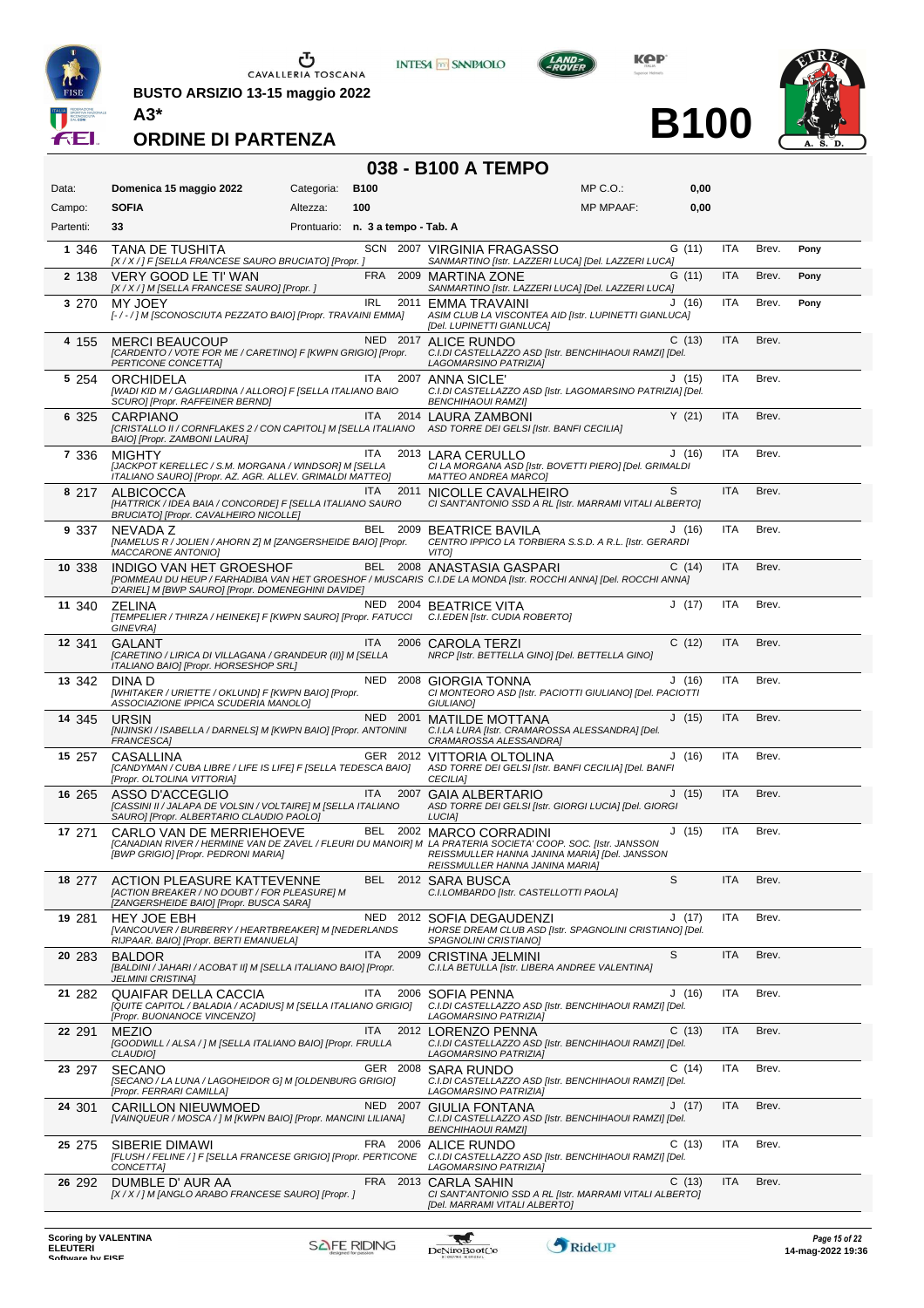

**BUSTO ARSIZIO 13-15 maggio 2022 A3\***



**KOP** 

**B100**



# **ORDINE DI PARTENZA**

|  |  | 038 - B100 A TEMPO |
|--|--|--------------------|
|--|--|--------------------|

| Data:     | Domenica 15 maggio 2022                                                                                                                           | Categoria:  | <b>B100</b>           | $MP C. O.$ :                                                                                                  | 0,00  |            |       |
|-----------|---------------------------------------------------------------------------------------------------------------------------------------------------|-------------|-----------------------|---------------------------------------------------------------------------------------------------------------|-------|------------|-------|
| Campo:    | <b>SOFIA</b>                                                                                                                                      | Altezza:    | 100                   | <b>MP MPAAF:</b>                                                                                              | 0,00  |            |       |
| Partenti: | 33                                                                                                                                                | Prontuario: | n. 3 a tempo - Tab. A |                                                                                                               |       |            |       |
| 27 293    | CARLO D<br>[CASSINI I / LADY LU / LANDGRAF I] M [HOLSTEINER GRIGIO] [Propr.<br><b>BONOMI GIUSEPPEI</b>                                            |             | GER<br>2011           | ANNA MIRAGLIA<br><b>GIC JUMPING TEAM SSD [Istr. GALLI MASSIMO]</b>                                            | S     | ITA        | Brev. |
| 28 294    | QUEL CHOIX<br>[ELVIS TER PUTTE / CHABLIS-J / FLAMENCO DESEMILLY] M [BEL.<br>WARMBLOEDPAARD BAIO] [Propr. TRUST CLARISSA]                          |             | BEL<br>2016           | SOFIA CARCANO<br>C.I.SAN MARCO [Istr. AGOSTINI LORIS GIOVANNI] [Del.<br><b>AGOSTINI LORIS GIOVANNII</b>       | C(14) | <b>ITA</b> | Brev. |
| 29 303    | <b>LINETTE</b><br>[L'ARC DE TRIOMPHE / FIONA 251 / FLORESTAN I] F [SELLA ITALIANO<br>BAIO] [Propr. MAYR ERICA]                                    |             | <b>ITA</b>            | 2014 VIOLA CAVAZZA<br>C.I.LA BETULLA [Istr. LIBERA ANDREE VALENTINA] [Del. LIBERA<br><b>ANDREE VALENTINA1</b> | J(16) | <b>ITA</b> | Brev. |
| 30 305    | ELKO VAN'T PALMENHOF<br>[DARCO / NANS SKY / GOLD SKY] M [BWP SAURO] [Propr. GRANDI<br><b>DIANA1</b>                                               |             | BEL<br>2004           | DIANA GRANDI<br>IL GHIRO SSARLD [Istr. CARBONELLI VALENTINA]                                                  | S     | <b>ITA</b> | Brev. |
| 31 307    | UNANIMA DEL TAVOLLO<br>[WITTINGER VDL / ELLEN WIR / NEC PLUS ULTRA DE SEPTON] F<br>[SELLA ITALIANO BAIO SCURO] [Propr. PALMETTI SETTIMIO]         |             | ITA<br>2010           | ANGELICA FRIGNANI<br>IL MUSTANG SSD A RL [Istr. VIRONDA ALESSANDRA] [Del.<br><b>VIRONDA ALESSANDRAI</b>       | J(16) | ITA        | Brev. |
| 32 311    | A.S. U CHE BELLO<br>[CRISTO / QUINZIA DI VILLAGANA / CASCARI] M [SELLA ITALIANO<br>BAIO] [Propr. LANDI MASSIMO]                                   |             | ITA.<br>2013          | ELISA NATALE<br>C.I.IL QUADRIFOGLIO [Istr. PIROVANO PAOLOMARIA ANTONIO]<br>[Del. PIROVANO PAOLOMARIA ANTONIO] | J(15) | <b>ITA</b> | Brev. |
| 33<br>47  | PICCOLO IMPERATORE<br>[LOHENGRIN DI VILLA EMILIA / RIPICCA / URBINO] M [SELLA<br>ITALIANO BAIO] [Propr. EREMO S. ICONIO SOCIETA' AGRICOLA S.R.L.] |             | <b>ITA</b><br>2017    | NICOLLE CAVALHEIRO<br>CI SANT'ANTONIO SSD A RL [Istr. MARRAMI VITALI ALBERTO]                                 | S     | <b>ITA</b> | Brev. |

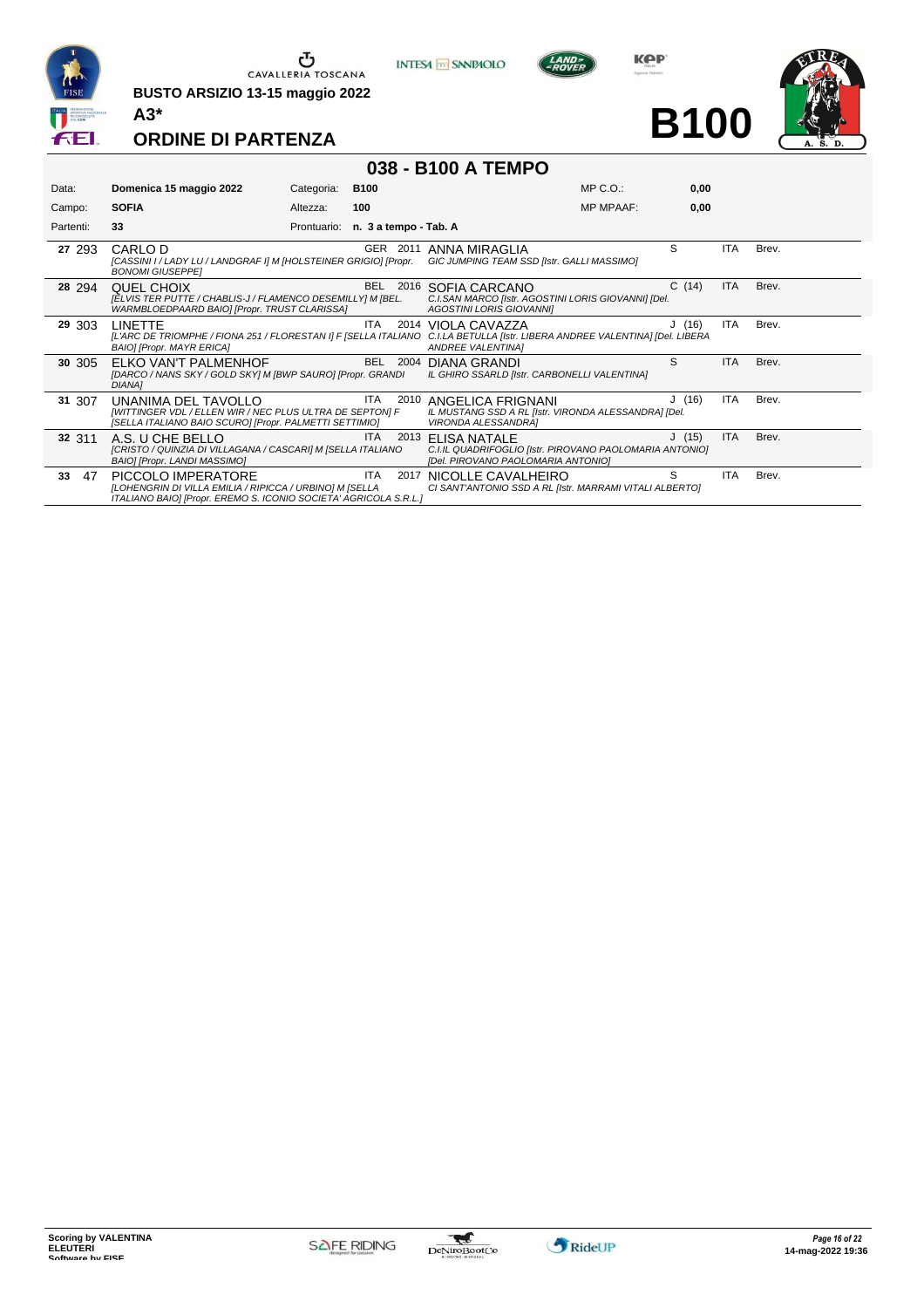

 $\begin{array}{c}\n\bullet \\
\bullet \\
\bullet \\
\bullet\n\end{array}$  CAVALLERIA TOSCANA

**BUSTO ARSIZIO 13-15 maggio 2022**



**KOP** 

**B90**



**ORDINE DI PARTENZA**

# **039 - B90 A TEMPO**

| Data:               | Domenica 15 maggio 2022                                                                                                                                            | Categoria: | <b>B90</b>                        | $MP C. O.$ :                                                                                                                                                                       | 0,00      |            |               |      |
|---------------------|--------------------------------------------------------------------------------------------------------------------------------------------------------------------|------------|-----------------------------------|------------------------------------------------------------------------------------------------------------------------------------------------------------------------------------|-----------|------------|---------------|------|
| Campo:              | <b>SOFIA</b>                                                                                                                                                       | Altezza:   | 90                                | <b>MP MPAAF:</b>                                                                                                                                                                   | 0,00      |            |               |      |
| Partenti:           | 31                                                                                                                                                                 |            | Prontuario: n. 3 a tempo - Tab. A |                                                                                                                                                                                    |           |            |               |      |
| $\mathbf{1}$<br>-59 | S-LUCY BLUE JEAC<br>[LE BLUE DIAMOND VAN 'T RUY-TERSHOF / TRILANDA / ] F [BEL.<br>WARMBLOEDPAARD BAIO BRUNO] [Propr. MONTEMARANO MARIKA]                           |            |                                   | BEL 2018 ALDO CROCE<br>JUMPING VILLA SCHEIBLER ASD [Istr. CROCE ALDO]                                                                                                              | S         | <b>ITA</b> | $2^{\circ}$ G | FC.  |
| 2 78                | DONATELLO DI ALMA TERRA<br>[BALOU DU ROUET / QUAPO DI VILLAGANA / LORD CALANDE] M<br>[SELLA ITALIANO BAIO] [Propr. SIMONAZZI UMBERTO ETTORE]                       |            | ITA                               | 2014 SARA RUNDO<br>C.I.DI CASTELLAZZO ASD [Istr. BENCHIHAOUI RAMZI] [Del.<br>LAGOMARSINO PATRIZIA]                                                                                 | C(14)     | <b>ITA</b> | Brev.         |      |
| 3 3 6 0             | <b>CON CHILANA</b><br><b>GAIARA GIUSEPPEI</b>                                                                                                                      |            | <b>ITA</b>                        | 2013 CAMILLA CHIARA SIMONESCHI<br>[CASCARI / CONCHITA Z / CALVARO] F [SELLA ITALIANO BAIO] [Propr. C.I.DI CASTELLAZZO ASD [Istr. BENCHIHAOUI RAMZI] [Del.<br>LAGOMARSINO PATRIZIA] | G(11)     | <b>ITA</b> | Brev.         |      |
| 4 329               | <b>BAERKE H</b><br>[NAMELUS R / OLGA / ALL WINS] M [KWPN BAIO SCURO] [Propr.<br>LOREGIOLA MATTEO]                                                                  |            |                                   | NED 2006 MARTINA PICCOLO<br>LA PRATERIA SOCIETA' COOP. SOC. [Istr. JANSSON<br>REISSMULLER HANNA JANINA MARIAJ                                                                      | S         | ITA        | Brev.         |      |
| 5 3 3 0             | KICK STAR G.<br>[STARPOWER / BEAZY G / ] M [KWPN GRIGIO] [Propr. CHIORLIN<br><b>ALESSIA1</b>                                                                       |            |                                   | NED 2015 GIORGIA ILARI<br>CLUB IPPICO MONZESE ASD [Istr. CHIORLIN ALESSIA]                                                                                                         | S         | <b>ITA</b> | Brev.         |      |
| 6 333               | KINGSHILLS FORMAL AFFAIR<br>BAIO] [Propr. MARZI CLERICI GIULIANA]                                                                                                  |            | IRL                               | 2014 MARA BETTONI<br>[LUIDAM / CURRANTARMUID BLACK TIE / SILVANO] M [IRISH HORSE ASIM CLUB LA VISCONTEA AID [Istr. LUPINETTI GIANLUCA]                                             | <b>SA</b> | ITA        | Brev.         |      |
| 7 3 3 4             | <b>PSS BEYONCE'</b><br>[CARINUE / SATINA / STOLZENBERG] F [OLDENBURG BAIO] [Propr.<br>ZANET LAURA]                                                                 |            |                                   | GER 2009 ELENA DEVIETTI GOGGIA<br>IL MUSTANG SSD A RL [Istr. VIRONDA ALESSANDRA]                                                                                                   | S         | <b>ITA</b> | Brev.         |      |
| 8 3 3 8             | INDIGO VAN HET GROESHOF<br>D'ARIEL] M [BWP SAURO] [Propr. DOMENEGHINI DAVIDE]                                                                                      |            |                                   | BEL 2008 ANASTASIA GASPARI<br>[POMMEAU DU HEUP / FARHADIBA VAN HET GROESHOF / MUSCARIS C.I.DE LA MONDA [Istr. ROCCHI ANNA] [Del. ROCCHI ANNA]                                      | C(14)     | ITA        | Brev.         |      |
| 9 3 6 3             | BEECHWOOD DIAMOND BEN<br>[-/-/] M [IRISH HORSE BAIO] [Propr. COSTA MARTINA]                                                                                        |            | <b>IRL</b>                        | 2004 MARTINA COSTA<br>C.I.MILANESE [Istr. SCARPA BARBARA]                                                                                                                          | S         | <b>ITA</b> | Brev.         |      |
| 10 378              | <b>NIKITA</b><br>[XXXX / XXXX / ] F [SCONOSCIUTA BAIO] [Propr. CHIARAVIGLIO<br>PAOLA]                                                                              |            | ITA.                              | 2013 ILARIA MELONI<br>GIC JUMPING TEAM SSD [Istr. GALLI MASSIMO]                                                                                                                   | C(13)     | ITA        | Brev.         |      |
| 11 217              | <b>ALBICOCCA</b><br>[HATTRICK / IDEA BAIA / CONCORDE] F [SELLA ITALIANO SAURO<br>BRUCIATO] [Propr. CAVALHEIRO NICOLLE]                                             |            | <b>ITA</b>                        | 2011 NICOLLE CAVALHEIRO<br>CI SANT'ANTONIO SSD A RL [Istr. MARRAMI VITALI ALBERTO]                                                                                                 | S         | <b>ITA</b> | Brev.         |      |
| 12 254              | <b>ORCHIDELA</b><br>[WADI KID M / GAGLIARDINA / ALLORO] F [SELLA ITALIANO BAIO<br>SCURO] [Propr. RAFFEINER BERND]                                                  |            | ITA                               | 2007 ANNA SICLE'<br>C.I.DI CASTELLAZZO ASD [Istr. LAGOMARSINO PATRIZIA] [Del.<br><b>BENCHIHAOUI RAMZI]</b>                                                                         | J(15)     | ITA        | Brev.         |      |
| 13 262              | EQUIPE VAN DE KOPSHOEVEN<br>[TAUBER VAN HET KAPELHOF / PAMINA / RANDEL Z] M [BWP BAIO]<br>[Propr. NICOLINI CINZIA]                                                 |            |                                   | BEL 2004 BIANCA MOCELLIN TOMMASEO PONZETTA<br>C.I.MILANESE [Istr. SCARPA MARCO] [Del. SCARPA MARCO]                                                                                | C(14)     | <b>ITA</b> | Brev.         |      |
| 14 268              | CINABELLE DU TREFFAUT<br>[X / X / ] F [SELLA FRANCESE GRIGIO] [Propr. ]                                                                                            |            |                                   | SCN 2012 CAMILLA LUDOVICA DEON<br>SANMARTINO [Istr. LAZZERI LUCA]                                                                                                                  | C(14)     | ITA        | Brev.         |      |
| 15 274              | <b>VERSUS DES COUTOTS</b><br>[Propr. PARODI YANA MARIA]                                                                                                            |            |                                   | FRA 2009 YANA MARIA PARODI<br>[LANDO / JOYDOMAIN / DUC DU HUTREL] M [SELLA FRANCESE BAIO] C.I.DI CASTELLAZZO ASD [Istr. BENCHIHAOUI RAMZI] [Del.<br>LAGOMARSINO PATRIZIA]          | J(15)     | <b>ITA</b> | Brev.         |      |
| 16 276              | QUANTREAUX<br>[Propr. ROBBE TERESA]                                                                                                                                |            | ITA.                              | 2012 TERESA ROBBE<br>[QUITE CAPITOL / PIKARTA / LANDS RIVER] M [SELLA ITALIANO BAIO] ASD TORRE DEI GELSI [Istr. GIORGI LUCIA] [Del. GIORGI<br><b>LUCIAI</b>                        | J(17)     | <b>ITA</b> | Brev.         |      |
| 17 286              | DEESSE EL ADJAN<br>[X / X / ] F [PONY PALOMINO] [Propr.]                                                                                                           |            |                                   | FRA 2013 ALLEGRA BANKS CLARK<br>FISE [Istr.]                                                                                                                                       | G(10)     |            | MON Brev.     |      |
| 18 291              | <b>MEZIO</b><br>[GOODWILL / ALSA / ] M [SELLA ITALIANO BAIO] [Propr. FRULLA<br>CLAUDIO]                                                                            |            | ITA                               | 2012 LORENZO PENNA<br>C.I.DI CASTELLAZZO ASD [Istr. BENCHIHAOUI RAMZI] [Del.<br>LAGOMARSINO PATRIZIAJ                                                                              | C(13)     | ITA        | Brev.         |      |
| 19 299              | CONTENDRA VAN POTTELBERG<br>[CATWALK VAN DE HELLE / SAN'TA FE VAN DE OLMRANCH /<br>RANDEL-Z] F [CHEVAL DE SPORT BELG BAIO] [Propr. MAYER<br><b>WILDNER LEONIEI</b> |            | BEL                               | 2008 DOMIZIANA ALLEGRA VILLI<br>C.I.DI CASTELLAZZO ASD [Istr. BENCHIHAOUI RAMZI] [Del.<br>LAGOMARSINO PATRIZIA]                                                                    | J(16)     | <b>ITA</b> | Brev.         |      |
| 20 301              | <b>CARILLON NIEUWMOED</b><br>[VAINQUEUR / MOSCA / ] M [KWPN BAIO] [Propr. MANCINI LILIANA]                                                                         |            | NED 2007                          | GIULIA FONTANA<br>C.I.DI CASTELLAZZO ASD [Istr. BENCHIHAOUI RAMZI] [Del.<br><b>BENCHIHAOUI RAMZII</b>                                                                              | J (17)    | ITA        | Brev.         |      |
| 21 302              | GAKARI J<br>[KARBON / GORALKA / REVEL] M [SCONOSCIUTA SAURO] [Propr.<br>CARBONI GIOVANNI]                                                                          |            |                                   | POL 2009 SOFIA MACARIO<br>C.I.DI CASTELLAZZO ASD [Istr. LAGOMARSINO PATRIZIA] [Del.<br>BENCHIHAOUI RAMZI]                                                                          | J(16)     | <b>ITA</b> | Brev.         |      |
| 22 318              | <b>CAMERINO</b><br>[CASCARI / MAY STAR / GARBO DI VILLAGANA] M [SELLA ITALIANO<br>BAIO] [Propr. AZ. AGR. QUINZANINI MAURO E GIUSEPPE]                              |            | ITA.                              | 2014 STEFANO GAETANI<br>ASD TORRE DEI GELSI [Istr. GIORGI LUCIA]                                                                                                                   | SA        | ITA        | Brev.         |      |
| 23 297              | <b>SECANO</b><br>[SECANO / LA LUNA / LAGOHEIDOR G] M [OLDENBURG GRIGIO]<br>[Propr. FERRARI CAMILLA]                                                                |            |                                   | GER 2008 SARA RUNDO<br>C.I.DI CASTELLAZZO ASD [Istr. BENCHIHAOUI RAMZI] [Del.<br>LAGOMARSINO PATRIZIA]                                                                             | C(14)     | ITA        | Brev.         |      |
| 24 264              | DONATELLO DI ALMA TERRA<br>[BALOU DU ROUET / QUAPO DI VILLAGANA / LORD CALANDE] M<br>[SELLA ITALIANO BAIO] [Propr. SIMONAZZI UMBERTO ETTORE]                       |            | ITA                               | 2014 NOAH TREVES<br>C.I.DI CASTELLAZZO ASD [Istr. BENCHIHAOUI RAMZI] [Del.<br>LAGOMARSINO PATRIZIA]                                                                                | C(14)     | ITA        | Brev.         |      |
| 25 355              | <b>BRINA</b><br><b>ONNIS GIOVANNI]</b>                                                                                                                             |            |                                   | SCN 2013 ELISA FRASSINELLI<br>[SCONOSCIUTO / SCONOSCIUTO / ] F [SCONOSCIUTA GRIGIO] [Propr. C.I.DI CASTELLAZZO ASD [Istr. BENCHIHAOUI RAMZI] [Del.<br>LAGOMARSINO PATRIZIA]        | C(13)     | ITA        | Brev.         | Pony |
| 26 349              | <b>MISS MYSTIQUE</b><br>[-/-/] F [SELLA BELGA BAIO] [Propr. DELLA CROCE MONICA]                                                                                    |            | BEL                               | 2007 CAMILLA CHIARA SIMONESCHI<br>C.I.DI CASTELLAZZO ASD [Istr. BENCHIHAOUI RAMZI] [Del.<br>LAGOMARSINO PATRIZIA]                                                                  | G(11)     | ITA        | Brev.         | Pony |

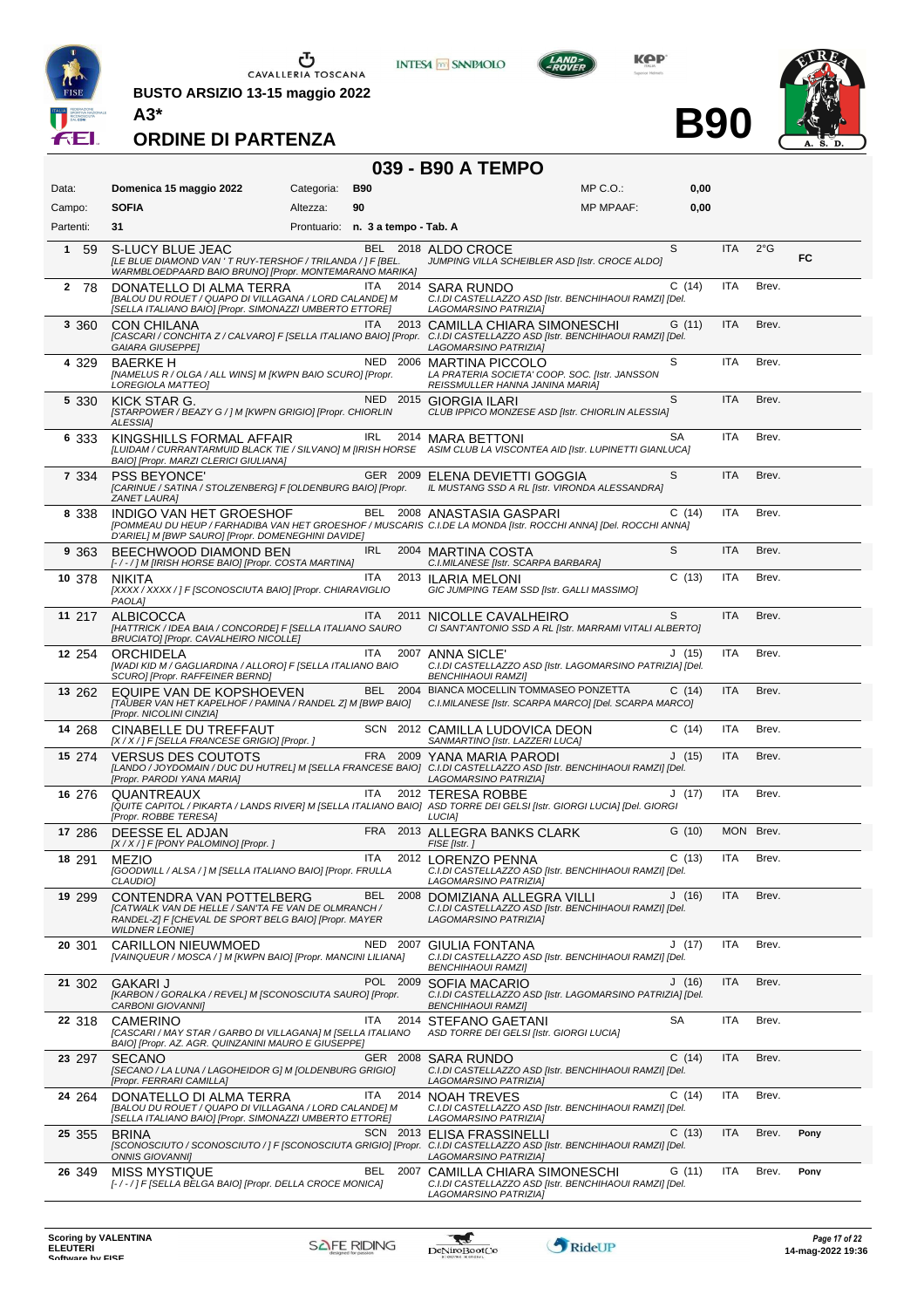

**BUSTO ARSIZIO 13-15 maggio 2022 A3\***



**KOP** 

**B90**



|           |                                                                                                                                                                            |                                   |            |      | 039 - B90 A TEMPO                                                                                                |                  |       |            |       |      |
|-----------|----------------------------------------------------------------------------------------------------------------------------------------------------------------------------|-----------------------------------|------------|------|------------------------------------------------------------------------------------------------------------------|------------------|-------|------------|-------|------|
| Data:     | Domenica 15 maggio 2022                                                                                                                                                    | Categoria:                        | <b>B90</b> |      |                                                                                                                  | $MP C. O.$ :     | 0.00  |            |       |      |
| Campo:    | <b>SOFIA</b>                                                                                                                                                               | Altezza:                          | 90         |      |                                                                                                                  | <b>MP MPAAF:</b> | 0,00  |            |       |      |
| Partenti: | 31                                                                                                                                                                         | Prontuario: n. 3 a tempo - Tab. A |            |      |                                                                                                                  |                  |       |            |       |      |
| 27 308    | <b>KANTJE'S ERROL</b><br>[ORCHID'S ROMARIO II / KANTE'S VENETTA / ] M [NEW FOREST BAIO] C.I.DI CASTELLAZZO ASD [Istr. BENCHIHAOUI RAMZI] [Del.<br>[Propr. GIACHERO ANDREA] |                                   | NED        |      | 2009 SOFIA CENTOFANTI<br><b>LAGOMARSINO PATRIZIAI</b>                                                            |                  | J(16) | <b>ITA</b> | Brev. | Pony |
| 28 255    | UZCO DES SIGUIERS<br>[HACAM / KALINKA DE CABETTE / ] M [PONY GRIGIO] [Propr.<br>RISCASSI MATTEOI                                                                           |                                   | FRA        | 2008 | <b>MATTEO RISCASSI</b><br>C.I.DI CASTELLAZZO ASD [Istr. BENCHIHAOUI RAMZI] [Del.<br><b>LAGOMARSINO PATRIZIAI</b> |                  | G(10) | <b>ITA</b> | Brev. | Pony |
| 29 269    | <b>JOLY'S CHINOOK</b><br>[JOLY'S ROMEO / JUDITH V/D 2 LINDEN HOEVE / NIEK] F [NEW<br>FOREST BAIO SCUROI [Propr. NESSIM MIA]                                                |                                   | BEL        | 2005 | <b>MIA NESSIM</b><br>C.I.LOMBARDO [Istr. FRIGERIO GIOVANNI] [Del. FRIGERIO<br><b>GIOVANNII</b>                   |                  | J(15) | <b>ITA</b> | Brev. | Pony |
| 30 273    | THINNY'S MANATHIS                                                                                                                                                          |                                   | FRA        |      | 2007 VICTORIA PARODI                                                                                             |                  | C(12) | <b>ITA</b> | Brev. | Pony |

| 30 273 | TUNNY'S MANATHIS                                                 | FRA. | 2007 VICTORIA PARODI                                   | C(12) | ITA        | Brev. | Pony |
|--------|------------------------------------------------------------------|------|--------------------------------------------------------|-------|------------|-------|------|
|        | [RASMUS / FUNNY GIRL II / OULD RIHYA] F [ BAIO] [Propr. TREVISAN |      | C.I.DI CASTELLAZZO ASD [Istr. BENCHIHAOUI RAMZI] [Del. |       |            |       |      |
|        | <b>VALENTINO1</b>                                                |      | LAGOMARSINO PATRIZIA]                                  |       |            |       |      |
|        |                                                                  |      |                                                        |       |            |       |      |
| 31 278 | NASHMIDU                                                         | NED. | 2009 ALESSIA SCHIEPPATI                                | C(14) | <b>ITA</b> | Brev. | Pony |
|        | [SCONOSCIUTO / SCONOSCIUTA / ] F [SCONOSCIUTA SAURO              |      | C.I.DI CASTELLAZZO ASD [Istr. BENCHIHAOUI RAMZI] [Del. |       |            |       |      |

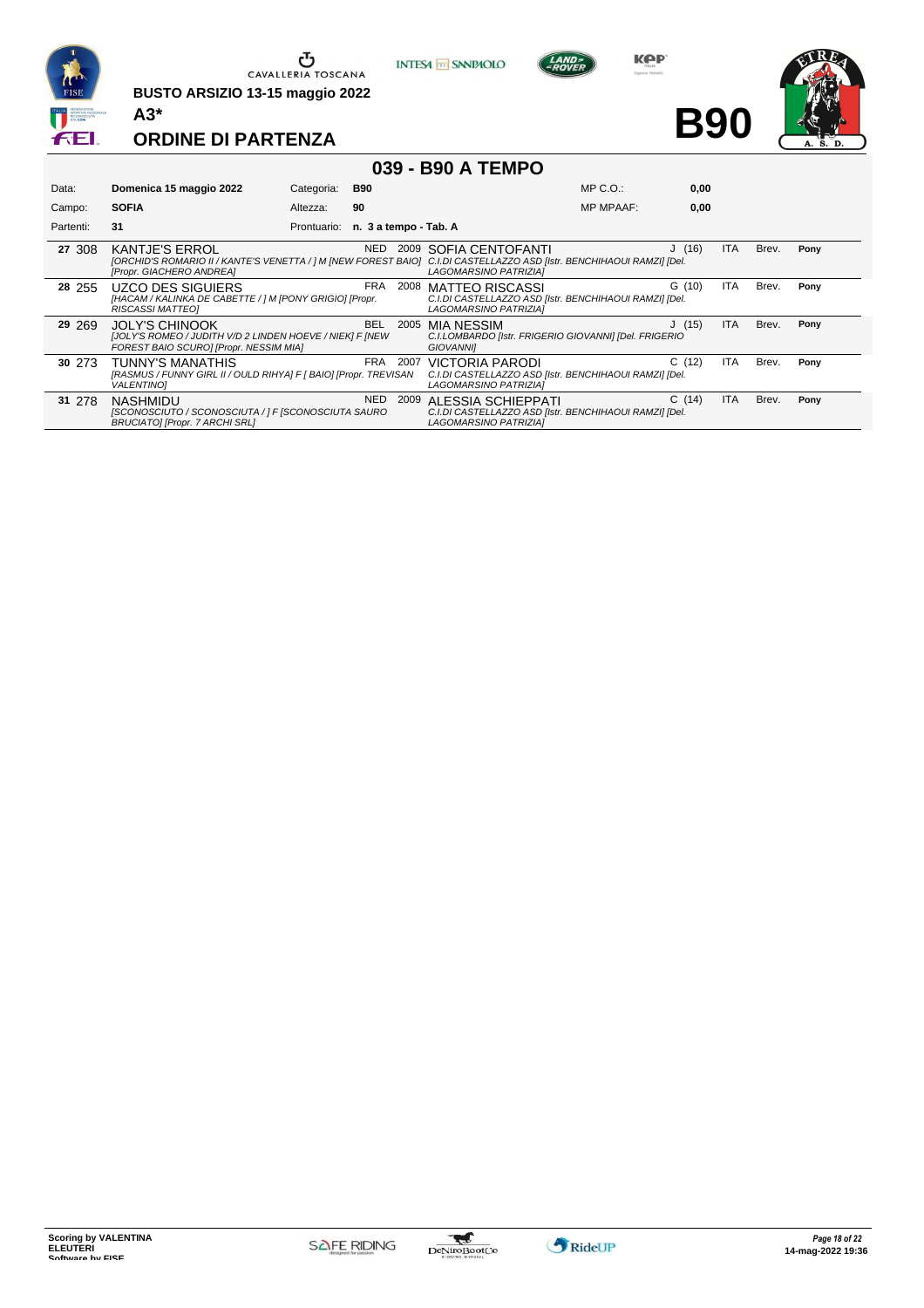

**BUSTO ARSIZIO 13-15 maggio 2022 A3\***



**KOP** 

**LB80**



**ORDINE DI PARTENZA**

# **040 - LB80 PRECISIONE**

| Data:                                                              | Domenica 15 maggio 2022                                                                                                                                            | Categoria: | LB80               |          | MP C.O.:                                                                                                                                                                           | 0,00      |            |             |                                    |
|--------------------------------------------------------------------|--------------------------------------------------------------------------------------------------------------------------------------------------------------------|------------|--------------------|----------|------------------------------------------------------------------------------------------------------------------------------------------------------------------------------------|-----------|------------|-------------|------------------------------------|
| Campo:                                                             | <b>SOFIA</b>                                                                                                                                                       | Altezza:   | 80                 |          | <b>MP MPAAF:</b>                                                                                                                                                                   | 0,00      |            |             |                                    |
| Partenti:                                                          | 32                                                                                                                                                                 |            |                    |          | Prontuario: n. 1 di Precisione - Tab. A                                                                                                                                            |           |            |             |                                    |
| 1 352                                                              | LISIS L<br>[LINCOLM L / FA DIESIS / OLYMPIC CONCORDE] F [SELLA ITALIANO<br>BAIO] [Propr. AZ.AGR. IPPOCASTANO]                                                      |            | ITA.               |          | 2009 SVEVA CALLERI<br>PONTENUOVOHORSES ASD [Istr. CAPUTO FABRIZIO] [Del.<br>CAPUTO FABRIZIO]                                                                                       | C(14)     | ITA        | A LUDI      |                                    |
| 2 3 5 7                                                            | <b>CLASSIC CONTENDRO</b><br>[CONTENDRO / GREY LIFE / ] M [BAYERISCHES WARMBLUT BAIO]<br>[Propr. ABBRACCIAVENTO ANNA]                                               |            |                    |          | GER 2003 SANDRA DORILLEAU<br>C.I.LOMBARDO [Istr. CASTELLOTTI PAOLA]                                                                                                                | <b>SA</b> | <b>FRA</b> | A LUDI      |                                    |
| 3 3 6 6                                                            | <b>VERDICT DE L'AUMONT</b><br>[QUABAR DES MONCEAUX / OCEANE DE L'AUMONT / KOOIHUSTER<br>TEAKE] M [ BAIO] [Propr. BERGAMI CAROLINA MARIA]                           |            |                    |          | FRA 2009 CAMILLA MARIA BERGAMI<br>S.I.DELLA TREBBIA ASD [Istr. SBARAGLIA RAFFAELLA] [Del.<br>SBARAGLIA GIOVANNI]                                                                   | G(10)     | <b>ITA</b> | A LUDI Pony |                                    |
| 4 379                                                              | <b>TOUNIA DU GARON</b><br>[X / X / ] F [SCONOSCIUTA ROANO] [Propr. ]                                                                                               |            |                    | FRA 2007 | <b>SARA BERTOCCHI</b><br>S.I.DELLA TREBBIA ASD [Istr. SBARAGLIA ALBERTO] [Del.<br>SBARAGLIA GIOVANNI]                                                                              | G(11)     | <b>ITA</b> | A LUDI Pony |                                    |
| 5 3 6 7                                                            | <b>NERINO</b><br>[//] M [SCONOSCIUTA BAIO SCURO] [Propr. RONDINA RINA]                                                                                             |            | <b>SCN</b>         |          | 2002 SOFIA PAPARAZZO<br>NRCP [Istr. BETTELLA GINO] [Del. BETTELLA GINO]                                                                                                            | C(13)     | ITA        | A LUDI Pony |                                    |
| 6<br>- 20                                                          | <b>CALINE</b><br>[-/-/] F [SCONOSCIUTA GRIGIO] [Propr. MALGRATI LUCA]                                                                                              |            |                    |          | FRA 2013 GRETA MALGRATI<br>NRCP [Istr. BETTELLA GINO] [Del. BETTELLA GINO]                                                                                                         | G(11)     | <b>ITA</b> | A LUDI Pony |                                    |
| 7 3 6 8                                                            | <b>BUTTER FLYING</b><br>[XXX / XXX / ] M [PONY GRIGIO] [Propr. REMONTI MASSIMILIANO]                                                                               |            | <b>ITA</b>         |          | 2003 CHIARA MARRAMI VITALI<br>CI SANT'ANTONIO SSD A RL [Istr. MARRAMI VITALI ALBERTO]                                                                                              | G(8)      | <b>ITA</b> | A LUDI Pony |                                    |
| 8 377                                                              | BLESS DAY DU LANDAR<br>[VENT FOU DUFF / URI / ] F [CONNEMARA GRIGIO] [Propr. POLI<br>PAOLA]                                                                        |            | FRA                | 2011     | CATERINA MELONI<br>GIC JUMPING TEAM SSD [Istr. GALLI MASSIMO]                                                                                                                      | G (11)    | <b>ITA</b> | A LUDI Pony |                                    |
| 9 159                                                              | <b>KNOCKMOY SONNET</b><br>[CURRACHMORE CASHEL / SONNET SCHUERACHER / ] F [PONY<br>GRIGIO] [Propr. SCUDERIA LE QUERCE ASD]                                          |            | IRL                |          | 2010 CATERINA COLOMBO<br>SCUDERIA LE QUERCE [Istr. PRADA ELISABETTA] [Del. PRADA<br>ELISABETTA]                                                                                    | C(13)     | ITA        | A LUDI Pony |                                    |
| 10 354                                                             | W.P.-B.R. SMALL LAND DOMINGO 6355<br>[W.P.-B.R. SMALL LAND AMADEUS 4344 / W.P.-B.R. SMALL LAND<br>MAMBRINO 2020 / 1 M [PONY SAURO] [Propr. MALVEZZI<br>ALESSANDRO] |            |                    |          | GBR 1998 CRISTINA RAMPOLDI<br>ASIM CLUB LA VISCONTEA AID [Istr. LUPINETTI GIANLUCA]<br>[Del. LUPINETTI GIANLUCA]                                                                   | G(11)     | <b>ITA</b> | A LUDI Pony |                                    |
| 11 369                                                             | <b>GLOBAL EQUATION</b><br>[ASHBROOK WREN / KILSHANNY BEAUTY / LEAG] F [CONNEMARA<br>ISABELLA] [Propr. FACCHINI GIULIA]                                             |            | IRL                |          | 2011 VITTORIA DONATI<br>C.I.DI CASTELLAZZO ASD [Istr. LAGOMARSINO PATRIZIA] [Del.<br><b>BENCHIHAOUI RAMZI]</b>                                                                     | C(12)     | ITA        | A LUDI Pony |                                    |
| 12 255                                                             | <b>UZCO DES SIGUIERS</b><br>[HACAM / KALINKA DE CABETTE / ] M [PONY GRIGIO] [Propr.<br><b>RISCASSI MATTEO]</b>                                                     |            |                    | FRA 2008 | <b>MATTEO RISCASSI</b><br>C.I.DI CASTELLAZZO ASD [Istr. BENCHIHAOUI RAMZI] [Del.<br>LAGOMARSINO PATRIZIA]                                                                          | G(10)     | <b>ITA</b> | Brev.       | Pony                               |
| 13 273                                                             | <b>TUNNY'S MANATHIS</b><br>[RASMUS / FUNNY GIRL II / OULD RIHYA] F [ BAIO] [Propr. TREVISAN<br><b>VALENTINO]</b>                                                   |            |                    |          | FRA 2007 VICTORIA PARODI<br>C.I.DI CASTELLAZZO ASD [Istr. BENCHIHAOUI RAMZI] [Del.<br>LAGOMARSINO PATRIZIAI                                                                        | C(12)     | <b>ITA</b> | Brev.       | Pony                               |
| 14 355                                                             | <b>BRINA</b><br><b>ONNIS GIOVANNII</b>                                                                                                                             |            |                    |          | SCN 2013 ELISA FRASSINELLI<br>[SCONOSCIUTO / SCONOSCIUTO / ] F [SCONOSCIUTA GRIGIO] [Propr. C.I.DI CASTELLAZZO ASD [Istr. BENCHIHAOUI RAMZI] [Del.<br>LAGOMARSINO PATRIZIA]        | C(13)     | <b>ITA</b> | Brev.       | Pony                               |
| 15 361                                                             | <b>NASHMIDU</b><br>[SCONOSCIUTO / SCONOSCIUTA / ] F [SCONOSCIUTA SAURO<br>BRUCIATO] [Propr. 7 ARCHI SRL]                                                           |            |                    |          | NED 2009 GIULIA ROVITO<br>C.I.DI CASTELLAZZO ASD [Istr. LAGOMARSINO PATRIZIA] [Del.<br><b>BENCHIHAOUI RAMZI]</b>                                                                   | J(15)     | ITA        | A LUDI Pony |                                    |
| 16 359                                                             | <b>SHI EL MAM</b><br>[XXX / XXX / XXX] F [ARABO BAIO] [Propr. CAVICCHIOLO GEMMA]                                                                                   |            | <b>ITA</b>         |          | 2007 GEMMA CAVICCHIOLO<br>C.I.LA BETULLA [Istr. LIBERA ANDREE VALENTINA] [Del. LIBERA<br><b>ANDREE VALENTINA1</b>                                                                  | C(13)     | <b>ITA</b> | A LUDI Pony |                                    |
| 17 380                                                             | <b>NERINO</b><br>[//] M [SCONOSCIUTA BAIO SCURO] [Propr. RONDINA RINA]                                                                                             |            |                    |          | SCN 2002 GAIA DALLA PAOLA<br>NRCP [Istr. BETTELLA GINO]                                                                                                                            | Y(21)     | ITA        | A LUDI Pony |                                    |
| 18 362                                                             | <b>TOUNIA DU GARON</b><br>[X / X / ] F [SCONOSCIUTA ROANO] [Propr. ]                                                                                               |            | <b>FRA</b>         |          | 2007 AURORA CAMPOLONGHI<br>S.I.DELLA TREBBIA ASD [Istr. SBARAGLIA RAFFAELLA] [Del.<br>SBARAGLIA GIOVANNI]                                                                          | G (9)     | <b>ITA</b> | A LUDI Ponv |                                    |
| 19 365                                                             | <b>CASCHMIR</b><br>[KASHMIR VAN SCHUTTERSHOF / HOTOT / ANIMO'S HALLO] M [BWP<br>BAIO] [Propr. INTERNATIONAL HORSES]                                                |            | BEL                |          | 2002 ANNA CERRATO<br>S.I.DELLA TREBBIA ASD [Istr. SBARAGLIA RAFFAELLA] [Del.<br>SBARAGLIA GIOVANNII                                                                                | J (16)    | ITA        | A LUDI      |                                    |
| 20 364                                                             | LOREEN<br>[LORDANOS / UMARIA / HINAULT] F [SELLA ITALIANO BAIO] [Propr.<br>SOCIETA' AGRICOLA FOSSA MALA S.S.1                                                      |            | ITA.               |          | 2013 IRIS SOLIMAN<br>CI LARIO ASD PER L'EQUIT. [Istr. PEILA MARCO]                                                                                                                 | $J(18+)$  | SUI        | A LUDI      |                                    |
| 21 370                                                             | QUINTANA ROOMEXICO<br>[QUAPRICE / ZUSETTE / EUROCOMMERCE BERLIN] M [SELLA<br>ITALIANO BAIO] [Propr. AMMENDOLA FIORENZO]                                            |            | ITA.               | 2011     | ILARIA SEIDITA<br>BEAUTY HORSE ASD DI PROMOZIONE SOCIALE [Istr.<br>BARROVECCHIO ALBERTOJ                                                                                           | C(14)     | ITA        | Brev.       |                                    |
| 22 371                                                             | <b>QUANTAS</b><br>[Propr. FACCHINETTI MASSIMILIANO]                                                                                                                |            | <b>ITA</b>         |          | 2009 VITTORIA CAMILLE GRISI<br>[ROBINE / ARTE DE FLORINAS / PIRADIN] M [SELLA ITALIANO SAURO] CI SANT'ANNA ASD [Istr. GRISI FRANCESCA]                                             | G (9)     | <b>ITA</b> | A LUDI      |                                    |
| 23 384                                                             | <b>SERENDIPITY LOVE</b><br>[JACKPOT KERELLEC / S.M. MORGANA / WINDSOR] F [SELLA<br>ITALIANO SAURO] [Propr. AZ. AGR. ALLEV. GRIMALDI MATTEO]                        |            | <b>ITA</b>         | 2014     | ELENA COLOMBO<br>LA PRATERIA SOCIETA' COOP. SOC. [Istr. JANSSON<br>REISSMULLER HANNA JANINA MARIA]                                                                                 | Y(20)     | ITA        | A LUDI      |                                    |
| 24 376                                                             | SIETHWENDE Z<br>[SINGULORD JOTER / COLUMBINA / COME ON] F [ZANGERSHEIDE<br>BAIO] [Propr. BUIZZA OSCAR]                                                             |            |                    | GER 2007 | GIADA SOPRANI<br>S.I.DELLA TREBBIA ASD [Istr. SBARAGLIA RAFFAELLA] [Del.<br>SBARAGLIA GIOVANNI]                                                                                    | J(17)     | <b>ITA</b> | A LUDI      |                                    |
| 25 375                                                             | DASSO DE JULARDIERE<br>[OGRION DES CHAMPS / HUITRE / ] M [SCONOSCIUTA BAIO] [Propr.<br>LANZONI ALFREDOJ                                                            |            |                    | FRA 2013 | ALICE ANDREA LANZONI<br>LA PRATERIA SOCIETA' COOP. SOC. [Istr. JANSSON<br>REISSMULLER HANNA JANINA MARIA]                                                                          | J(16)     | ITA        | A LUDI      |                                    |
| 26 351                                                             | CHIVAGO Z<br>[CARIDOR Z / ILA / LINARDS X] M [ZANGERSHEIDE BAIO] [Propr.<br><b>BRASE VERA]</b>                                                                     |            | BEL                | 2003     | GIORGIA ALLEGRA FERRARI<br>ASIM CLUB LA VISCONTEA AID [Istr. LUPINETTI GIANLUCA]<br>[Del. LUPINETTI GIANLUCA]                                                                      | C(14)     | <b>ITA</b> | A LUDI      |                                    |
| 27 360                                                             | <b>CON CHILANA</b><br><b>GAIARA GIUSEPPE]</b>                                                                                                                      |            | <b>ITA</b>         |          | 2013 CAMILLA CHIARA SIMONESCHI<br>[CASCARI / CONCHITA Z / CALVARO] F [SELLA ITALIANO BAIO] [Propr. C.I.DI CASTELLAZZO ASD [Istr. BENCHIHAOUI RAMZI] [Del.<br>LAGOMARSINO PATRIZIA] | G (11)    | ITA        | Brev.       |                                    |
| <b>Scoring by VALENTINA</b><br><b>ELEUTERI</b><br>Coffware by EICE |                                                                                                                                                                    |            | <b>SAFE RIDING</b> |          | RideUP<br><b>DeNiroBootCo</b>                                                                                                                                                      |           |            |             | Page 19 of 22<br>14-mag-2022 19:36 |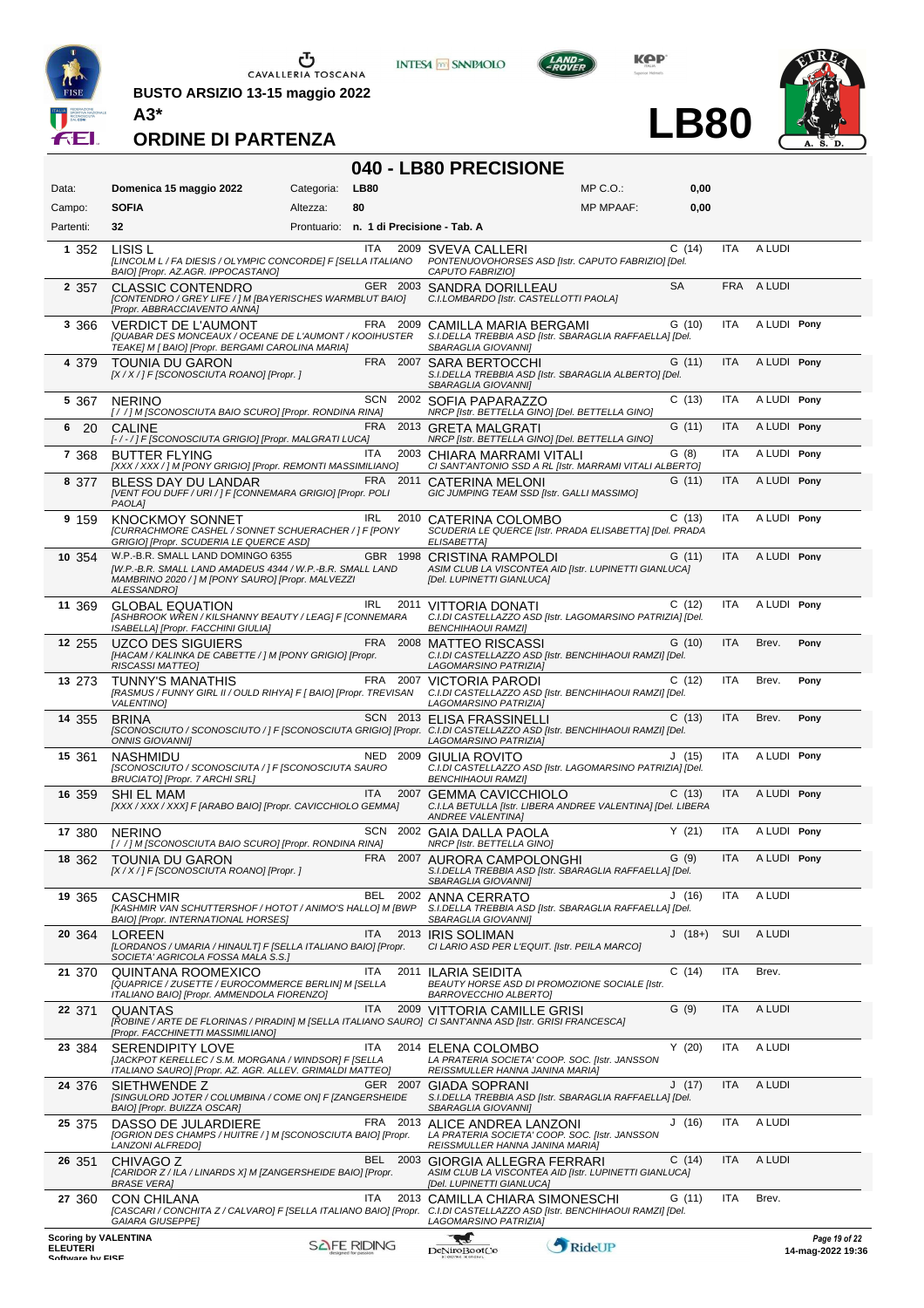

**BUSTO ARSIZIO 13-15 maggio 2022 A3\***



**Kep** 

**LB80**



|           |                                                                                                                                                                    |            |             |      | 040 - LB80 PRECISIONE                                                                                      |                  |        |            |        |
|-----------|--------------------------------------------------------------------------------------------------------------------------------------------------------------------|------------|-------------|------|------------------------------------------------------------------------------------------------------------|------------------|--------|------------|--------|
| Data:     | Domenica 15 maggio 2022                                                                                                                                            | Categoria: | <b>LB80</b> |      |                                                                                                            | MP C. O.         | 0,00   |            |        |
| Campo:    | <b>SOFIA</b>                                                                                                                                                       | Altezza:   | 80          |      |                                                                                                            | <b>MP MPAAF:</b> | 0.00   |            |        |
| Partenti: | 32                                                                                                                                                                 |            |             |      | Prontuario: n. 1 di Precisione - Tab. A                                                                    |                  |        |            |        |
| 28 299    | CONTENDRA VAN POTTELBERG<br>[CATWALK VAN DE HELLE / SAN'TA FE VAN DE OLMRANCH /<br>RANDEL-ZI F [CHEVAL DE SPORT BELG BAIO] [Propr. MAYER<br><b>WILDNER LEONIEI</b> |            | <b>BEL</b>  | 2008 | DOMIZIANA ALLEGRA VILLI<br>C.I.DI CASTELLAZZO ASD [Istr. BENCHIHAOUI RAMZI] [Del.<br>LAGOMARSINO PATRIZIA] |                  | J(16)  | ITA.       | Brev.  |
| 29 353    | LISIS L<br>[LINCOLM L / FA DIESIS / OLYMPIC CONCORDE] F [SELLA ITALIANO]<br>BAIO] [Propr. AZ.AGR. IPPOCASTANO]                                                     |            | ITA         |      | 2009 EMMA CALLERI<br>PONTENUOVOHORSES ASD [Istr. ALBANESI BIANCA] [Del.<br>ALBANESI BIANCA]                |                  | C(14)  | ITA        | A LUDI |
| 30 358    | <b>CLASSIC CONTENDRO</b><br>[CONTENDRO / GREY LIFE / ] M [BAYERISCHES WARMBLUT BAIO]<br>[Propr. ABBRACCIAVENTO ANNA]                                               |            |             |      | GER 2003 CLEMENTINE BRENAUT<br>C.I.LOMBARDO [Istr. CASTELLOTTI PAOLA]                                      |                  | J(16)  | <b>FRA</b> | A LUDI |
| 31 286    | DEESSE EL ADJAN<br>[X / X / ] F [PONY PALOMINO] [Propr. ]                                                                                                          |            | <b>FRA</b>  |      | 2013 ALLEGRA BANKS CLARK<br>FISE [Istr.]                                                                   |                  | G (10) | MON.       | Brev.  |
| 32 385    | <b>FREE STYLE</b><br>[NONSTOP / LASITA / HABSBURG] M [BWP BAIO] [Propr. GAETANI<br>STEFANOI                                                                        |            | <b>BEL</b>  |      | 2005 LORENZO GAETANI<br>ASD TORRE DEI GELSI [Istr. GIORGI LUCIA] [Del. BRAMBILLA<br><b>ETTORE DAVIDEI</b>  |                  | J(18)  | <b>ITA</b> | A LUDI |



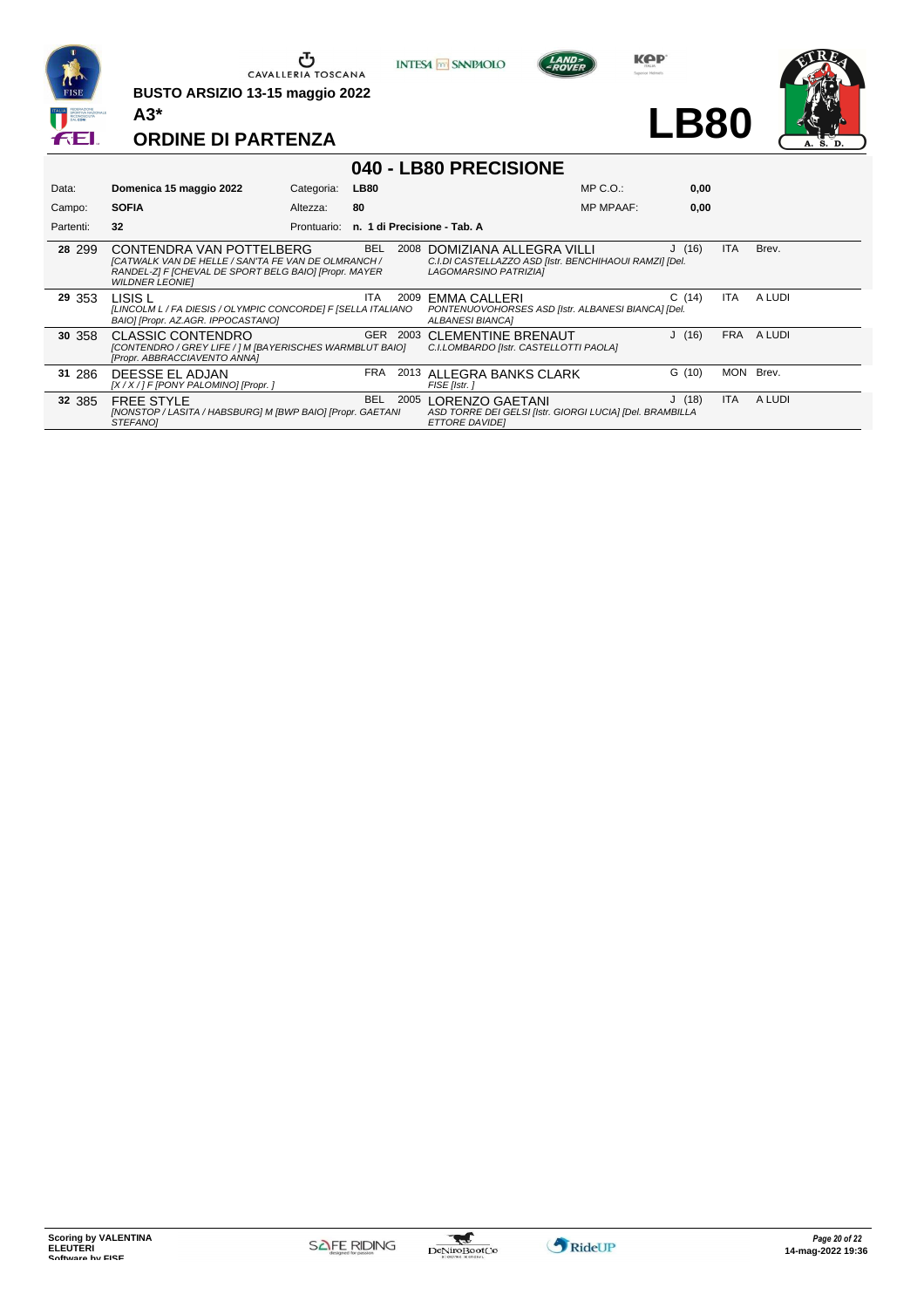

**BUSTO ARSIZIO 13-15 maggio 2022 A3\***



**KOP** 

**L70**



**ORDINE DI PARTENZA**

# **041 - L70 PRECISIONE**

| Data:     | Domenica 15 maggio 2022                                                                                                                                                    | Categoria:  | <b>L70</b> |      |                                                                                                                 | $MP C. O.$ :     | 0,00   |            |             |  |
|-----------|----------------------------------------------------------------------------------------------------------------------------------------------------------------------------|-------------|------------|------|-----------------------------------------------------------------------------------------------------------------|------------------|--------|------------|-------------|--|
| Campo:    | <b>SOFIA</b>                                                                                                                                                               | Altezza:    | 70         |      |                                                                                                                 | <b>MP MPAAF:</b> | 0,00   |            |             |  |
| Partenti: | 8                                                                                                                                                                          | Prontuario: |            |      | n. 1 di Precisione - Tab. A                                                                                     |                  |        |            |             |  |
| 1 188     | <b>OPIUM DE PRINCE</b><br><b>IIRIS DE CELLAND / DAPHNEE DE NALLIER / PRELUDE DE CHEUXI M</b><br>[SELLA FRANCESE SAURO] [Propr. DE PAOLI MARINELLA]                         |             | FRA        | 2002 | SARA VALECCE<br>CI SANT'ANTONIO SSD A RL [Istr. MARRAMI VITALI ALBERTO]<br>[Del. MARRAMI VITALI ALBERTO]        |                  | C(14)  | ITA        | A LUDI      |  |
| 2 3 8 6   | LYRIC DU REVERDY<br>[DENARD / ANISETTE RICARD / PALADIN DES IFS] M [SELLA<br>FRANCESE BAIO] [Propr. MARCHI FRANCESCA DILETTA]                                              |             | <b>FRA</b> | 1999 | GRETA MALGRATI<br>NRCP [Istr. BETTELLA GINO] [Del. BETTELLA GINO]                                               |                  | G(11)  | <b>ITA</b> | A LUDI      |  |
| 3 3 8 2   | <b>MISS MYSTIQUE</b><br>[-/-/] F [SELLA BELGA BAIO] [Propr. DELLA CROCE MONICA]                                                                                            |             | <b>BEL</b> | 2007 | SOFIA GIULIA SACCARDI<br>C.I.DI CASTELLAZZO ASD [Istr. LAGOMARSINO PATRIZIA] [Del.<br><b>BENCHIHAOUI RAMZII</b> |                  | C(12)  | ITA        | A LUDI Pony |  |
| 4 383     | <b>CALINE</b><br>[-/-/] F [SCONOSCIUTA GRIGIO] [Propr. MALGRATI LUCA]                                                                                                      |             | FRA        |      | 2013 DIEGO MALGRATI<br>NRCP [Istr. BETTELLA GINO] [Del. BETTELLA GINO]                                          |                  | G(9)   | <b>ITA</b> | A LUDI Pony |  |
| 5 387     | COBO<br>[XXX / XXX / ] M [PONY BAIO] [Propr. GRASSI PAOLO]                                                                                                                 |             | NED.       | 2005 | <b>BEATRICE GRASSI</b><br>NRCP [Istr. BETTELLA GINO] [Del. BETTELLA GINO]                                       |                  | G(8)   | ITA.       | A LUDI Pony |  |
| 6 388     | <b>KANTJE'S ERROL</b><br>[ORCHID'S ROMARIO II / KANTE'S VENETTA / ] M [NEW FOREST BAIO] C.I.DI CASTELLAZZO ASD [Istr. BENCHIHAOUI RAMZI] [Del.<br>[Propr. GIACHERO ANDREA] |             | NED        | 2009 | <b>BLU SOFIA CIVINO</b><br>LAGOMARSINO PATRIZIA]                                                                |                  | G (10) | <b>ITA</b> | A LUDI Pony |  |
| 7 374     | DJARA DU RIOU<br>[X / X / ] F [SELLA FRANCESE PALOMINO] [Propr. ]                                                                                                          |             | FRA        |      | 2013 RICCARDO MUSETTI<br>S.I.DELLA TREBBIA ASD [Istr. SBARAGLIA RAFFAELLA] [Del.<br>SBARAGLIA GIOVANNII         |                  | G (9)  | <b>ITA</b> | A LUDI Pony |  |
| 8 3 6 9   | <b>GLOBAL EQUATION</b><br>[ASHBROOK WREN / KILSHANNY BEAUTY / LEAG] F [CONNEMARA<br>ISABELLA] [Propr. FACCHINI GIULIA]                                                     |             | <b>IRL</b> | 2011 | VITTORIA DONATI<br>C.I.DI CASTELLAZZO ASD [Istr. LAGOMARSINO PATRIZIA] [Del.<br><b>BENCHIHAOUI RAMZII</b>       |                  | C(12)  | <b>ITA</b> | A LUDI Pony |  |